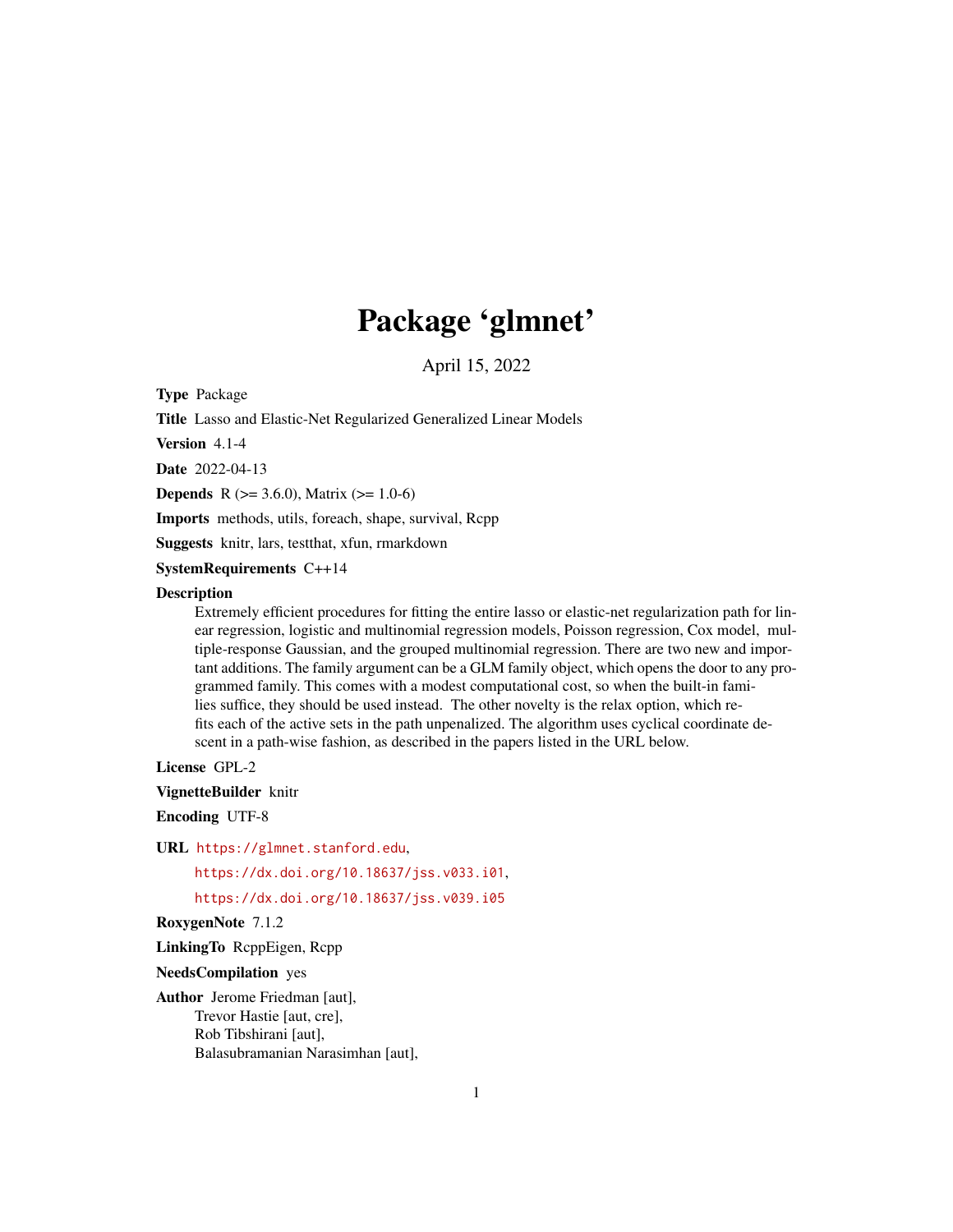Kenneth Tay [aut], Noah Simon [aut], Junyang Qian [ctb], James Yang [aut]

Maintainer Trevor Hastie <hastie@stanford.edu>

Repository CRAN

Date/Publication 2022-04-15 09:22:29 UTC

# R topics documented:

|                                                                                                                        | $\overline{4}$<br>6<br>$\overline{7}$<br>8<br>8<br>10<br>12<br>15<br>17<br>18 |
|------------------------------------------------------------------------------------------------------------------------|-------------------------------------------------------------------------------|
|                                                                                                                        |                                                                               |
|                                                                                                                        |                                                                               |
|                                                                                                                        |                                                                               |
|                                                                                                                        |                                                                               |
|                                                                                                                        |                                                                               |
|                                                                                                                        |                                                                               |
|                                                                                                                        |                                                                               |
|                                                                                                                        |                                                                               |
|                                                                                                                        |                                                                               |
|                                                                                                                        |                                                                               |
|                                                                                                                        | 19                                                                            |
|                                                                                                                        | 21                                                                            |
|                                                                                                                        | 21                                                                            |
|                                                                                                                        | 26                                                                            |
|                                                                                                                        | 27                                                                            |
|                                                                                                                        | 28                                                                            |
|                                                                                                                        | 30                                                                            |
|                                                                                                                        | 31                                                                            |
|                                                                                                                        | 32                                                                            |
|                                                                                                                        | 32                                                                            |
|                                                                                                                        | 34                                                                            |
|                                                                                                                        | 41                                                                            |
|                                                                                                                        | 43                                                                            |
|                                                                                                                        | 46                                                                            |
|                                                                                                                        | 47                                                                            |
|                                                                                                                        | 49                                                                            |
| - 51                                                                                                                   |                                                                               |
|                                                                                                                        | - 52                                                                          |
|                                                                                                                        |                                                                               |
|                                                                                                                        | 53                                                                            |
|                                                                                                                        | 53                                                                            |
|                                                                                                                        | 54                                                                            |
|                                                                                                                        | 55                                                                            |
| $plot.cv.glmnet \dots \dots \dots \dots \dots \dots \dots \dots \dots \dots \dots \dots \dots \dots \dots \dots \dots$ | 56                                                                            |
|                                                                                                                        | 57                                                                            |
|                                                                                                                        | 59                                                                            |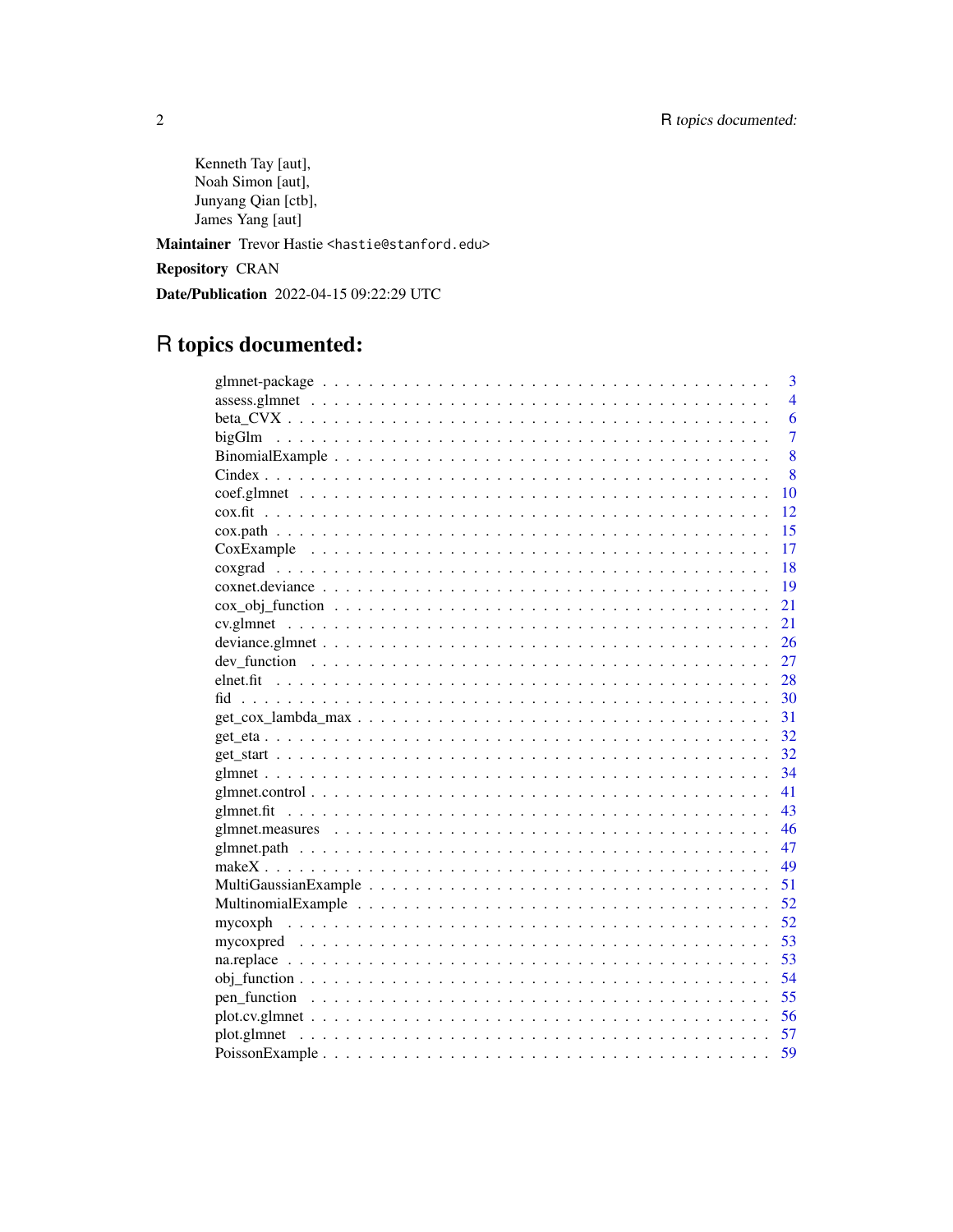# <span id="page-2-0"></span>glmnet-package 3

| Index |  |
|-------|--|

glmnet-package *Elastic net model paths for some generalized linear models*

# Description

This package fits lasso and elastic-net model paths for regression, logistic and multinomial regression using coordinate descent. The algorithm is extremely fast, and exploits sparsity in the input x matrix where it exists. A variety of predictions can be made from the fitted models.

# Details

| Package: | glmnet                    |
|----------|---------------------------|
| Type:    | Package                   |
| Version: | 1.0                       |
| Date:    | 2008-05-14                |
| License: | What license is it under? |

Very simple to use. Accepts x,y data for regression models, and produces the regularization path over a grid of values for the tuning parameter lambda. Only 5 functions: glmnet predict.glmnet plot.glmnet print.glmnet coef.glmnet

# Author(s)

Jerome Friedman, Trevor Hastie and Rob Tibshirani Maintainer: Trevor Hastie [hastie@stanford.edu](mailto:hastie@stanford.edu)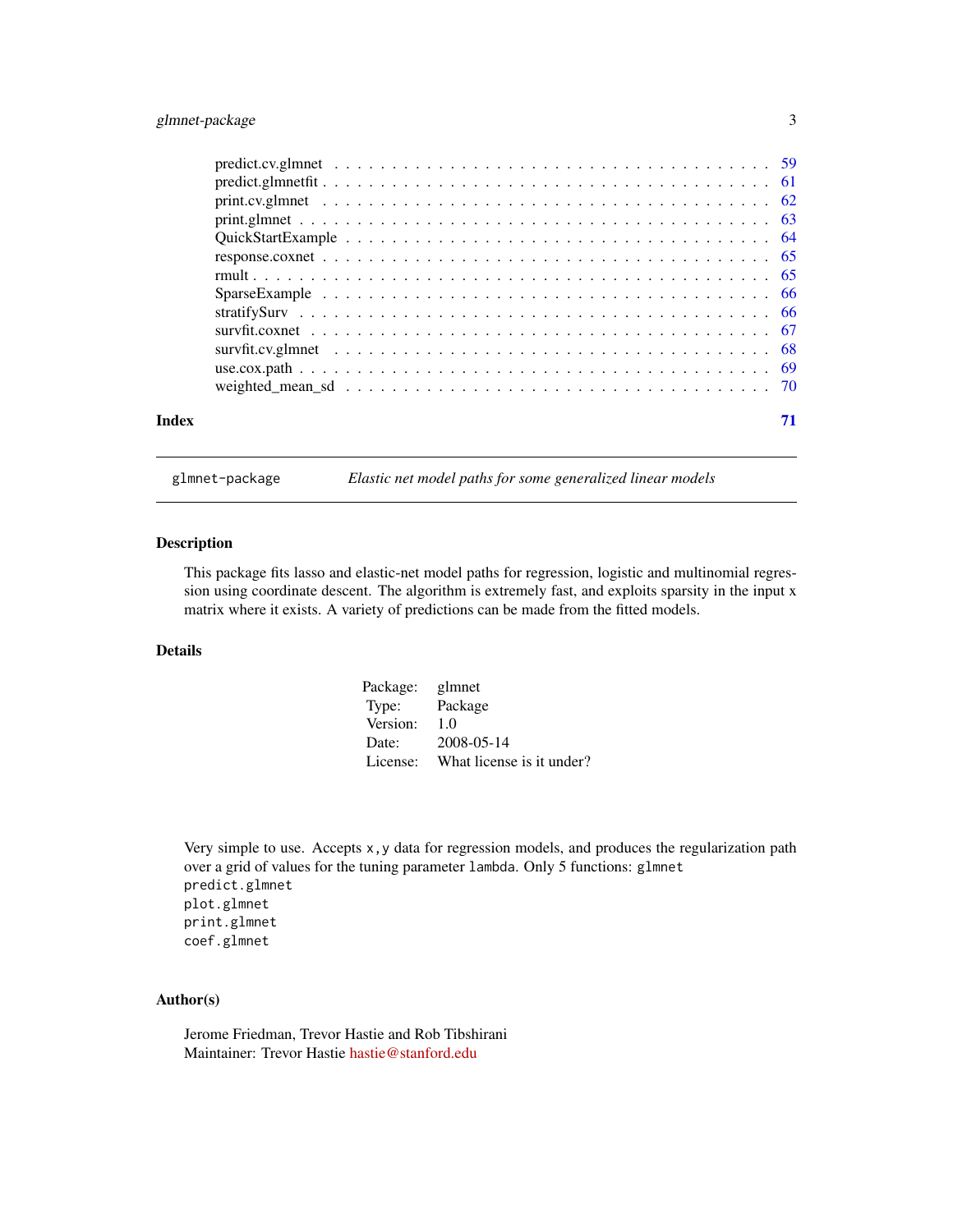#### References

Friedman, J., Hastie, T. and Tibshirani, R. (2008) *Regularization Paths for Generalized Linear Models via Coordinate Descent (2010), Journal of Statistical Software, Vol. 33(1), 1-22*, doi: [10.18637/](https://doi.org/10.18637/jss.v033.i01) [jss.v033.i01.](https://doi.org/10.18637/jss.v033.i01)

Simon, N., Friedman, J., Hastie, T. and Tibshirani, R. (2011) *Regularization Paths for Cox's Proportional Hazards Model via Coordinate Descent, Journal of Statistical Software, Vol. 39(5), 1-13*, doi: [10.18637/jss.v039.i05.](https://doi.org/10.18637/jss.v039.i05)

Tibshirani,Robert, Bien, J., Friedman, J., Hastie, T.,Simon, N.,Taylor, J. and Tibshirani, Ryan. (2012) *Strong Rules for Discarding Predictors in Lasso-type Problems, JRSSB, Vol. 74(2), 245- 266*, <https://arxiv.org/abs/1011.2234>.

Hastie, T., Tibshirani, Robert and Tibshirani, Ryan (2020) *Best Subset, Forward Stepwise or Lasso? Analysis and Recommendations Based on Extensive Comparisons, Statist. Sc. Vol. 35(4), 579-592*, <https://arxiv.org/abs/1707.08692>.

Glmnet webpage with four vignettes: <https://glmnet.stanford.edu>.

#### Examples

```
x = matrix(rnorm(100 * 20), 100, 20)y = rnorm(100)g2 = sample(1:2, 100, replace = TRUE)g4 = sample(1:4, 100, replace = TRUE)fit1 = glmnet(x, y)predict(fit1, newx = x[1:5, ], s = c(0.01, 0.005))predict(fit1, type = "coef")
plot(fit1, xvar = "lambda")
fit2 = glmnet(x, g2, family = "binomial")predict(fit2, type = "response", newx = x[2:5, ])predict(fit2, type = "nonzero")
fits = glmnet(x, g4, family = "multinomial")predict(fit3, newx = x[1:3, ], type = "response", s = 0.01)
```
assess.glmnet *assess performance of a 'glmnet' object using test data.*

#### **Description**

Given a test set, produce summary performance measures for the glmnet model(s)

# Usage

```
assess.glmnet(
 object,
 newx = NULL,
 newy,
  weights = NULL,family = c("gaussian", "binomial", "poisson", "multinomial", "cox", "mgaussian"),
```
<span id="page-3-0"></span>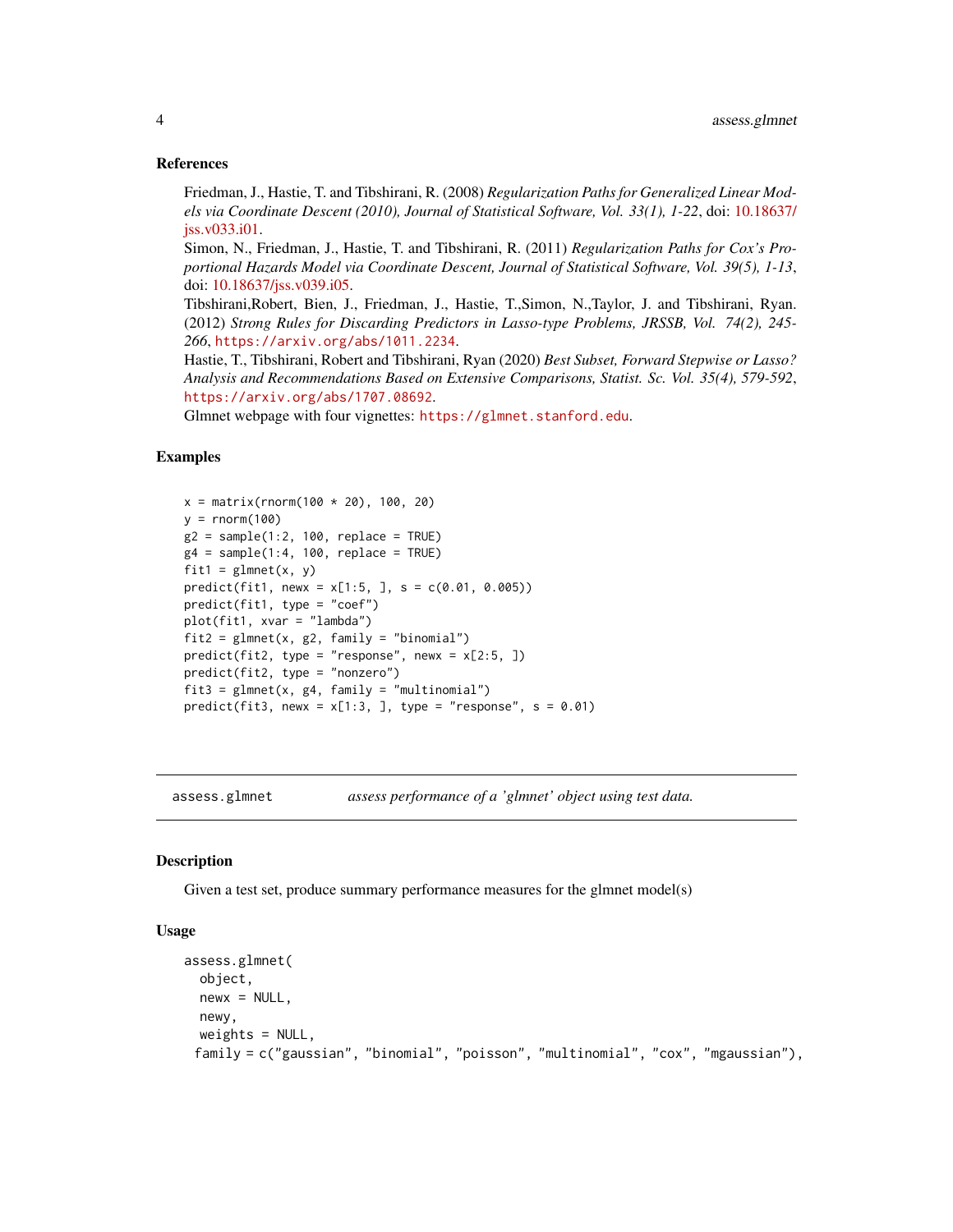# assess.glmnet 5

```
...
\lambdaconfusion.glmnet(
  object,
  newx = NULL,newy,
  family = c("binomial", "multinomial"),
  ...
)
```

```
roc.glmnet(object, newx = NULL, newy, ...)
```
#### Arguments

| object   | Fitted "glmnet" or "cv.glmnet", "relaxed" or "cv.relaxed" object, OR a<br>matrix of predictions (for roc.glmnet or assess.glmnet). For roc.glmnet<br>the model must be a 'binomial', and for confusion. glmnet must be either 'bi-<br>nomial' or 'multinomial' |
|----------|----------------------------------------------------------------------------------------------------------------------------------------------------------------------------------------------------------------------------------------------------------------|
| newx     | If predictions are to made, these are the 'x' values. Required for confusion.glmnet                                                                                                                                                                            |
| newy     | required argument for all functions; the new response values                                                                                                                                                                                                   |
| weights  | For observation weights for the test observations                                                                                                                                                                                                              |
| family   | The family of the model, in case predictions are passed in as 'object'                                                                                                                                                                                         |
| $\cdots$ | additional arguments to predict.g1mnet when "object" is a "g1mnet" fit, and<br>predictions must be made to produce the statistics.                                                                                                                             |

# Details

assess.glmnet produces all the different performance measures provided by cv.glmnet for each of the families. A single vector, or a matrix of predictions can be provided, or fitted model objects or CV objects. In the case when the predictions are still to be made, the ... arguments allow, for example, 'offsets' and other prediction parameters such as values for 'gamma' for 'relaxed' fits. roc.glmnet produces for a single vector a two column matrix with columns TPR and FPR (true positive rate and false positive rate). This object can be plotted to produce an ROC curve. If more than one predictions are called for, then a list of such matrices is produced. confusion.glmnet produces a confusion matrix tabulating the classification results. Again, a single table or a list, with a print method.

# Value

assess.glmnet produces a list of vectors of measures. roc.glmnet a list of 'roc' two-column matrices, and confusion.glmnet a list of tables. If a single prediction is provided, or predictions are made from a CV object, the latter two drop the list status and produce a single matrix or table.

#### Author(s)

Trevor Hastie and Rob Tibshirani Maintainer: Trevor Hastie [hastie@stanford.edu](mailto:hastie@stanford.edu)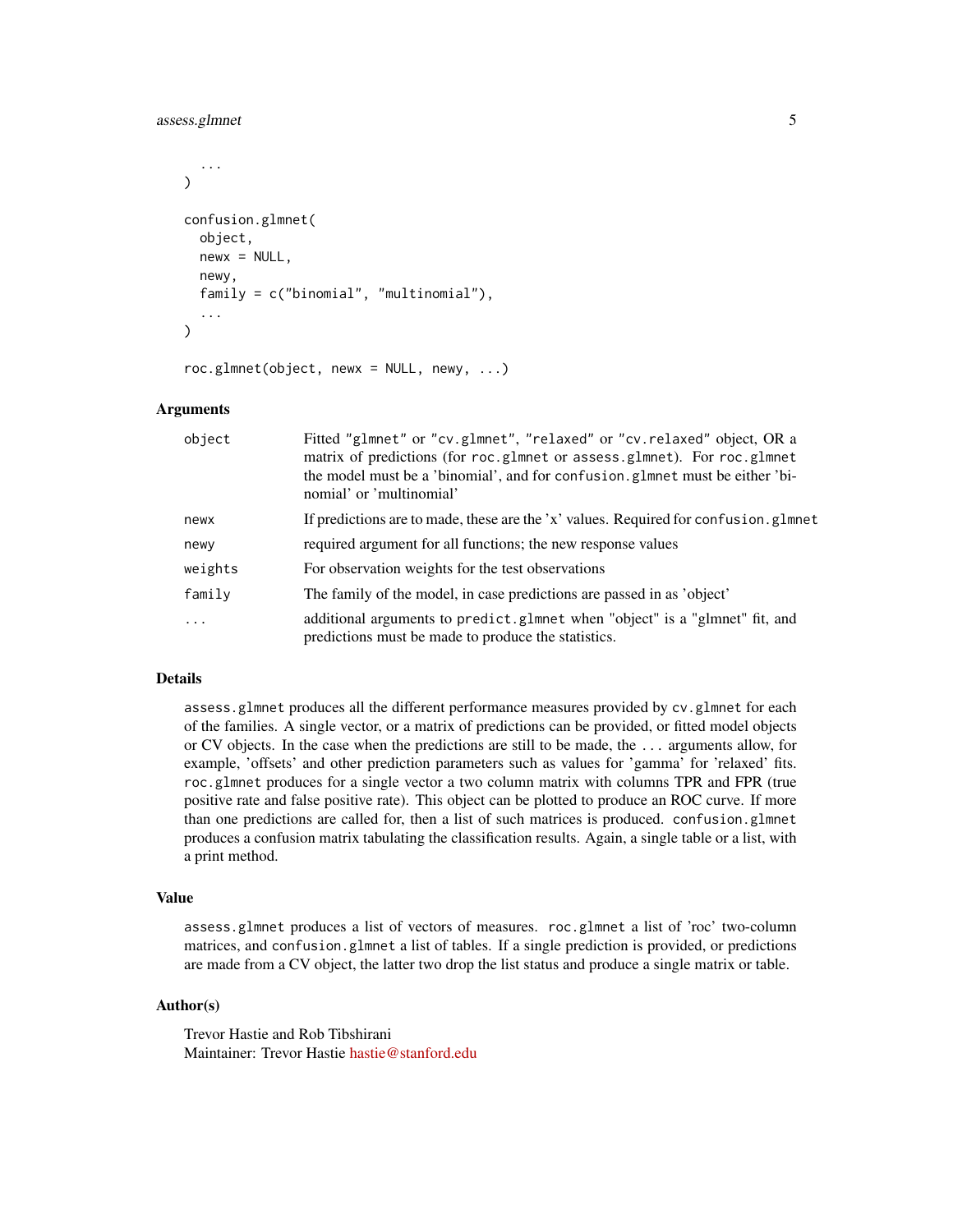#### <span id="page-5-0"></span>See Also

cv.glmnet, glmnet.measures and vignette("relax",package="glmnet")

#### Examples

```
data(QuickStartExample)
x <- QuickStartExample$x; y <- QuickStartExample$y
set.seed(11)
train = sample(seq(length(y)),70,replace=FALSE)
fit1 = glmnet(x[train,], y[train])
assess.glmnet(fit1, newx = x[-train,], newy = y[-train])preds = predict(fit1, newx = x[-train, ], s = c(1, 0.25))assess.glmnet(preds, newy = y[-train], family = "gaussian")
fit1c = cv.glmnet(x, y, keep = TRUE)fit1a = assess.glmnet(fit1c$fit.preval, newy=y,family="gaussian")
plot(fit1c$lambda, log="x",fit1a$mae,xlab="Log Lambda",ylab="Mean Absolute Error")
abline(v=fit1c$lambda.min, lty=2, col="red")
data(BinomialExample)
x <- BinomialExample$x; y <- BinomialExample$y
fit2 = glmnet(x[train,], y[train], family = "binomial")
assess.glmnet(fit2,newx = x[-train,], newy=y[-train], s=0.1)
plot(roc.glmnet(fit2, newx = x[-train,], newy=y[-train])[[10]])
fit2c = cv.glmnet(x, y, family = "binomial", keep=TRUE)idmin = match(fit2c$lambda.min, fit2c$lambda)
plot(roc.glmnet(fit2c$fit.preval, newy = y)[[idmin]])
data(MultinomialExample)
x <- MultinomialExample$x; y <- MultinomialExample$y
set.seed(103)
train = sample(seq(length(y)),100,replace=FALSE)
fit3 = glmnet(x[train,], y[train], family = "multinomial")
confusion.glmnet(fit3, newx = x[-train, ], newy = y[-train], s = 0.01)
fit3c = cv.glmnet(x, y, family = "multinomial", type.measure="class", keep=TRUE)
idmin = match(fit3c$lambda.min, fit3c$lambda)
confusion.glmnet(fit3c$fit.preval, newy = y, family="multinomial")[[idmin]]
```
beta\_CVX *Simulated data for the glmnet vignette*

#### **Description**

Simple simulated data, used to demonstrate the features of glmnet

#### Format

Data objects used to demonstrate features in the glmnet vignette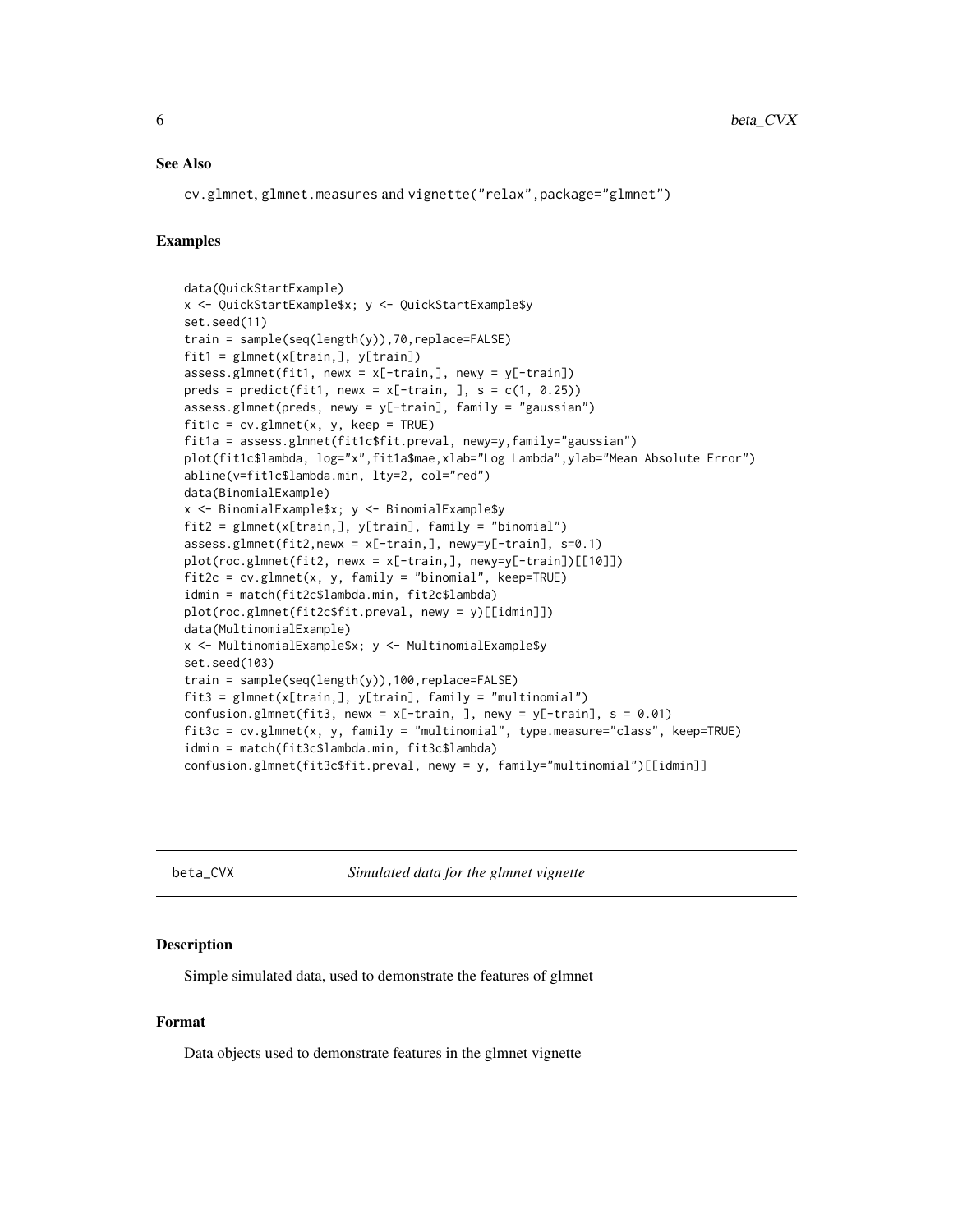#### <span id="page-6-0"></span>bigGlm 7

# Details

These datasets are artificial, and are used to test out some of the features of glmnet.

#### Examples

```
data(QuickStartExample)
x <- QuickStartExample$x; y <- QuickStartExample$y
glmnet(x, y)
```

|  | х | ùП. | ı | m |
|--|---|-----|---|---|
|  |   |     |   |   |

bigGlm *fit a glm with all the options in* glmnet

#### Description

Fit a generalized linear model as in glmnet but unpenalized. This allows all the features of glmnet such as sparse x, bounds on coefficients, offsets, and so on.

#### Usage

 $bigGlm(x, ..., path = FALSE)$ 

#### Arguments

| $\mathsf{X}$ | input matrix                                                                                                                                                                                                                                                                                                                                                                                |
|--------------|---------------------------------------------------------------------------------------------------------------------------------------------------------------------------------------------------------------------------------------------------------------------------------------------------------------------------------------------------------------------------------------------|
| .            | Most other arguments to glmnet that make sense                                                                                                                                                                                                                                                                                                                                              |
| path         | Since glmnet does not do stepsize optimization, the Newton algorithm can get<br>stuck and not converge, especially with unpenalized fits. With path=TRUE, the<br>fit computed with pathwise lasso regularization. The current implementation<br>does this twice: the first time to get the lambda sequence, and the second time<br>with a zero attached to the end). Default is path=FALSE. |

#### Details

This is essentially the same as fitting a "glmnet" model with a single value lambda=0, but it avoids some edge cases. CAVEAT: If the user tries a problem with N smaller than or close to p for some models, it is likely to fail (and maybe not gracefully!) If so, use the path=TRUE argument.

# Value

It returns an object of class "bigGlm" that inherits from class "glmnet". That means it can be predicted from, coefficients extracted via coef. It has its own print method.

#### Author(s)

Trevor Hastie Maintainer: Trevor Hastie <hastie@stanford.edu>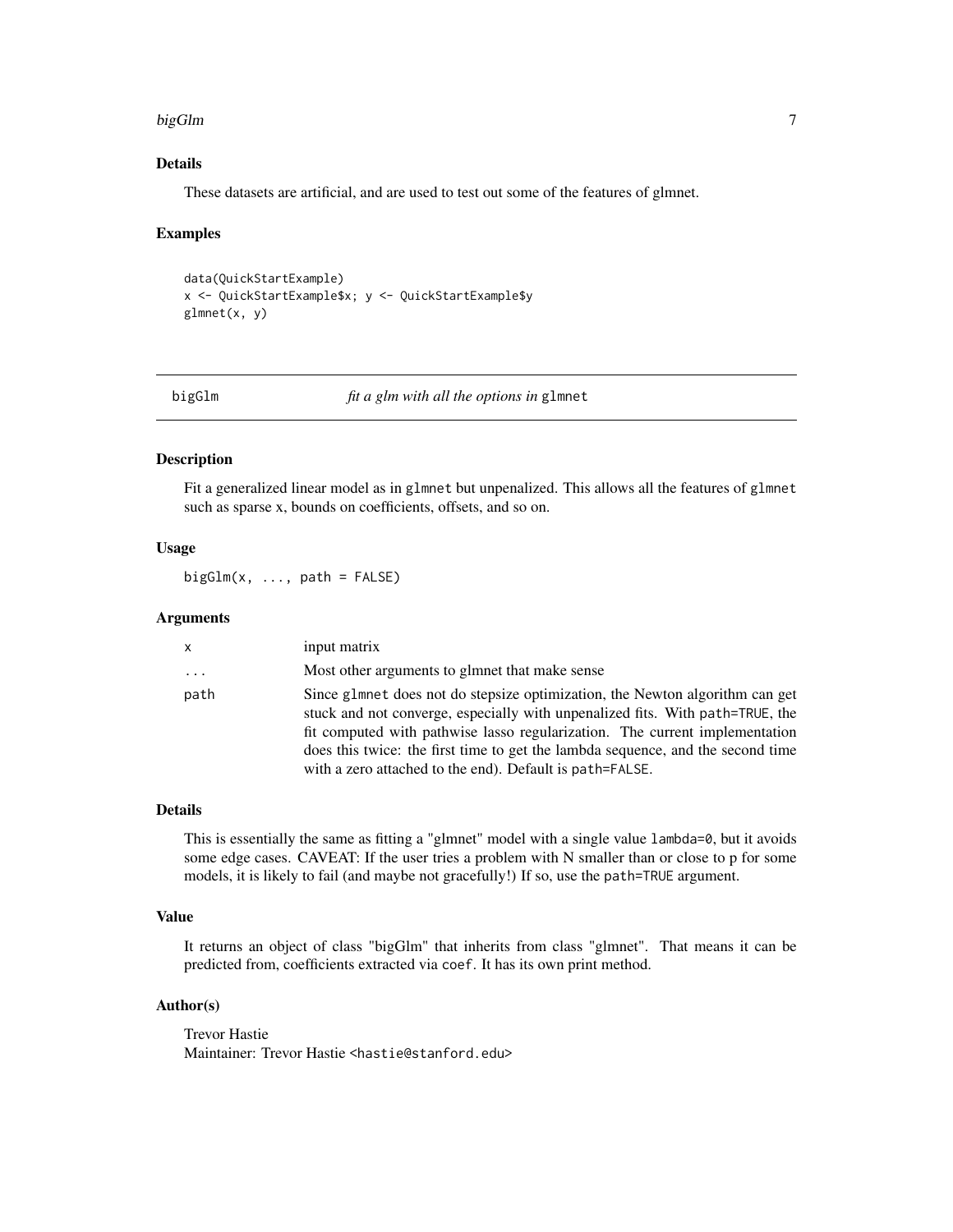8 Cindex and the contract of the contract of the contract of the contract of the contract of the contract of the contract of the contract of the contract of the contract of the contract of the contract of the contract of t

# See Also

print, predict, and coef methods.

#### Examples

```
# Gaussian
x = matrix(rnorm(100 * 20), 100, 20)y = rnorm(100)fit1 = bigGlm(x, y)print(fit1)
fit2=bigGlm(x,y>0,family="binomial")
print(fit2)
fit2p=bigGlm(x,y>0,family="binomial",path=TRUE)
print(fit2p)
```
BinomialExample *Synthetic dataset with binary response*

# Description

Randomly generated data for binomial regression example.

# Usage

```
data(BinomialExample)
```
# Format

List containing the following elements:

- x 100 by 30 matrix of numeric values.
- y Numeric vector of length 100 containing 44 zeros and 56 ones.

Cindex *compute C index for a Cox model*

# Description

Computes Harrel's C index for predictions from a "coxnet" object.

#### Usage

```
Cindex(pred, y, weights = rep(1, nrow(y)))
```
<span id="page-7-0"></span>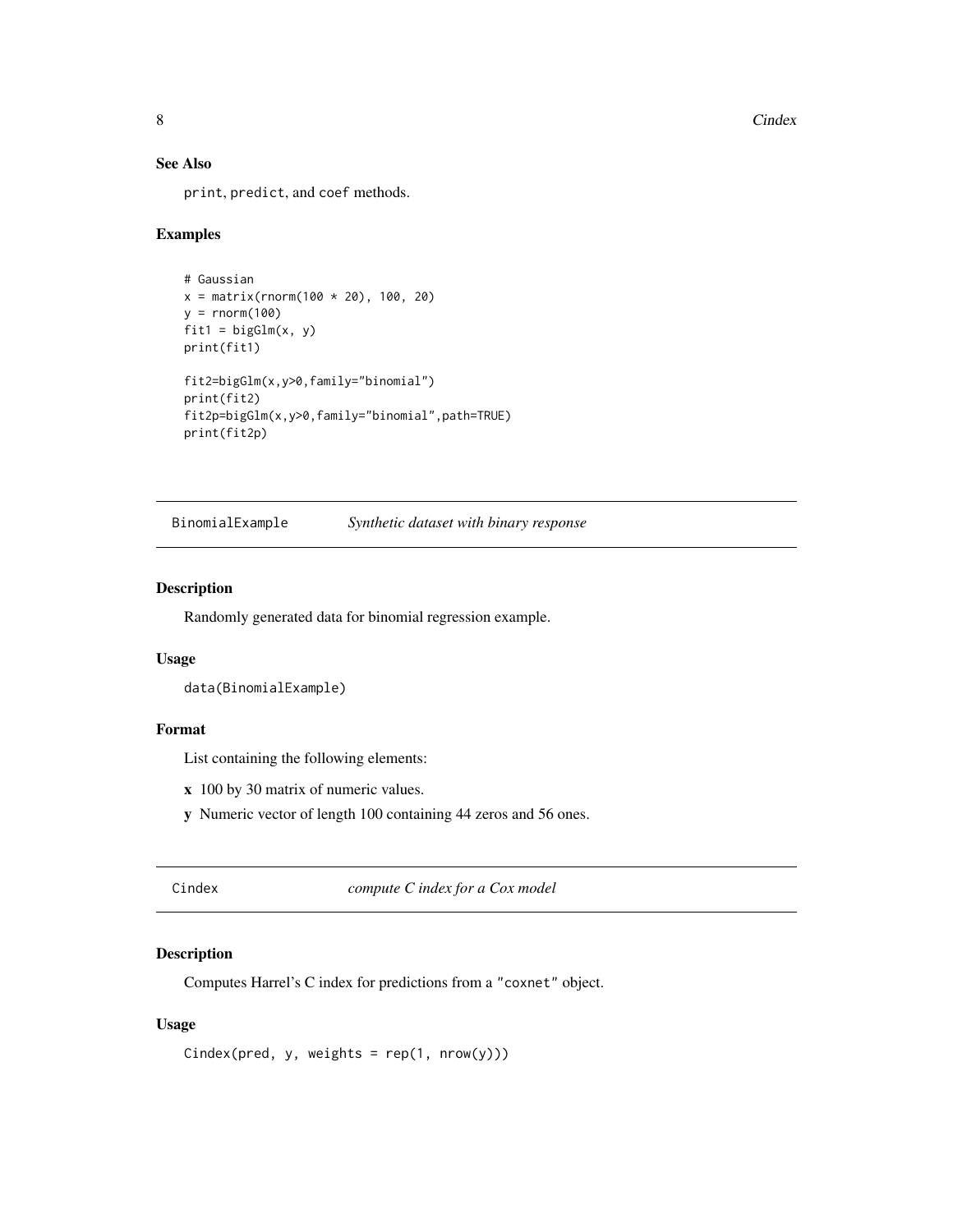#### Cindex 9

#### Arguments

| pred    | Predictions from a "coxnet" object                                                                            |
|---------|---------------------------------------------------------------------------------------------------------------|
| v       | a survival response object - a matrix with two columns "time" and "status"; see<br>documentation for "glmnet" |
| weights | optional observation weights                                                                                  |

# Details

Computes the concordance index, taking into account censoring.

# Author(s)

Trevor Hastie [hastie@stanford.edu](mailto:hastie@stanford.edu)

# References

Harrel Jr, F. E. and Lee, K. L. and Mark, D. B. (1996) *Tutorial in biostatistics: multivariable prognostic models: issues in developing models, evaluating assumptions and adequacy, and measuring and reducing error*, Statistics in Medicine, 15, pages 361–387.

#### See Also

cv.glmnet

# Examples

```
set.seed(10101)
N = 1000
p = 30nze = p/3x = matrix(rnorm(N * p), N, p)beta = rnorm(nzc)fx = x[, seq(nzc)] %*% beta/3
hx = exp(fx)ty = \text{rexp}(N, hx)tcens = rbinom(n = N, prob = 0.3, size = 1) # censoring indicator
y = \text{chind}(\text{time} = \text{ty}, \text{ status} = 1 - \text{teens}) # y = \text{Surv}(\text{ty}, 1 - \text{teens}) with library(survival)
fit = glmnet(x, y, family = "cox")pred = predict(fit, newx = x)apply(pred, 2, Cindex, y=y)
cv.glmnet(x, y, family = "cox", type. measure = "C")
```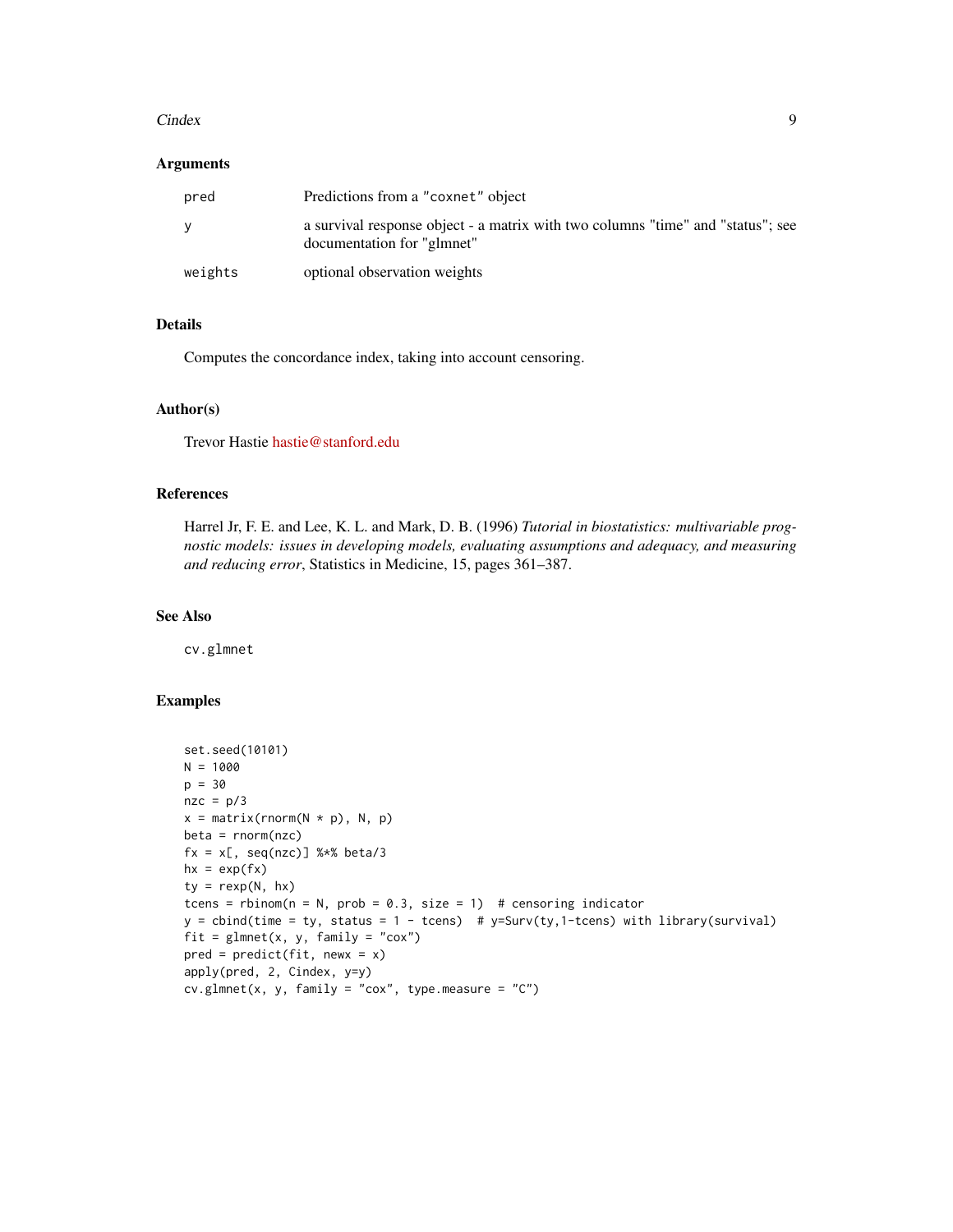<span id="page-9-0"></span>

#### Description

Similar to other predict methods, this functions predicts fitted values, logits, coefficients and more from a fitted "glmnet" object.

#### Usage

```
## S3 method for class 'glmnet'
coef(object, s = NULL, exact = FALSE, ...)## S3 method for class 'glmnet'
predict(
 object,
 newx,
  s = NULL,type = c("link", "response", "coefficients", "nonzero", "class"),
  exact = FALSE,newoffset,
  ...
\mathcal{L}## S3 method for class 'relaxed'
predict(
 object,
 newx,
 s = NULL,gamma = 1,
  type = c("link", "response", "coefficients", "nonzero", "class"),
  exact = FALSE,
 newoffset,
  ...
)
```

| object | Fitted "glmnet" model object or a "relaxed" model (which inherits from class<br>"glmnet").                                                                                                                                                                                                                                            |
|--------|---------------------------------------------------------------------------------------------------------------------------------------------------------------------------------------------------------------------------------------------------------------------------------------------------------------------------------------|
| S      | Value(s) of the penalty parameter 1 ambda at which predictions are required. De-<br>fault is the entire sequence used to create the model.                                                                                                                                                                                            |
| exact  | This argument is relevant only when predictions are made at values of s (lambda)<br>different from those used in the fitting of the original model. Not available for<br>"relaxed" objects. If exact=FALSE (default), then the predict function uses<br>linear interpolation to make predictions for values of s (lambda) that do not |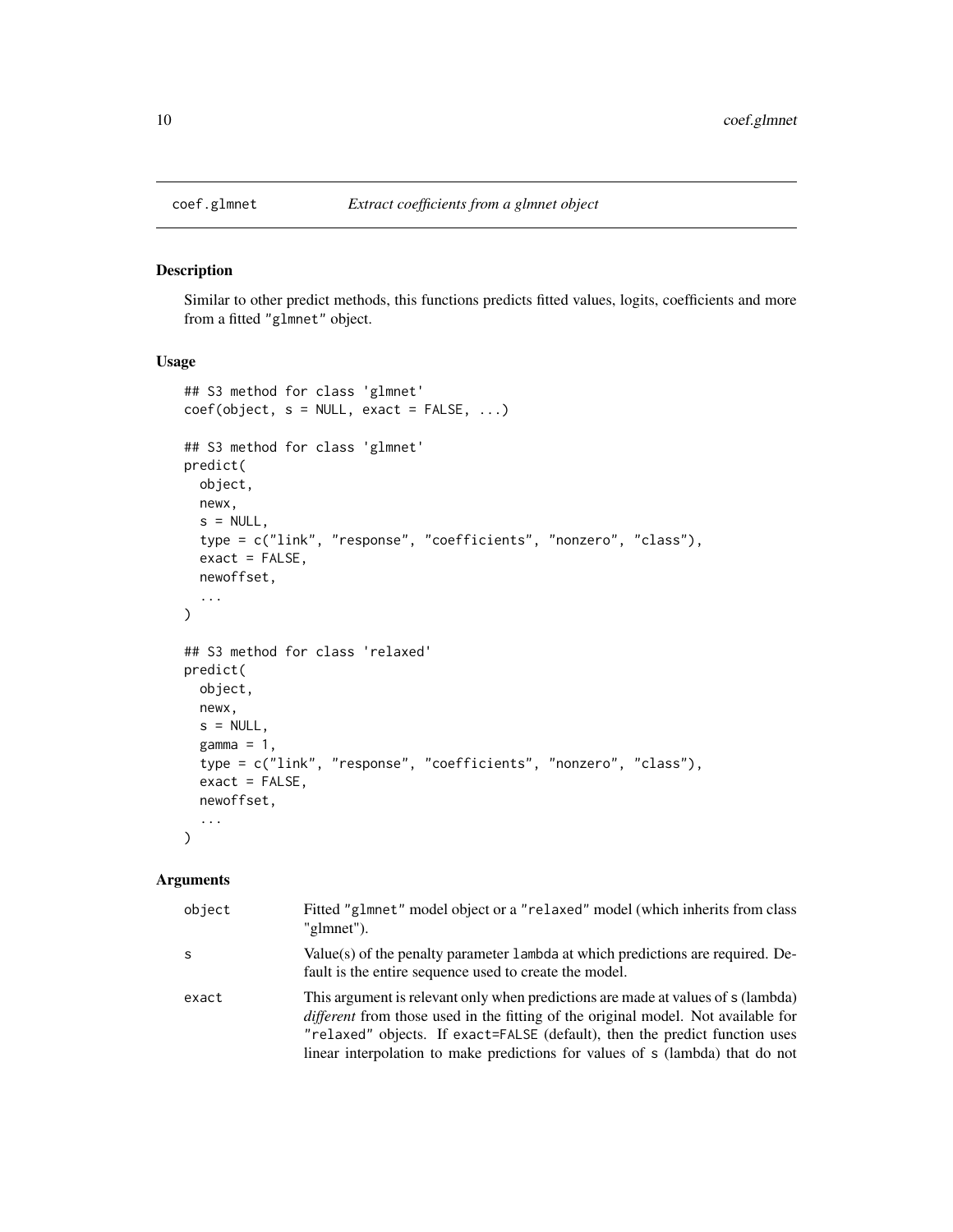|           | coincide with those used in the fitting algorithm. While this is often a good ap-<br>proximation, it can sometimes be a bit coarse. With exact=TRUE, these different<br>values of s are merged (and sorted) with object\$lambda, and the model is refit<br>before predictions are made. In this case, it is required to supply the original<br>data $x =$ and $y =$ as additional named arguments to predict() or coef(). The<br>workhorse predict.glmnet() needs to update the model, and so needs the<br>data used to create it. The same is true of weights, offset, penalty. factor,<br>lower. limits, upper. limits if these were used in the original call. Failure to<br>do so will result in an error.                                                                                                                                                                          |
|-----------|-----------------------------------------------------------------------------------------------------------------------------------------------------------------------------------------------------------------------------------------------------------------------------------------------------------------------------------------------------------------------------------------------------------------------------------------------------------------------------------------------------------------------------------------------------------------------------------------------------------------------------------------------------------------------------------------------------------------------------------------------------------------------------------------------------------------------------------------------------------------------------------------|
| .         | This is the mechanism for passing arguments like x= when exact=TRUE; see exact<br>argument.                                                                                                                                                                                                                                                                                                                                                                                                                                                                                                                                                                                                                                                                                                                                                                                             |
| newx      | Matrix of new values for x at which predictions are to be made. Must be a<br>matrix; can be sparse as in Matrix package. This argument is not used for<br>type=c("coefficients","nonzero")                                                                                                                                                                                                                                                                                                                                                                                                                                                                                                                                                                                                                                                                                              |
| type      | Type of prediction required. Type "link" gives the linear predictors for "binomial",<br>"multinomial", "poisson" or "cox" models; for "gaussian" models it gives<br>the fitted values. Type "response" gives the fitted probabilities for "binomial"<br>or "multinomial", fitted mean for "poisson" and the fitted relative-risk for<br>"cox"; for "gaussian" type "response" is equivalent to type "link". Type<br>"coefficients" computes the coefficients at the requested values for s. Note<br>that for "binomial" models, results are returned only for the class correspond-<br>ing to the second level of the factor response. Type "class" applies only to<br>"binomial" or "multinomial" models, and produces the class label corre-<br>sponding to the maximum probability. Type "nonzero" returns a list of the<br>indices of the nonzero coefficients for each value of s. |
| newoffset | If an offset is used in the fit, then one must be supplied for making predictions<br>(except for type="coefficients" or type="nonzero")                                                                                                                                                                                                                                                                                                                                                                                                                                                                                                                                                                                                                                                                                                                                                 |
| gamma     | Single value of gamma at which predictions are required, for "relaxed" objects.                                                                                                                                                                                                                                                                                                                                                                                                                                                                                                                                                                                                                                                                                                                                                                                                         |
|           |                                                                                                                                                                                                                                                                                                                                                                                                                                                                                                                                                                                                                                                                                                                                                                                                                                                                                         |

# Details

The shape of the objects returned are different for "multinomial" objects. This function actually calls NextMethod(), and the appropriate predict method is invoked for each of the three model types. coef(...) is equivalent to predict(type="coefficients",...)

# Value

The object returned depends on type.

# Author(s)

Jerome Friedman, Trevor Hastie and Rob Tibshirani Maintainer: Trevor Hastie [hastie@stanford.edu](mailto:hastie@stanford.edu)

#### References

Friedman, J., Hastie, T. and Tibshirani, R. (2008) *Regularization Paths for Generalized Linear Models via Coordinate Descent (2010), Journal of Statistical Software, Vol. 33(1), 1-22*, doi: [10.18637/](https://doi.org/10.18637/jss.v033.i01)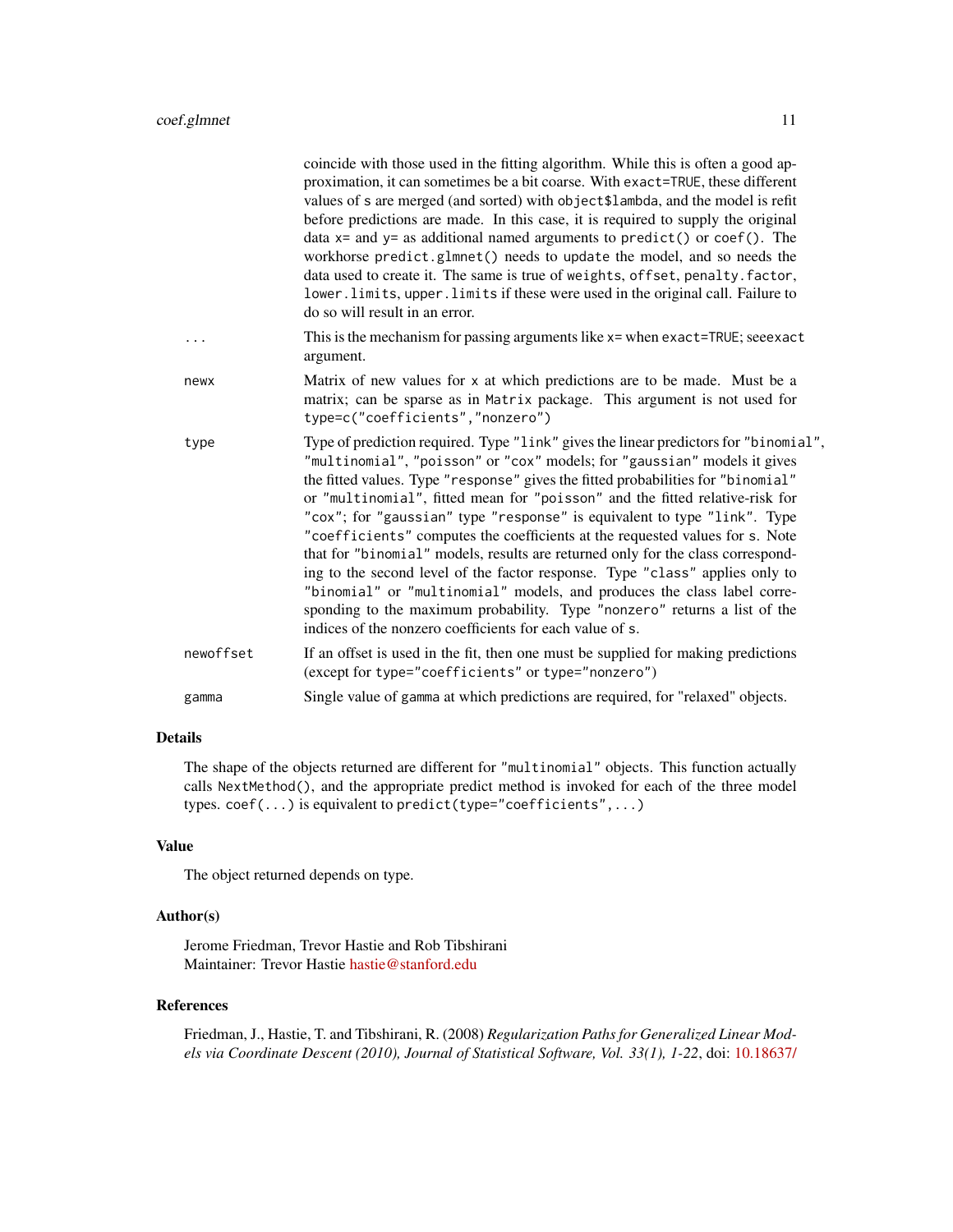#### <span id="page-11-0"></span>[jss.v033.i01.](https://doi.org/10.18637/jss.v033.i01)

Simon, N., Friedman, J., Hastie, T. and Tibshirani, R. (2011) *Regularization Paths for Cox's Proportional Hazards Model via Coordinate Descent, Journal of Statistical Software, Vol. 39(5), 1-13*, doi: [10.18637/jss.v039.i05.](https://doi.org/10.18637/jss.v039.i05)

Glmnet webpage with four vignettes, <https://glmnet.stanford.edu>.

#### See Also

glmnet, and print, and coef methods, and cv.glmnet.

#### Examples

```
x=matrix(rnorm(100*20),100,20)
y=rnorm(100)
g2=sample(1:2,100,replace=TRUE)
g4=sample(1:4,100,replace=TRUE)
fit1=glmnet(x,y)predict(fit1,newx=x[1:5,],s=c(0.01,0.005))
predict(fit1,type="coef")
fit2=glmnet(x,g2,family="binomial")
predict(fit2,type="response",newx=x[2:5,])
predict(fit2,type="nonzero")
fit3=glmnet(x,g4,family="multinomial")
predict(fit3,newx=x[1:3,],type="response",s=0.01)
```
cox.fit *Fit a Cox regression model with elastic net regularization for a single value of lambda*

# Description

Fit a Cox regression model via penalized maximum likelihood for a single value of lambda. Can deal with (start, stop] data and strata, as well as sparse design matrices.

#### Usage

```
cox.fit(
  x,
  y,
  weights,
  lambda,
  alpha = 1,
  offset = rep(0, nobs),
  thresh = 1e-10,
  maxit = 1e+05,
  penalty.factor = rep(1, nvars),
  exclude = c(),
  lower-limits = -Inf,
```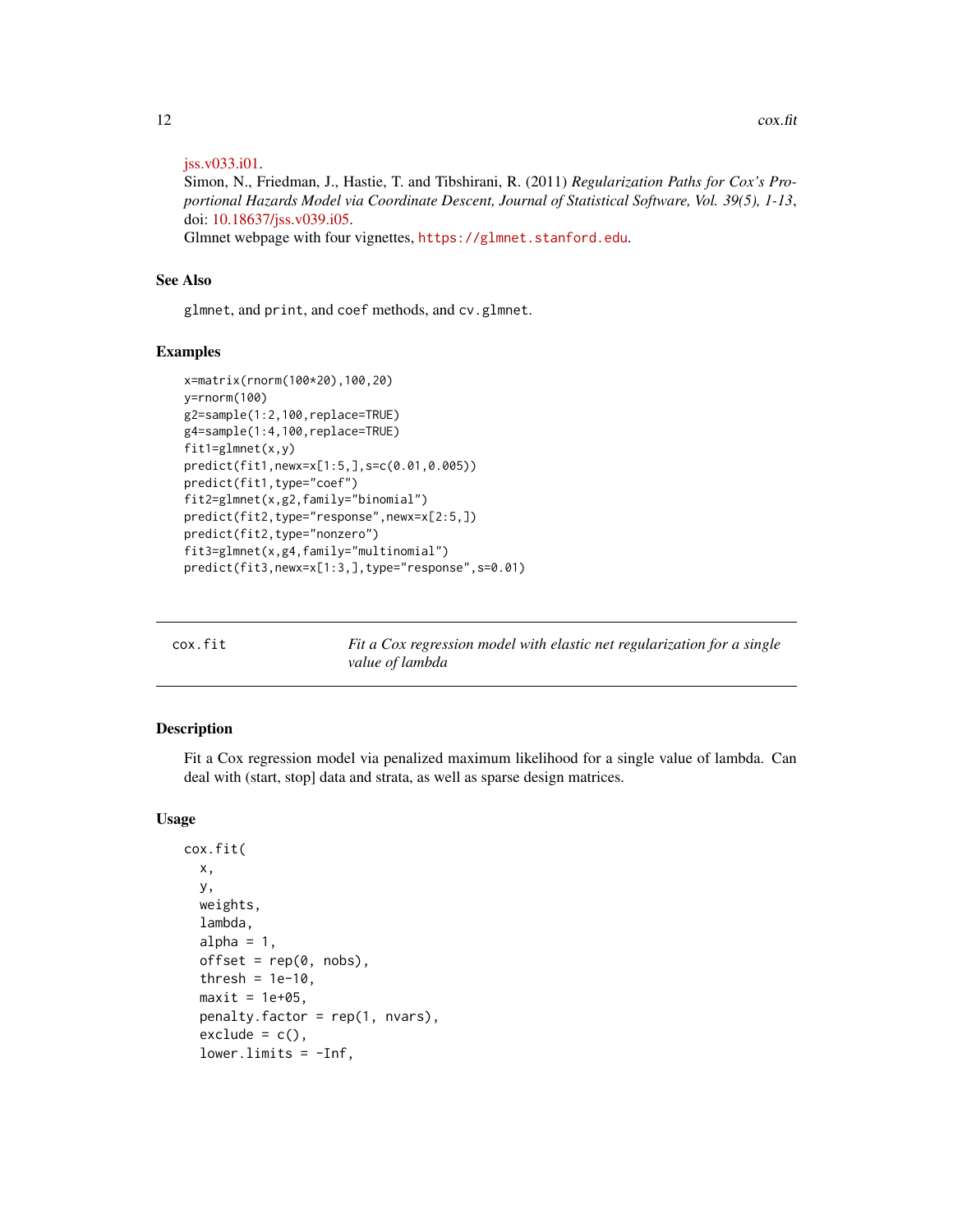#### $\cos x$ .fit 13

```
upper.limits = Inf,
 warm = NULL,from.cox.path = FALSE,
 save.fit = FALSE,
  trace.it = 0)
```
# Arguments

| X             | Input matrix, of dimension nobs x nvars; each row is an observation vector. If it<br>is a sparse matrix, it is assumed to be unstandardized. It should have attributes xm<br>and $xs$ , where $xm(j)$ and $xs(j)$ are the centering and scaling factors for variable<br>j respsectively. If it is not a sparse matrix, it is assumed that any standardization<br>needed has already been done. |
|---------------|------------------------------------------------------------------------------------------------------------------------------------------------------------------------------------------------------------------------------------------------------------------------------------------------------------------------------------------------------------------------------------------------|
| У             | Survival response variable, must be a Surv or stratifySurv object.                                                                                                                                                                                                                                                                                                                             |
| weights       | Observation weights. cox. fit does NOT standardize these weights.                                                                                                                                                                                                                                                                                                                              |
| lambda        | A single value for the lambda hyperparameter.                                                                                                                                                                                                                                                                                                                                                  |
| alpha         | See glmnet help file                                                                                                                                                                                                                                                                                                                                                                           |
| offset        | See glmnet help file                                                                                                                                                                                                                                                                                                                                                                           |
| thresh        | Convergence threshold for coordinate descent. Each inner coordinate-descent<br>loop continues until the maximum change in the objective after any coefficient<br>update is less than thresh times the null deviance. Default value is 1e-10.                                                                                                                                                   |
| maxit         | Maximum number of passes over the data; default is 10^5. (If a warm start<br>object is provided, the number of passes the warm start object performed is<br>included.)                                                                                                                                                                                                                         |
|               | penalty.factor See glmnet help file                                                                                                                                                                                                                                                                                                                                                            |
| exclude       | See glmnet help file                                                                                                                                                                                                                                                                                                                                                                           |
| lower.limits  | See glmnet help file                                                                                                                                                                                                                                                                                                                                                                           |
| upper.limits  | See glmnet help file                                                                                                                                                                                                                                                                                                                                                                           |
| warm          | Either a glmnetfit object or a list (with name beta containing coefficients)<br>which can be used as a warm start. Default is NULL, indicating no warm start.<br>For internal use only.                                                                                                                                                                                                        |
| from.cox.path | Was cox. fit() called from cox. path()? Default is FALSE. This has implica-<br>tions for computation of the penalty factors.                                                                                                                                                                                                                                                                   |
| save.fit      | Return the warm start object? Default is FALSE.                                                                                                                                                                                                                                                                                                                                                |
| trace.it      | Controls how much information is printed to screen. If trace . it=2, some in-<br>formation about the fitting procedure is printed to the console as the model is<br>being fitted. Default is trace.it=0 (no information printed). (trace.it=1 not<br>used for compatibility with glmnet.path.)                                                                                                 |

# Details

WARNING: Users should not call cox.fit directly. Higher-level functions in this package call cox.fit as a subroutine. If a warm start object is provided, some of the other arguments in the function may be overriden.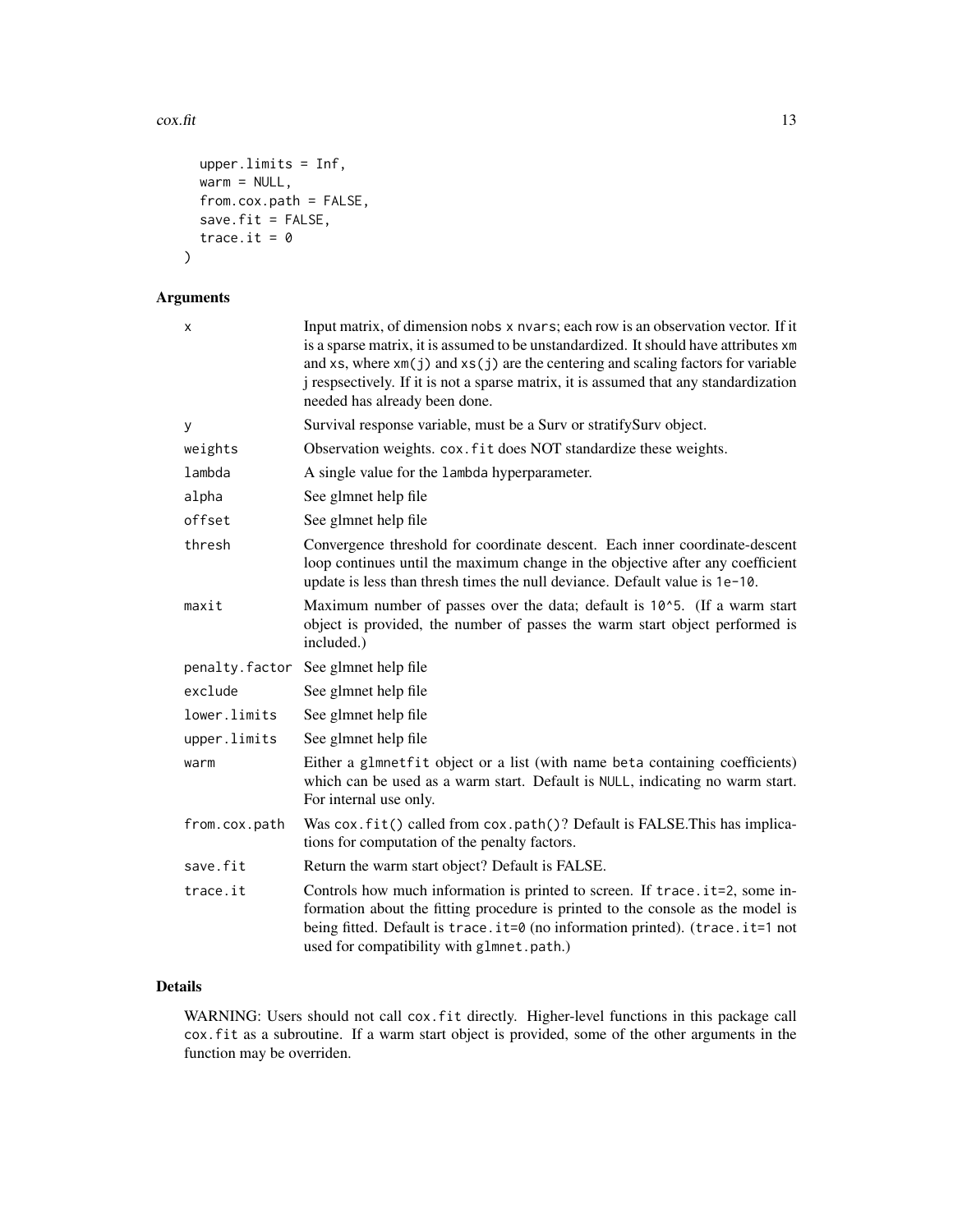cox.fit solves the elastic net problem for a single, user-specified value of lambda. cox.fit works for Cox regression models, including (start, stop] data and strata. It solves the problem using iteratively reweighted least squares (IRLS). For each IRLS iteration, cox.fit makes a quadratic (Newton) approximation of the log-likelihood, then calls elnet.fit to minimize the resulting approximation.

In terms of standardization: cox.fit does not standardize x and weights. penalty.factor is standardized so that they sum up to nvars.

### Value

An object with class "coxnet", "glmnetfit" and "glmnet". The list returned contains more keys than that of a "glmnet" object.

| a0           | Intercept value, NULL for "cox" family.                                                                                                                                                                                                                                                                                               |
|--------------|---------------------------------------------------------------------------------------------------------------------------------------------------------------------------------------------------------------------------------------------------------------------------------------------------------------------------------------|
| beta         | A nvars x 1 matrix of coefficients, stored in sparse matrix format.                                                                                                                                                                                                                                                                   |
| df           | The number of nonzero coefficients.                                                                                                                                                                                                                                                                                                   |
| dim          | Dimension of coefficient matrix.                                                                                                                                                                                                                                                                                                      |
| lambda       | Lambda value used.                                                                                                                                                                                                                                                                                                                    |
| dev.ratio    | The fraction of (null) deviance explained. The deviance calculations incorporate<br>weights if present in the model. The deviance is defined to be $2*(loglike_sat -$<br>loglike), where loglike_sat is the log-likelihood for the saturated model (a model<br>with a free parameter per observation). Hence dev.ratio=1-dev/nulldev. |
| nulldev      | Null deviance (per observation). This is defined to be 2*(loglike_sat -loglike(Null)).<br>The null model refers to the 0 model.                                                                                                                                                                                                       |
| npasses      | Total passes over the data.                                                                                                                                                                                                                                                                                                           |
| jerr         | Error flag, for warnings and errors (largely for internal debugging).                                                                                                                                                                                                                                                                 |
| offset       | A logical variable indicating whether an offset was included in the model.                                                                                                                                                                                                                                                            |
| call         | The call that produced this object.                                                                                                                                                                                                                                                                                                   |
| nobs         | Number of observations.                                                                                                                                                                                                                                                                                                               |
| warm_fit     | If save. $fit = TRUE$ , output of $C++$ routine, used for warm starts. For internal use<br>only.                                                                                                                                                                                                                                      |
| family       | Family used for the model, always "cox".                                                                                                                                                                                                                                                                                              |
| converged    | A logical variable: was the algorithm judged to have converged?                                                                                                                                                                                                                                                                       |
| boundary     | A logical variable: is the fitted value on the boundary of the attainable values?                                                                                                                                                                                                                                                     |
| obj_function | Objective function value at the solution.                                                                                                                                                                                                                                                                                             |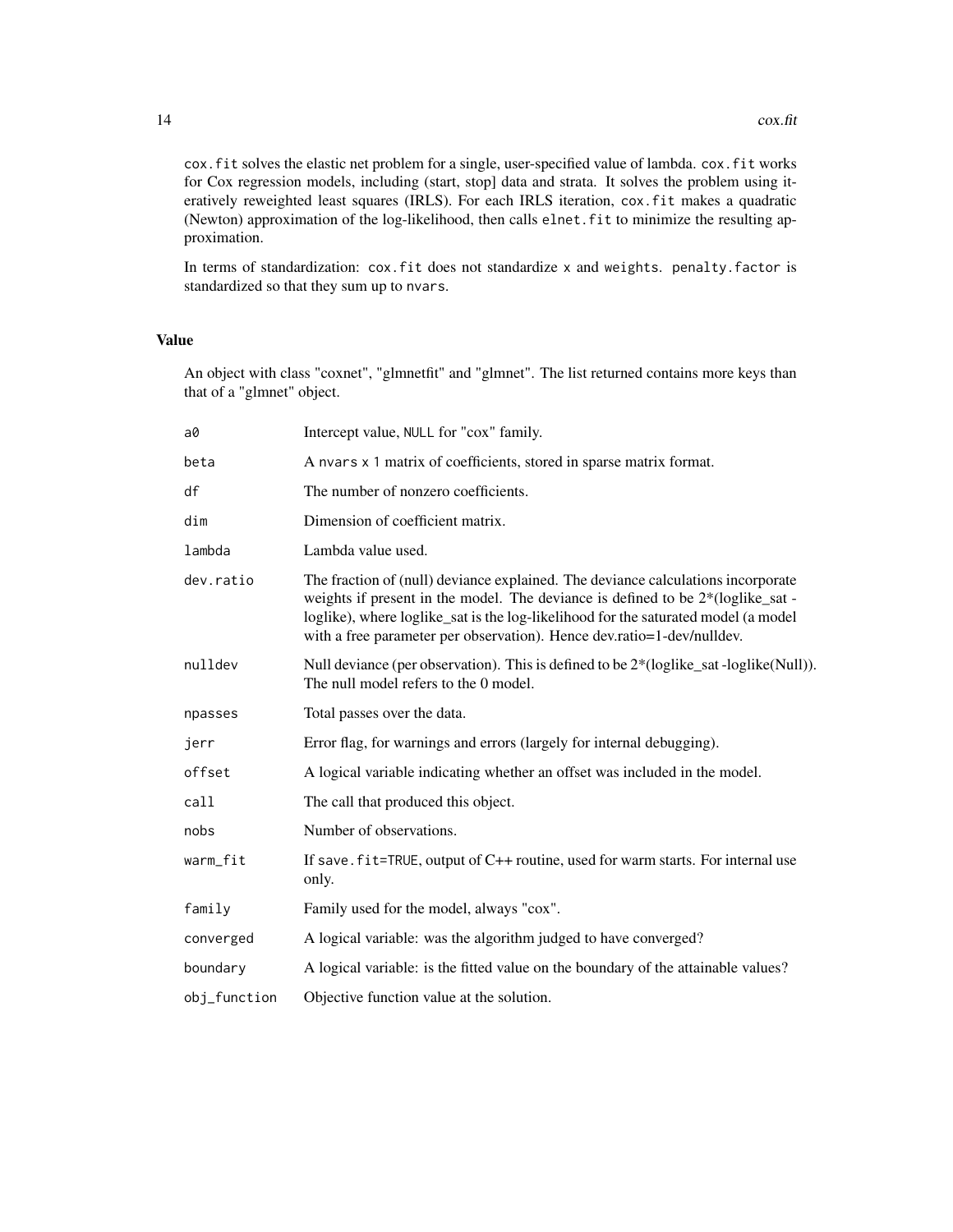<span id="page-14-0"></span>

# Description

Fit a Cox regression model via penalized maximum likelihood for a path of lambda values. Can deal with (start, stop] data and strata, as well as sparse design matrices.

# Usage

```
cox.path(
  x,
 y,
 weights = NULL,
 offset = NULL,
  alpha = 1,
  nlambda = 100,
  lambda.min.ratio = ifelse(nobs < nvars, 0.01, 1e-04),
  lambda = NULL,
  standardize = TRUE,
  thresh = 1e-10,
  exclude = NULL,
  penalty.factor = rep(1, nvars),
  lower.limits = -Inf,
  upper.limits = Inf,
 maxit = 1e+05,
  trace.it = 0,
  ...
)
```

| X                | See glmnet help file                                                |  |
|------------------|---------------------------------------------------------------------|--|
| y                | Survival response variable, must be a Surv or stratify Surv object. |  |
| weights          | See glmnet help file                                                |  |
| offset           | See glmnet help file                                                |  |
| alpha            | See glmnet help file                                                |  |
| nlambda          | See glmnet help file                                                |  |
| lambda.min.ratio |                                                                     |  |
|                  | See glmnet help file                                                |  |
| lambda           | See glmnet help file                                                |  |
| standardize      | See glmnet help file                                                |  |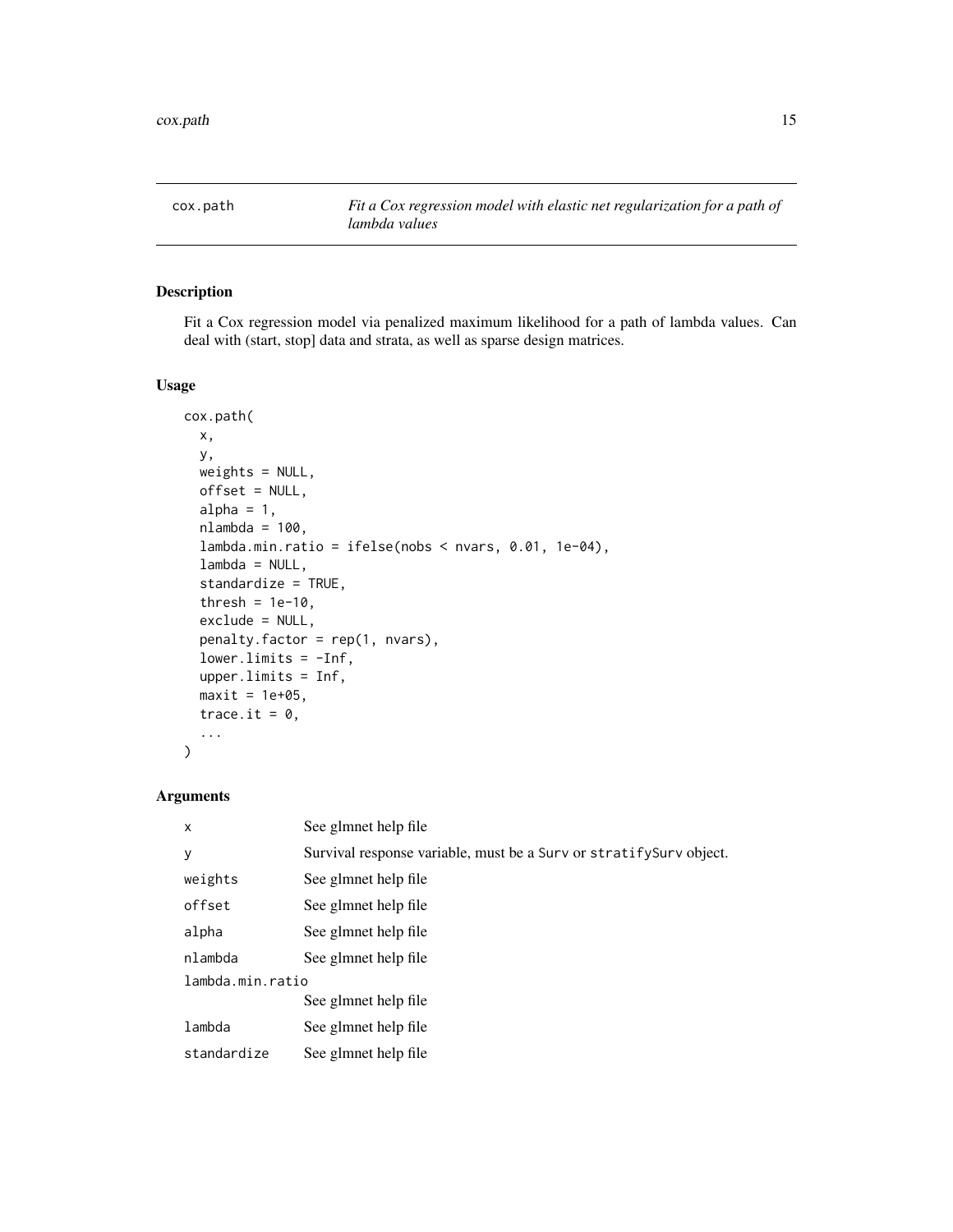| thresh         | Convergence threshold for coordinate descent. Each inner coordinate-descent<br>loop continues until the maximum change in the objective after any coefficient<br>update is less than thresh times the null deviance. Default value is 1e-10.                                                   |
|----------------|------------------------------------------------------------------------------------------------------------------------------------------------------------------------------------------------------------------------------------------------------------------------------------------------|
| exclude        | See glmnet help file                                                                                                                                                                                                                                                                           |
| penalty.factor | See glmnet help file                                                                                                                                                                                                                                                                           |
| lower.limits   | See glmnet help file                                                                                                                                                                                                                                                                           |
| upper.limits   | See glmnet help file                                                                                                                                                                                                                                                                           |
| maxit          | See glmnet help file                                                                                                                                                                                                                                                                           |
| trace.it       | Controls how much information is printed to screen. Default is $trace.it=0$ (no<br>information printed). If trace $i = 1$ , a progress bar is displayed. If trace $i = 1$ , it = 2,<br>some information about the fitting procedure is printed to the console as the<br>model is being fitted. |
| $\ddots$       | Other arguments passed from glmnet (not used right now).                                                                                                                                                                                                                                       |
|                |                                                                                                                                                                                                                                                                                                |

# Details

Sometimes the sequence is truncated before nlambda values of lambda have been used. This happens when cox.path detects that the decrease in deviance is marginal (i.e. we are near a saturated fit).

# Value

An object of class "coxnet" and "glmnet".

| a0        | Intercept value, NULL for "cox" family.                                                                                                                                                                                                                                                                                               |
|-----------|---------------------------------------------------------------------------------------------------------------------------------------------------------------------------------------------------------------------------------------------------------------------------------------------------------------------------------------|
| beta      | A nvars x length (lambda) matrix of coefficients, stored in sparse matrix for-<br>mat.                                                                                                                                                                                                                                                |
| df        | The number of nonzero coefficients for each value of lambda.                                                                                                                                                                                                                                                                          |
| dim       | Dimension of coefficient matrix.                                                                                                                                                                                                                                                                                                      |
| lambda    | The actual sequence of lambda values used. When alpha=0, the largest lambda<br>reported does not quite give the zero coefficients reported (lambda=inf would in<br>principle). Instead, the largest lambda for alpha=0.001 is used, and the sequence<br>of lambda values is derived from this.                                        |
| dev.ratio | The fraction of (null) deviance explained. The deviance calculations incorporate<br>weights if present in the model. The deviance is defined to be $2*(loglike_sat -$<br>loglike), where loglike_sat is the log-likelihood for the saturated model (a model<br>with a free parameter per observation). Hence dev.ratio=1-dev/nulldev. |
| nulldev   | Null deviance (per observation). This is defined to be 2*(loglike_sat -loglike(Null)).<br>The null model refers to the 0 model.                                                                                                                                                                                                       |
| npasses   | Total passes over the data summed over all lambda values.                                                                                                                                                                                                                                                                             |
| jerr      | Error flag, for warnings and errors (largely for internal debugging).                                                                                                                                                                                                                                                                 |
| offset    | A logical variable indicating whether an offset was included in the model.                                                                                                                                                                                                                                                            |
| call      | The call that produced this object.                                                                                                                                                                                                                                                                                                   |
| nobs      | Number of observations.                                                                                                                                                                                                                                                                                                               |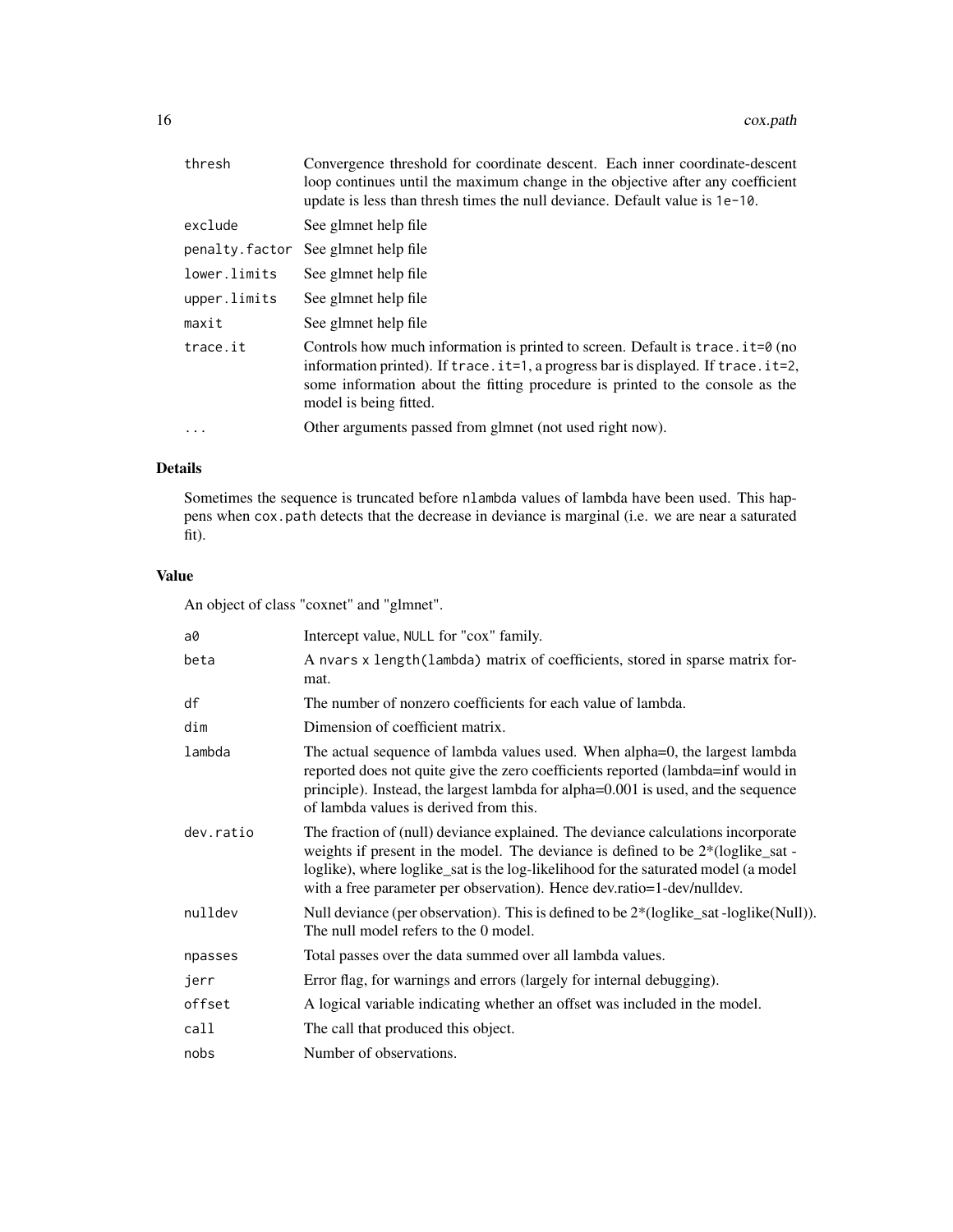# <span id="page-16-0"></span>CoxExample 17

#### Examples

```
set.seed(2)
nobs <- 100; nvars <- 15
xvec \leq rnorm(nobs \star nvars)
xvec[sample.int(nobs * nvars, size = 0.4 * nobs * nvars)] <- 0
x \le - matrix(xvec, nrow = nobs)
beta <- rnorm(nvars / 3)
fx <- x[, seq(nvars / 3)] %*% beta / 3
ty <- rexp(nobs, exp(fx))
tcens \le - rbinom(n = nobs, prob = 0.3, size = 1)
jsurv <- survival::Surv(ty, tcens)
fit1 <- glmnet:::cox.path(x, jsurv)
# works with sparse x matrix
x_sparse <- Matrix::Matrix(x, sparse = TRUE)
fit2 <- glmnet:::cox.path(x_sparse, jsurv)
# example with (start, stop] data
set.seed(2)
start_time \le runif(100, min = 0, max = 5)
stop_time <- start_time + runif(100, min = 0.1, max = 3)
status \le rbinom(n = nobs, prob = 0.3, size = 1)
jsurv_ss <- survival::Surv(start_time, stop_time, status)
fit3 <- glmnet:::cox.path(x, jsurv_ss)
# example with strata
jsurv_ss2 <- stratifySurv(jsurv_ss, rep(1:2, each = 50))
fit4 <- glmnet:::cox.path(x, jsurv_ss2)
```
CoxExample *Synthetic dataset with right-censored survival response*

# Description

Randomly generated data for Cox regression example.

#### Usage

data(CoxExample)

#### Format

List containing the following elements:

- x 1,000 by 30 matrix of numeric values.
- y 1,000 by 2 matrix with column names "time" and "status". The first column consists of positive numbers representing time to event, while the second column represents the status indicator (0=right-censored, 1=observed).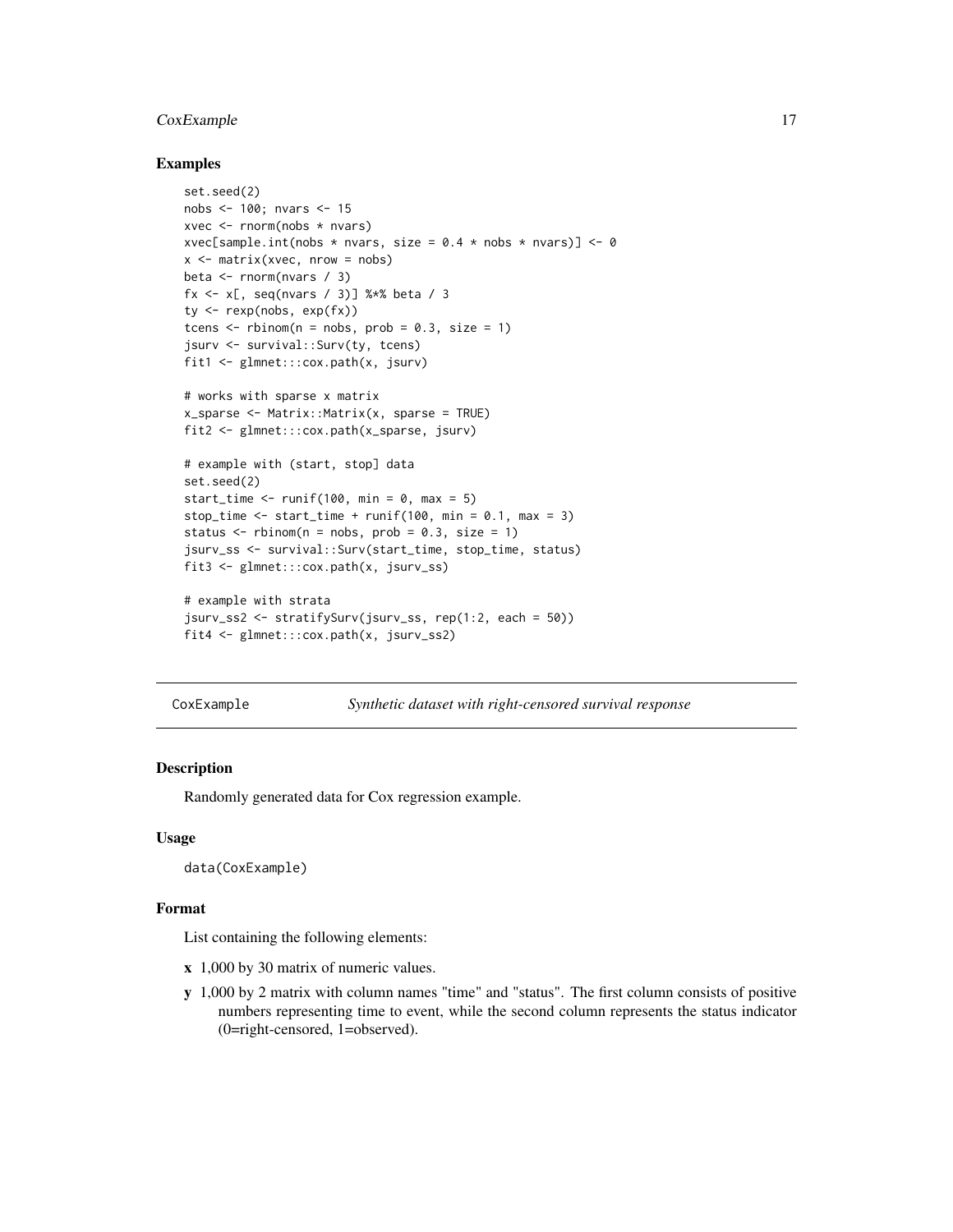#### <span id="page-17-0"></span>Description

Compute the gradient of the log partial likelihood at a particular fit for Cox model.

#### Usage

coxgrad(eta, y, w, std.weights = TRUE, diag.hessian = FALSE)

#### Arguments

| eta          | Fit vector (usually from glmnet at a particular lambda).                                                 |
|--------------|----------------------------------------------------------------------------------------------------------|
| y            | Survival response variable, must be a Surv or stratify Surv object.                                      |
| W            | Observation weights (default is all equal to 1).                                                         |
| std.weights  | If TRUE (default), observation weights are standardized to sum to 1.                                     |
| diag.hessian | If TRUE, compute the diagonal of the Hessian of the log partial likelihood as<br>well. Default is FALSE. |

#### Details

Compute a gradient vector at the fitted vector for the log partial likelihood. This is like a residual vector, and useful for manual screening of predictors for glmnet in applications where p is very large (as in GWAS). Uses the Breslow approach to ties.

This function is essentially a wrapper: it checks whether the response provided is right-censored or (start, stop] survival data, and calls the appropriate internal routine.

#### Value

A single gradient vector the same length as eta. If diag.hessian=TRUE, the diagonal of the Hessian is included as an attribute "diag\_hessian".

#### See Also

coxnet.deviance

#### Examples

```
set.seed(1)
eta <- rnorm(10)
time \le runif(10, min = 1, max = 10)
d \leftarrow ifelse(rnorm(10) > 0, 1, 0)y <- survival::Surv(time, d)
coxgrad(eta, y)
```
# return diagonal of Hessian as well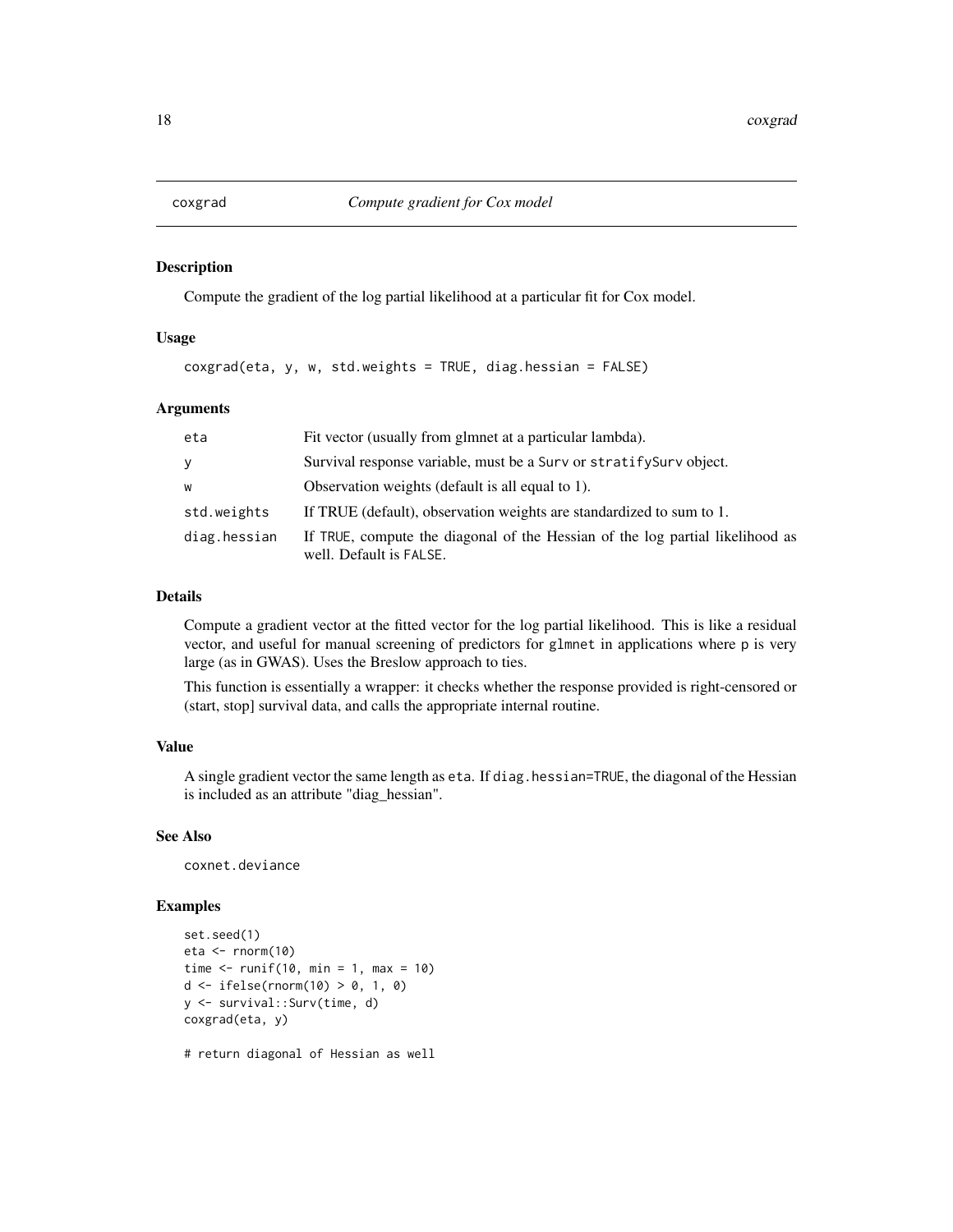# <span id="page-18-0"></span>coxnet.deviance 19

```
coxgrad(eta, y, diag.hessian = TRUE)
# example with (start, stop] data
y2 <- survival::Surv(time, time + runif(10), d)
coxgrad(eta, y2)
# example with strata
y2 <- stratifySurv(y, rep(1:2, length.out = 10))
coxgrad(eta, y2)
```
coxnet.deviance *Compute deviance for Cox model*

# Description

Compute the deviance (-2 log partial likelihood) for Cox model.

# Usage

```
coxnet.deviance(
  pred = NULL,
  y,
  x = NULL,offset = NULL,
  weights = NULL,
  std.weights = TRUE,
  beta = NULL
\mathcal{L}
```

| pred        | Fit vector or matrix (usually from glmnet at a particular lambda or a sequence<br>of lambdas). |
|-------------|------------------------------------------------------------------------------------------------|
| y           | Survival response variable, must be a Surv or stratify Surv object.                            |
| X           | Optional x matrix, to be supplied if $pred = NULL$ .                                           |
| offset      | Optional offset vector.                                                                        |
| weights     | Observation weights (default is all equal to 1).                                               |
| std.weights | If TRUE (default), observation weights are standardized to sum to 1.                           |
| beta        | Optional coefficient vector/matrix, to be supplied if pred = NULL.                             |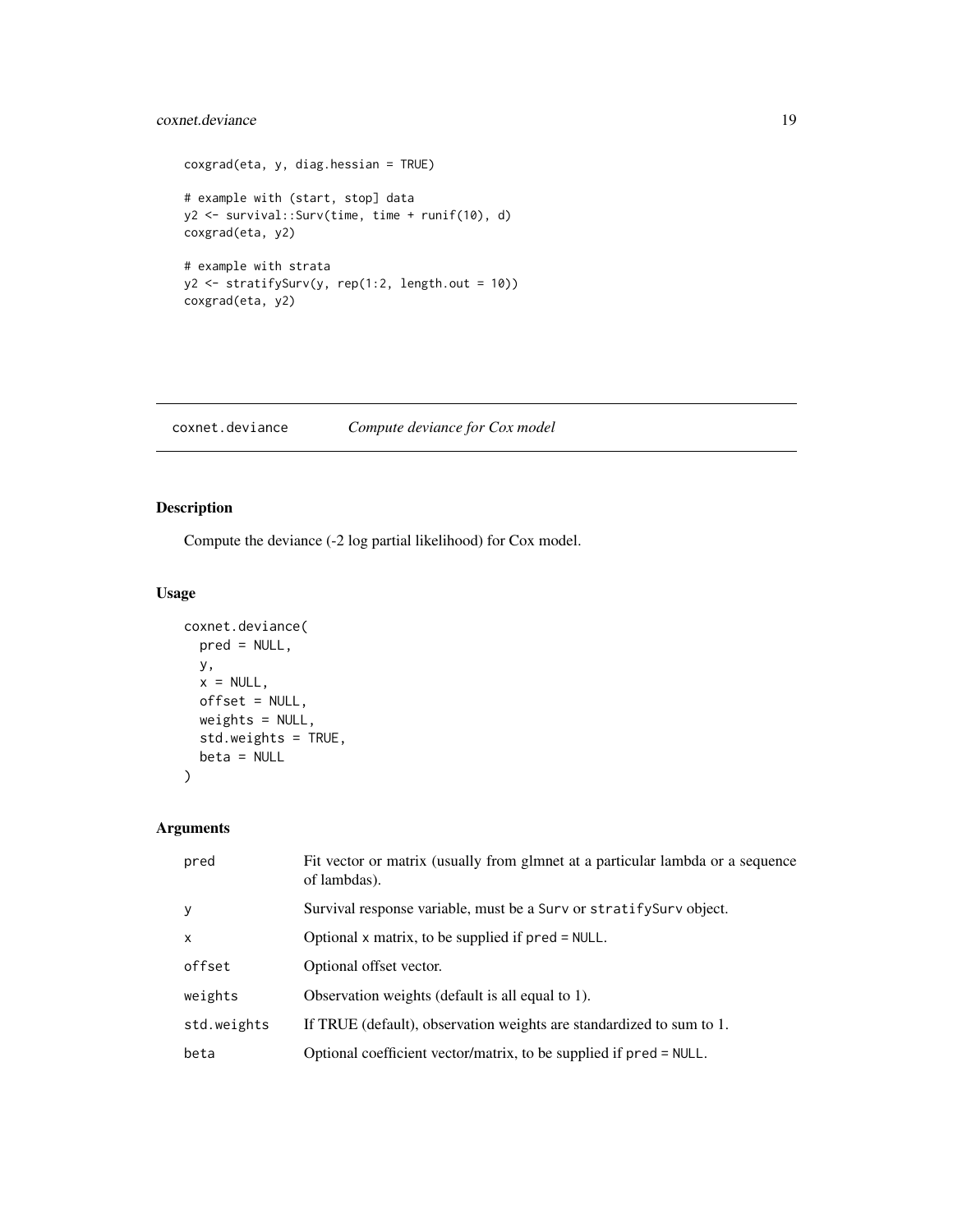# Details

Computes the deviance for a single set of predictions, or for a matrix of predictions. The user can either supply the predictions directly through the pred option, or by supplying the x matrix and beta coefficients. Uses the Breslow approach to ties.

The function first checks if pred is passed: if so, it is used as the predictions. If pred is not passed but x and beta are passed, then these values are used to compute the predictions. If neither x nor beta are passed, then the predictions are all taken to be 0.

coxnet.deviance() is a wrapper: it calls the appropriate internal routine based on whether the response is right-censored data or (start, stop] survival data.

#### Value

A vector of deviances, one for each column of predictions.

# See Also

coxgrad

#### Examples

```
set.seed(1)
eta <- rnorm(10)
time \le runif(10, min = 1, max = 10)
d <- ifelse(rnorm(10) > 0, 1, 0)
y <- survival::Surv(time, d)
covnet.deviance(pred = eta, y = y)# if pred not provided, it is set to zero vector
covnet.deviance(y = y)# example with x and beta
x \le - matrix(rnorm(10 \star 3), nrow = 10)
beta \leq matrix(1:3, ncol = 1)
coxnet.deviance(y = y, x = x, beta = beta)
# example with (start, stop] data
y2 <- survival::Surv(time, time + runif(10), d)
coxnet.deviance(pred = eta, y = y2)
# example with strata
y2 \leftarrow \text{stratifySurv}(y, \text{rep}(1:2, \text{length.out} = 10))covnet.deviance(pred = eta, y = y2)
```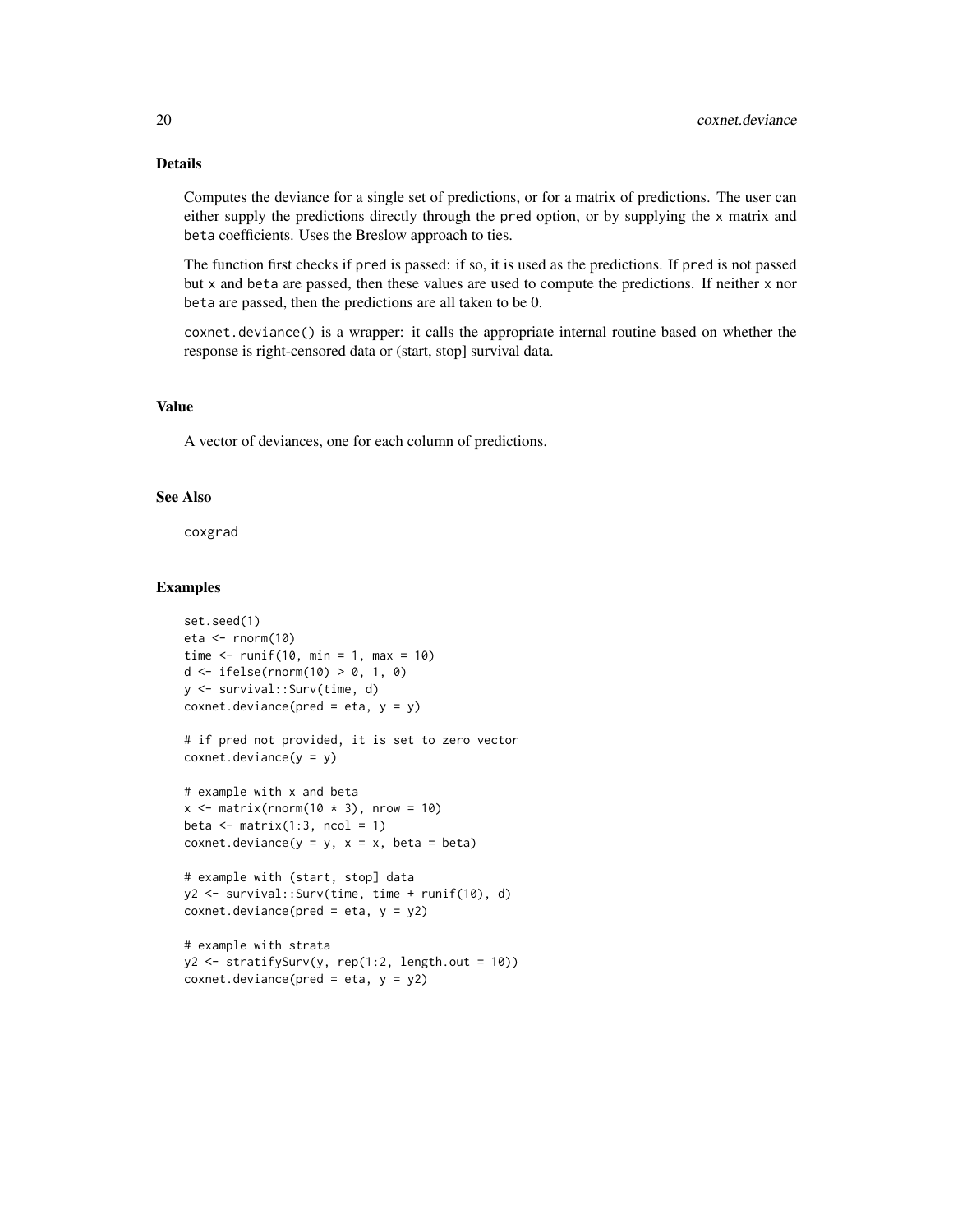<span id="page-20-0"></span>

#### Description

Returns the elastic net objective function value for Cox regression model.

### Usage

cox\_obj\_function(y, pred, weights, lambda, alpha, coefficients, vp)

# Arguments

| y            | Survival response variable, must be a Surv or stratify Surv object. |
|--------------|---------------------------------------------------------------------|
| pred         | Model's predictions for y.                                          |
| weights      | Observation weights.                                                |
| lambda       | A single value for the lambda hyperparameter.                       |
| alpha        | The elasticnet mixing parameter, with $0 \le \alpha \le 1$ .        |
| coefficients | The model's coefficients.                                           |
| vp           | Penalty factors for each of the coefficients.                       |
|              |                                                                     |

|  | cv.glmnet |  |
|--|-----------|--|

glmnet *Cross-validation for glmnet* 

# Description

Does k-fold cross-validation for glmnet, produces a plot, and returns a value for lambda (and gamma if relax=TRUE)

# Usage

```
cv.glmnet(
  x,
 y,
 weights = NULL,
 offset = NULL,
  lambda = NULL,
  type.measure = c("default", "mse", "deviance", "class", "auc", "mae", "C"),
  nfolds = 10,
  foldid = NULL,
  alignment = c("lambda", "fraction"),
  grouped = TRUE,
  keep = FALSE,
```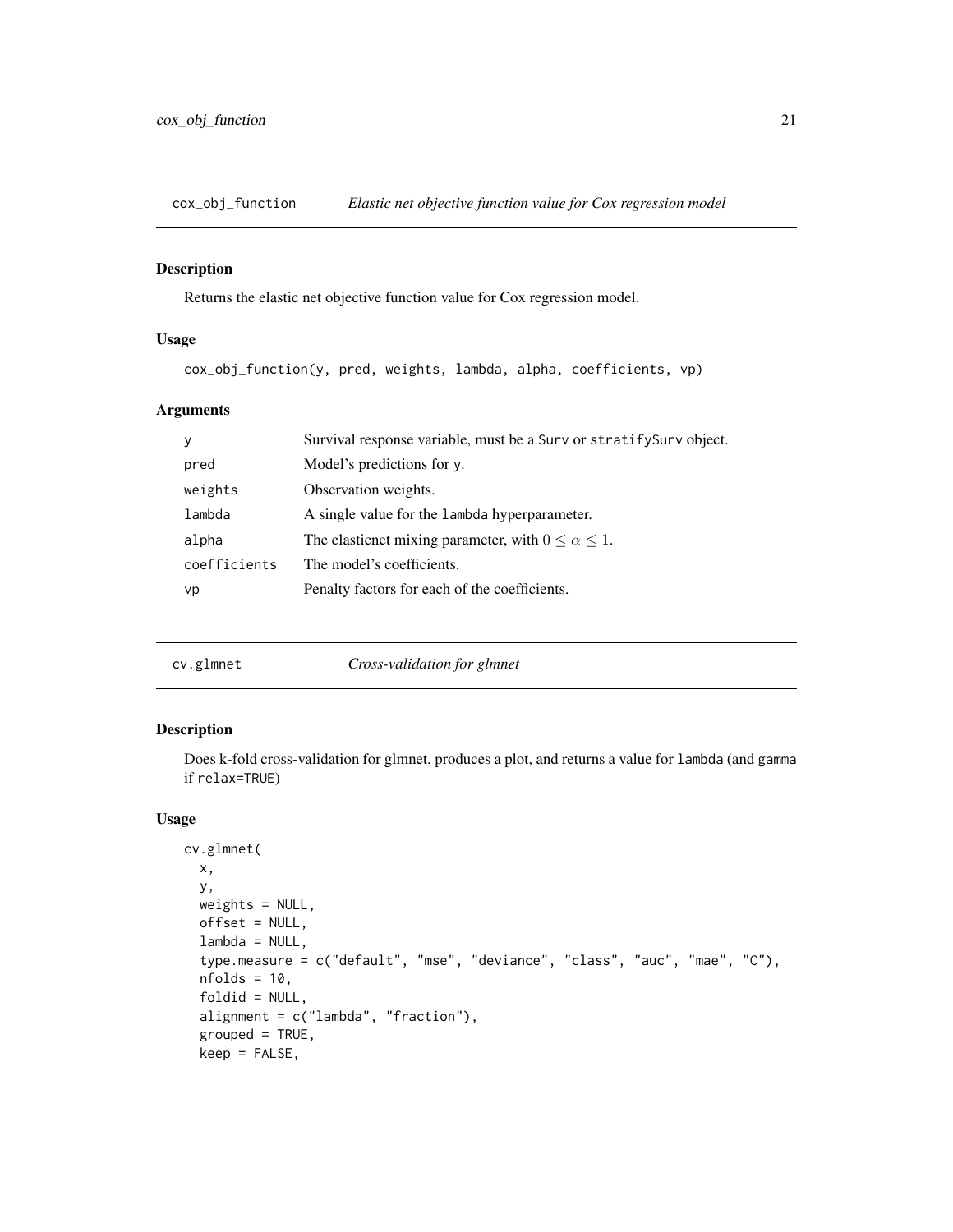```
parallel = FALSE,
 \text{gamma} = c(0, 0.25, 0.5, 0.75, 1),relax = FALSE,trace.it = 0,...
)
```

| X            | x matrix as in glmnet.                                                                                                                                                                                                                                                                                                                                                                                                                                                                                                                                                                                                                                                                                                                                                                                                         |
|--------------|--------------------------------------------------------------------------------------------------------------------------------------------------------------------------------------------------------------------------------------------------------------------------------------------------------------------------------------------------------------------------------------------------------------------------------------------------------------------------------------------------------------------------------------------------------------------------------------------------------------------------------------------------------------------------------------------------------------------------------------------------------------------------------------------------------------------------------|
| у            | response y as in glmnet.                                                                                                                                                                                                                                                                                                                                                                                                                                                                                                                                                                                                                                                                                                                                                                                                       |
| weights      | Observation weights; defaults to 1 per observation                                                                                                                                                                                                                                                                                                                                                                                                                                                                                                                                                                                                                                                                                                                                                                             |
| offset       | Offset vector (matrix) as in glmnet                                                                                                                                                                                                                                                                                                                                                                                                                                                                                                                                                                                                                                                                                                                                                                                            |
| lambda       | Optional user-supplied lambda sequence; default is NULL, and glmnet chooses<br>its own sequence. Note that this is done for the full model (master sequence),<br>and separately for each fold. The fits are then alligned using the master sequence<br>(see the allignment argument for additional details). Adapting lambda for each<br>fold leads to better convergence. When lambda is supplied, the same sequence<br>is used everywhere, but in some GLMs can lead to convergence issues.                                                                                                                                                                                                                                                                                                                                  |
| type.measure | loss to use for cross-validation. Currently five options, not all available for all<br>models. The default is type.measure="deviance", which uses squared-error<br>for gaussian models (a.k.a type.measure="mse" there), deviance for logistic<br>and poisson regression, and partial-likelihood for the Cox model. type.measure="class"<br>applies to binomial and multinomial logistic regression only, and gives misclas-<br>sification error. type.measure="auc" is for two-class logistic regression only,<br>and gives area under the ROC curve. type.measure="mse" or type.measure="mae"<br>(mean absolute error) can be used by all models except the "cox"; they measure<br>the deviation from the fitted mean to the response. type.measure="C" is Har-<br>rel's concordance measure, only available for cox models. |
| nfolds       | number of folds - default is 10. Although nfolds can be as large as the sample<br>size (leave-one-out CV), it is not recommended for large datasets. Smallest<br>value allowable is nfolds=3                                                                                                                                                                                                                                                                                                                                                                                                                                                                                                                                                                                                                                   |
| foldid       | an optional vector of values between 1 and nfold identifying what fold each<br>observation is in. If supplied, nfold can be missing.                                                                                                                                                                                                                                                                                                                                                                                                                                                                                                                                                                                                                                                                                           |
| alignment    | This is an experimental argument, designed to fix the problems users were hav-<br>ing with CV, with possible values "lambda" (the default) else "fraction". With<br>"lambda" the lambda values from the master fit (on all the data) are used to line<br>up the predictions from each of the folds. In some cases this can give strange<br>values, since the effective lambda values in each fold could be quite different.<br>With "fraction" we line up the predictions in each fold according to the frac-<br>tion of progress along the regularization. If in the call a lambda argument is also<br>provided, alignment="fraction" is ignored (with a warning).                                                                                                                                                            |
| grouped      | This is an experimental argument, with default TRUE, and can be ignored by most<br>users. For all models except the "cox", this refers to computing nfolds separate<br>statistics, and then using their mean and estimated standard error to describe the<br>CV curve. If grouped=FALSE, an error matrix is built up at the observation level                                                                                                                                                                                                                                                                                                                                                                                                                                                                                  |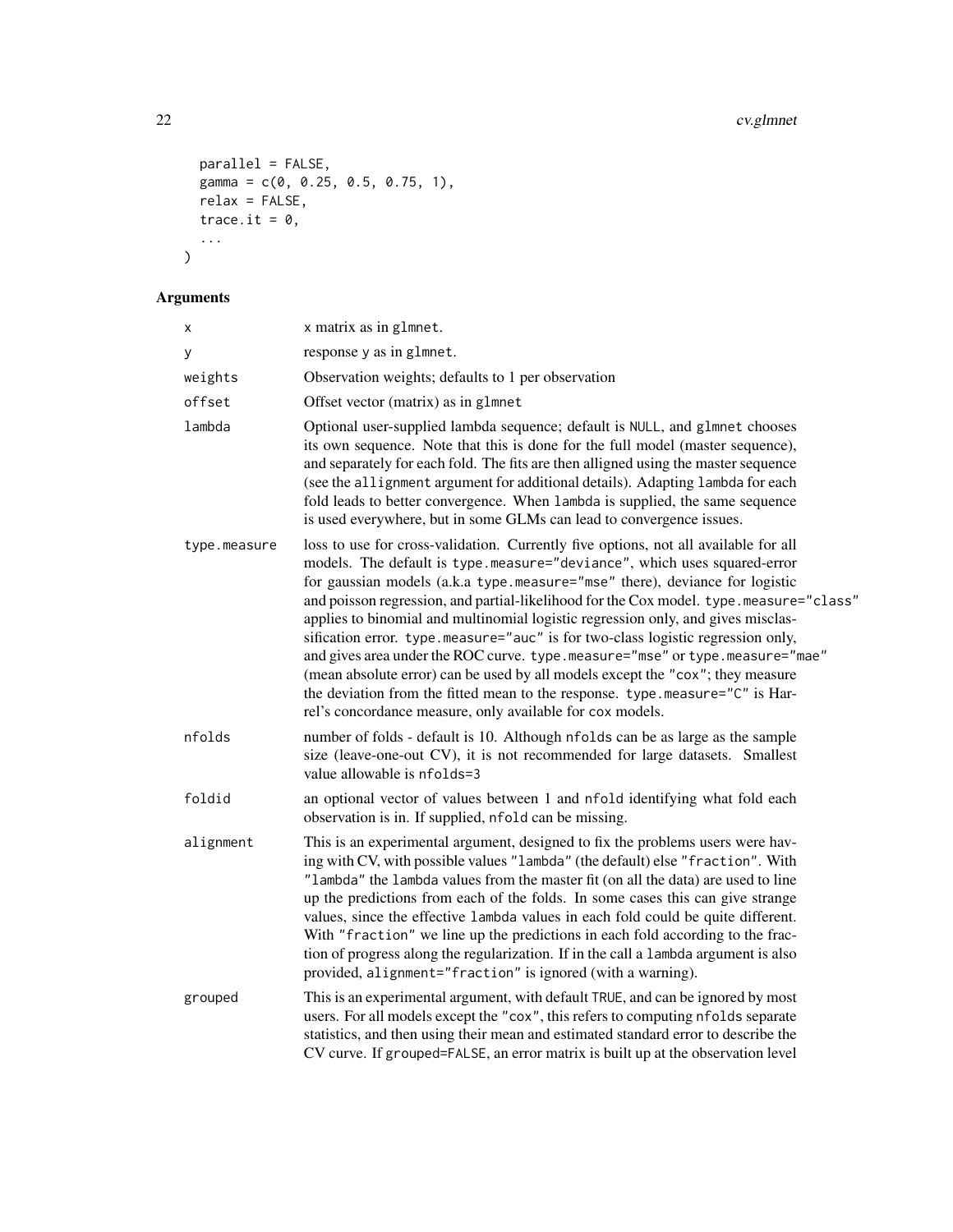|          | from the predictions from the nfold fits, and then summarized (does not apply<br>to type.measure="auc"). For the "cox" family, grouped=TRUE obtains the CV<br>partial likelihood for the Kth fold by subtraction; by subtracting the log partial<br>likelihood evaluated on the full dataset from that evaluated on the on the $(K-1)/K$<br>dataset. This makes more efficient use of risk sets. With grouped=FALSE the log<br>partial likelihood is computed only on the Kth fold                                             |
|----------|--------------------------------------------------------------------------------------------------------------------------------------------------------------------------------------------------------------------------------------------------------------------------------------------------------------------------------------------------------------------------------------------------------------------------------------------------------------------------------------------------------------------------------|
| keep     | If keep=TRUE, a <i>prevalidated</i> array is returned containing fitted values for each<br>observation and each value of 1 ambda. This means these fits are computed with<br>this observation and the rest of its fold omitted. The foldid vector is also re-<br>turned. Default is keep=FALSE. If relax=TRUE, then a list of such arrays is<br>returned, one for each value of 'gamma'. Note: if the value 'gamma=1' is omit-<br>ted, this case is included in the list since it corresponds to the original 'glmnet'<br>fit. |
| parallel | If TRUE, use parallel for each to fit each fold. Must register parallel before hand,<br>such as doMC or others. See the example below.                                                                                                                                                                                                                                                                                                                                                                                         |
| gamma    | The values of the parameter for mixing the relaxed fit with the regularized fit,<br>between 0 and 1; default is gamma = $c(0, 0.25, 0.5, 0.75, 1)$                                                                                                                                                                                                                                                                                                                                                                             |
| relax    | If TRUE, then CV is done with respect to the mixing parameter gamma as well as<br>lambda. Default is relax=FALSE                                                                                                                                                                                                                                                                                                                                                                                                               |
| trace.it | If trace. it=1, then progress bars are displayed; useful for big models that take<br>a long time to fit. Limited tracing if parallel=TRUE                                                                                                                                                                                                                                                                                                                                                                                      |
|          | Other arguments that can be passed to glmnet                                                                                                                                                                                                                                                                                                                                                                                                                                                                                   |
|          |                                                                                                                                                                                                                                                                                                                                                                                                                                                                                                                                |

# Details

The function runs glmnet nfolds+1 times; the first to get the lambda sequence, and then the remainder to compute the fit with each of the folds omitted. The error is accumulated, and the average error and standard deviation over the folds is computed. Note that cv.glmnet does NOT search for values for alpha. A specific value should be supplied, else alpha=1 is assumed by default. If users would like to cross-validate alpha as well, they should call cv.glmnet with a pre-computed vector foldid, and then use this same fold vector in separate calls to cv.glmnet with different values of alpha. Note also that the results of cv. glmnet are random, since the folds are selected at random. Users can reduce this randomness by running cv.glmnet many times, and averaging the error curves.

If relax=TRUE then the values of gamma are used to mix the fits. If  $\eta$  is the fit for lasso/elastic net, and  $\eta_R$  is the relaxed fit (with unpenalized coefficients), then a relaxed fit mixed by  $\gamma$  is

$$
\eta(\gamma) = (1 - \gamma)\eta_R + \gamma\eta.
$$

There is practically no extra cost for having a lot of values for gamma. However, 5 seems sufficient for most purposes. CV then selects both gamma and lambda.

## Value

an object of class "cv.glmnet" is returned, which is a list with the ingredients of the crossvalidation fit. If the object was created with relax=TRUE then this class has a prefix class of "cv.relaxed".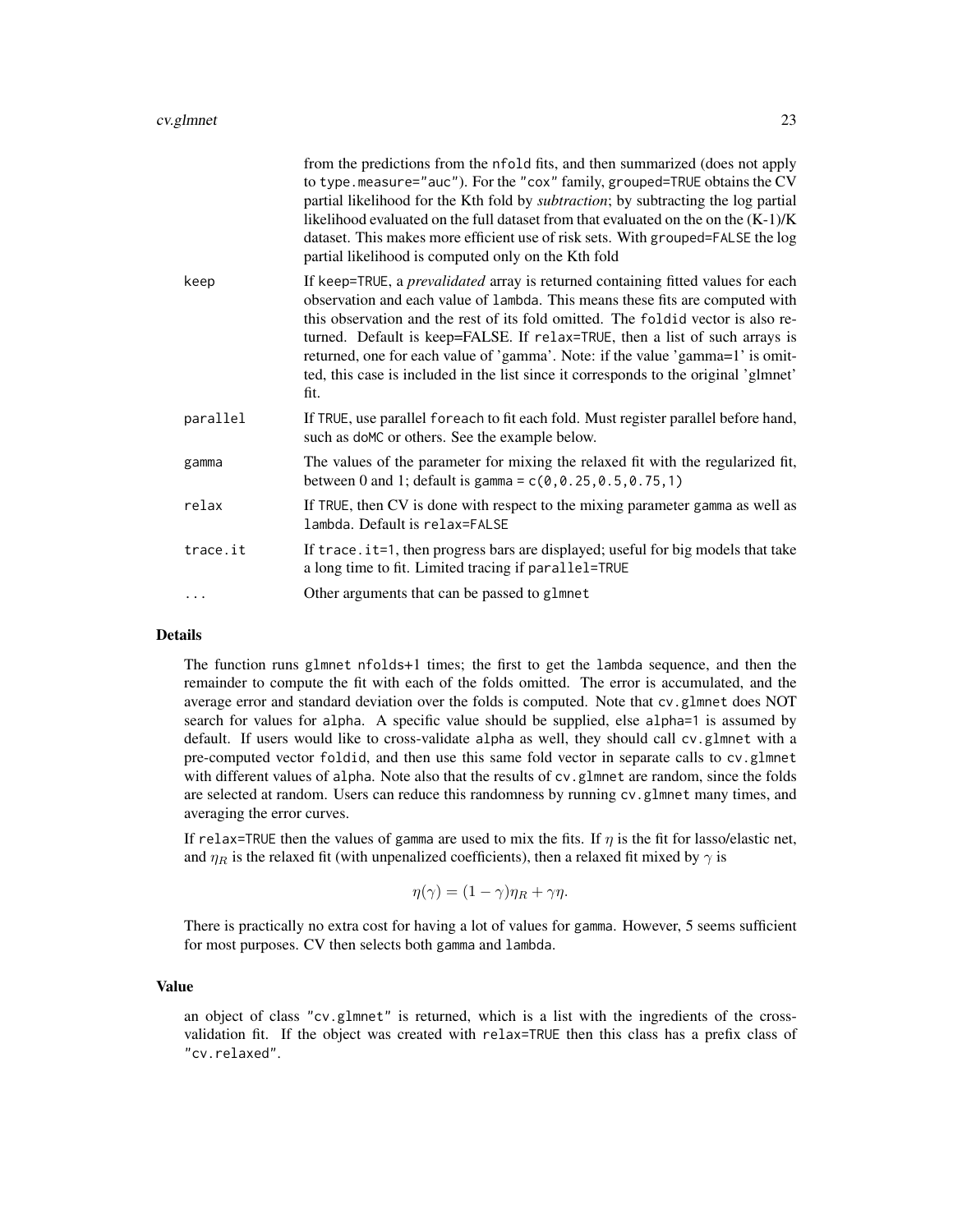| lambda     | the values of lambda used in the fits.                                                                                                                                                                                                                                                                                                                    |
|------------|-----------------------------------------------------------------------------------------------------------------------------------------------------------------------------------------------------------------------------------------------------------------------------------------------------------------------------------------------------------|
| <b>CVM</b> | The mean cross-validated error - a vector of length length (lambda).                                                                                                                                                                                                                                                                                      |
| cvsd       | estimate of standard error of cym.                                                                                                                                                                                                                                                                                                                        |
| cvup       | upper curve $=$ cvm+cvsd.                                                                                                                                                                                                                                                                                                                                 |
| cvlo       | $lower curve = cvm-cvsd.$                                                                                                                                                                                                                                                                                                                                 |
| nzero      | number of non-zero coefficients at each lambda.                                                                                                                                                                                                                                                                                                           |
| name       | a text string indicating type of measure (for plotting purposes).                                                                                                                                                                                                                                                                                         |
| glmnet.fit | a fitted glmnet object for the full data.                                                                                                                                                                                                                                                                                                                 |
| lambda.min | value of lambda that gives minimum cvm.                                                                                                                                                                                                                                                                                                                   |
| lambda.1se | largest value of lambda such that error is within 1 standard error of the mini-<br>mum.                                                                                                                                                                                                                                                                   |
| fit.preval | if keep=TRUE, this is the array of prevalidated fits. Some entries can be NA, if<br>that and subsequent values of lambda are not reached for that fold                                                                                                                                                                                                    |
| foldid     | if keep=TRUE, the fold assignments used                                                                                                                                                                                                                                                                                                                   |
| index      | a one column matrix with the indices of lambda.min and lambda.1se in the<br>sequence of coefficients, fits etc.                                                                                                                                                                                                                                           |
| relaxed    | if relax=TRUE, this additional item has the CV info for each of the mixed fits.<br>In particular it also selects lambda, gamma pairs corresponding to the 1se rule, as<br>well as the minimum error. It also has a component index, a two-column matrix<br>which contains the lambda and gamma indices corresponding to the "min" and<br>"1se" solutions. |

#### Author(s)

Jerome Friedman, Trevor Hastie and Rob Tibshirani Noah Simon helped develop the 'coxnet' function. Jeffrey Wong and B. Narasimhan helped with the parallel option Maintainer: Trevor Hastie <hastie@stanford.edu>

# References

Friedman, J., Hastie, T. and Tibshirani, R. (2008) *Regularization Paths for Generalized Linear Models via Coordinate Descent (2010), Journal of Statistical Software, Vol. 33(1), 1-22*, doi: [10.18637/](https://doi.org/10.18637/jss.v033.i01) [jss.v033.i01.](https://doi.org/10.18637/jss.v033.i01)

Simon, N., Friedman, J., Hastie, T. and Tibshirani, R. (2011) *Regularization Paths for Cox's Proportional Hazards Model via Coordinate Descent, Journal of Statistical Software, Vol. 39(5), 1-13*, doi: [10.18637/jss.v039.i05.](https://doi.org/10.18637/jss.v039.i05)

#### See Also

glmnet and plot, predict, and coef methods for "cv.glmnet" and "cv.relaxed" objects.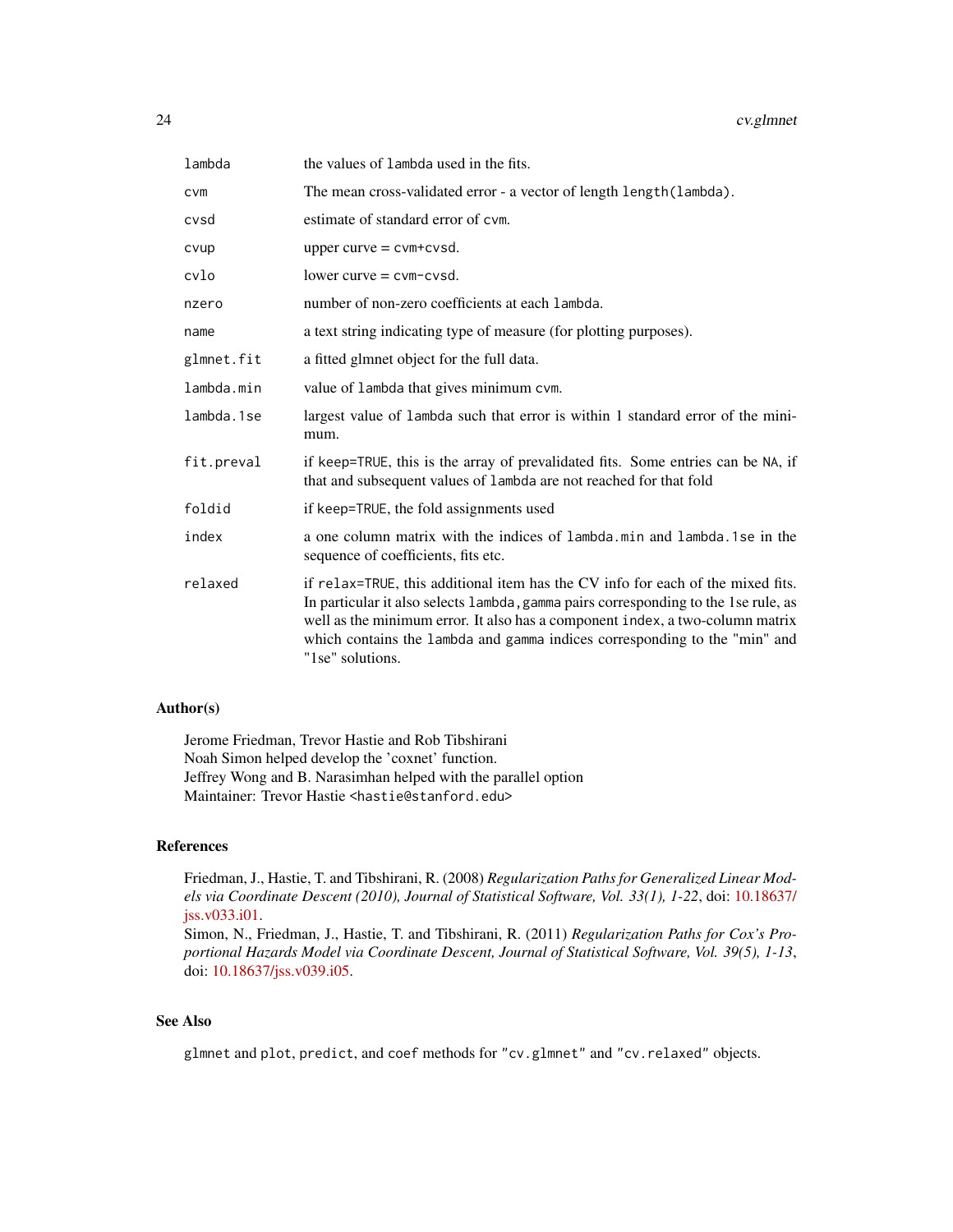#### cv.glmnet 25

## Examples

```
set.seed(1010)
n = 1000
p = 100nze = trunc(p/10)x = matrix(rnorm(n * p), n, p)beta = rnorm(nzc)fx = x[, seq(nzc)] %*% beta
eps = rnorm(n) * 5y = drop(fx +eps)px = exp(fx)px = px/(1 + px)ly = rbinom(n = length(px), prob = px, size = 1)set.seed(1011)
cvob1 = cv.glmnet(x, y)plot(cvob1)
coef(cvob1)
predict(cvob1, newx = x[1:5, ], s = "lambda.min")title("Gaussian Family", line = 2.5)
set.seed(1011)
cvob1a = cv.glmnet(x, y, type.measure = "mae")
plot(cvob1a)
title("Gaussian Family", line = 2.5)
set.seed(1011)
par(mfrow = c(2, 2), mar = c(4.5, 4.5, 4, 1))c v \cdot z = cv \cdot g \cdot (x, \, l \cdot y, \, \text{family} = \text{"binomial"}plot(cvob2)
title("Binomial Family", line = 2.5)
frame()
set.seed(1011)
cvob3 = cv.glmnet(x, ly, family = "binomial", type.measure = "class")
plot(cvob3)
title("Binomial Family", line = 2.5)
## Not run:
cvob1r = cv.glmnet(x, y, relax = TRUE)
plot(cvob1r)
predict(cvob1r, newx = x[, 1:5])set.seed(1011)
cvob3a = cv.glmnet(x, 1y, family = "binomial", type. measure = "auc")plot(cvob3a)
title("Binomial Family", line = 2.5)
set.seed(1011)
mu = exp(fx/10)y = \text{rpois}(n, mu)c v \cdot d = cv \cdot g \cdot d(x, y, f \cdot d(y) = "poisson")plot(cvob4)
title("Poisson Family", line = 2.5)
# Multinomial
n = 500
p = 30
```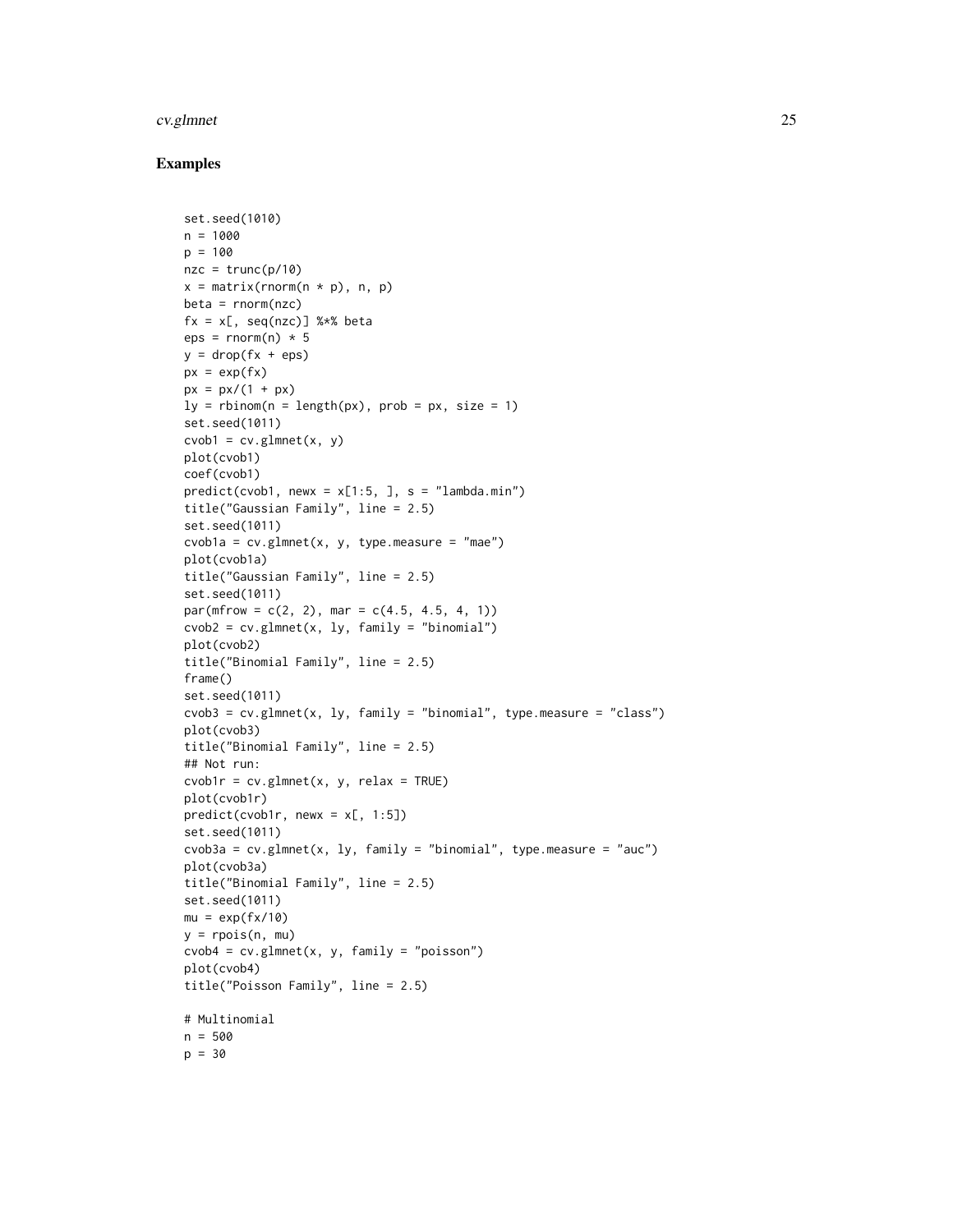```
nze = trunc(p/10)x = matrix(rnorm(n * p), n, p)beta3 = matrix(rnorm(30), 10, 3)beta3 = rbind(beta3, matrix(\theta, p - 1\theta, 3))
f3 = x %*% beta3
p3 = exp(f3)p3 = p3/apply(p3, 1, sum)g3 = glmnet::rmult(p3)set.seed(10101)
cvfit = cv.glmnet(x, g3, family = "multinomial")plot(cvfit)
title("Multinomial Family", line = 2.5)
# Cox
beta = rnorm(nzc)fx = x[, seq(nzc)] %*% beta/3
hx = exp(fx)ty = rexp(n, hx)
tcens = rbinom(n = n, prob = 0.3, size = 1) # censoring indicator
y = \text{cbind}(\text{time} = \text{ty}, \text{ status} = 1 - \text{teens}) # y = \text{Surv}(\text{ty}, 1 - \text{teens}) with library(survival)
foldid = sample(rep(seq(10), length = n))fit1_cv = cv.glmnet(x, y, family = "cox", foldid = foldid)
plot(fit1_cv)
title("Cox Family", line = 2.5)
# Parallel
require(doMC)
registerDoMC(cores = 4)
x = matrix(rnorm(1e+05 * 100), 1e+05, 100)y = \text{rnorm}(1e+05)system.time(cv.glmnet(x, y))
system.time(cv.glmnet(x, y, parallel = TRUE))
## End(Not run)
```
deviance.glmnet *Extract the deviance from a glmnet object*

#### Description

Compute the deviance sequence from the glmnet object

#### Usage

## S3 method for class 'glmnet' deviance(object, ...)

| object  | fitted glmnet object       |
|---------|----------------------------|
| $\cdot$ | additional print arguments |

<span id="page-25-0"></span>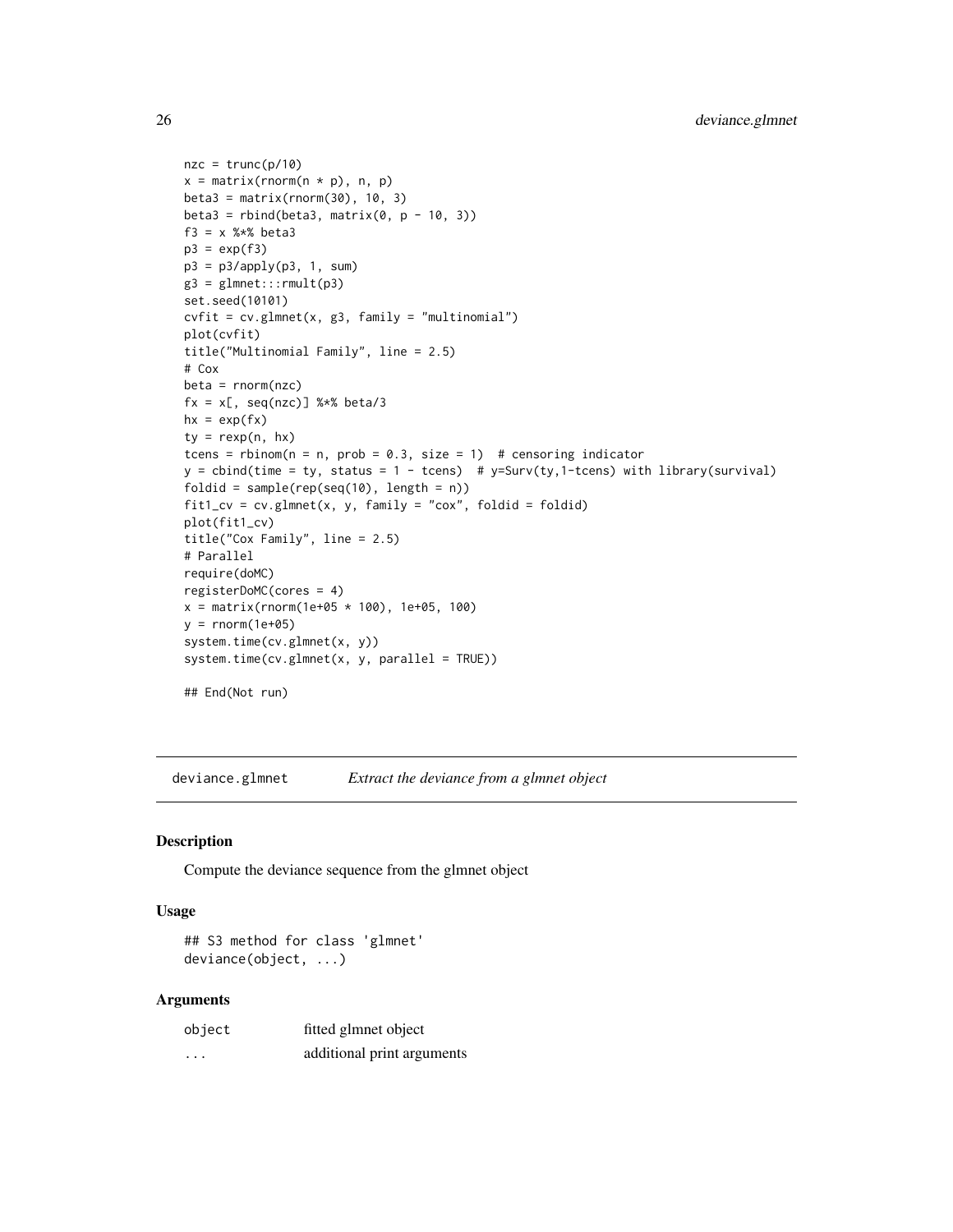# <span id="page-26-0"></span>dev\_function 27

# Details

A glmnet object has components dev.ratio and nulldev. The former is the fraction of (null) deviance explained. The deviance calculations incorporate weights if present in the model. The deviance is defined to be 2\*(loglike\_sat - loglike), where loglike\_sat is the log-likelihood for the saturated model (a model with a free parameter per observation). Null deviance is defined to be 2\*(loglike\_sat -loglike(Null)); The NULL model refers to the intercept model, except for the Cox, where it is the 0 model. Hence dev.ratio=1-deviance/nulldev, and this deviance method returns (1-dev.ratio)\*nulldev.

# Value

(1-dev.ratio)\*nulldev

# Author(s)

Jerome Friedman, Trevor Hastie and Rob Tibshirani Maintainer: Trevor Hastie [hastie@stanford.edu](mailto:hastie@stanford.edu)

# References

Friedman, J., Hastie, T. and Tibshirani, R. (2008) *Regularization Paths for Generalized Linear Models via Coordinate Descent*

# See Also

glmnet, predict, print, and coef methods.

#### Examples

```
x = matrix(rnorm(100 * 20), 100, 20)y = rnorm(100)fit1 = glmnet(x, y)deviance(fit1)
```
dev\_function *Elastic net deviance value*

#### Description

Returns the elastic net deviance value.

## Usage

dev\_function(y, mu, weights, family)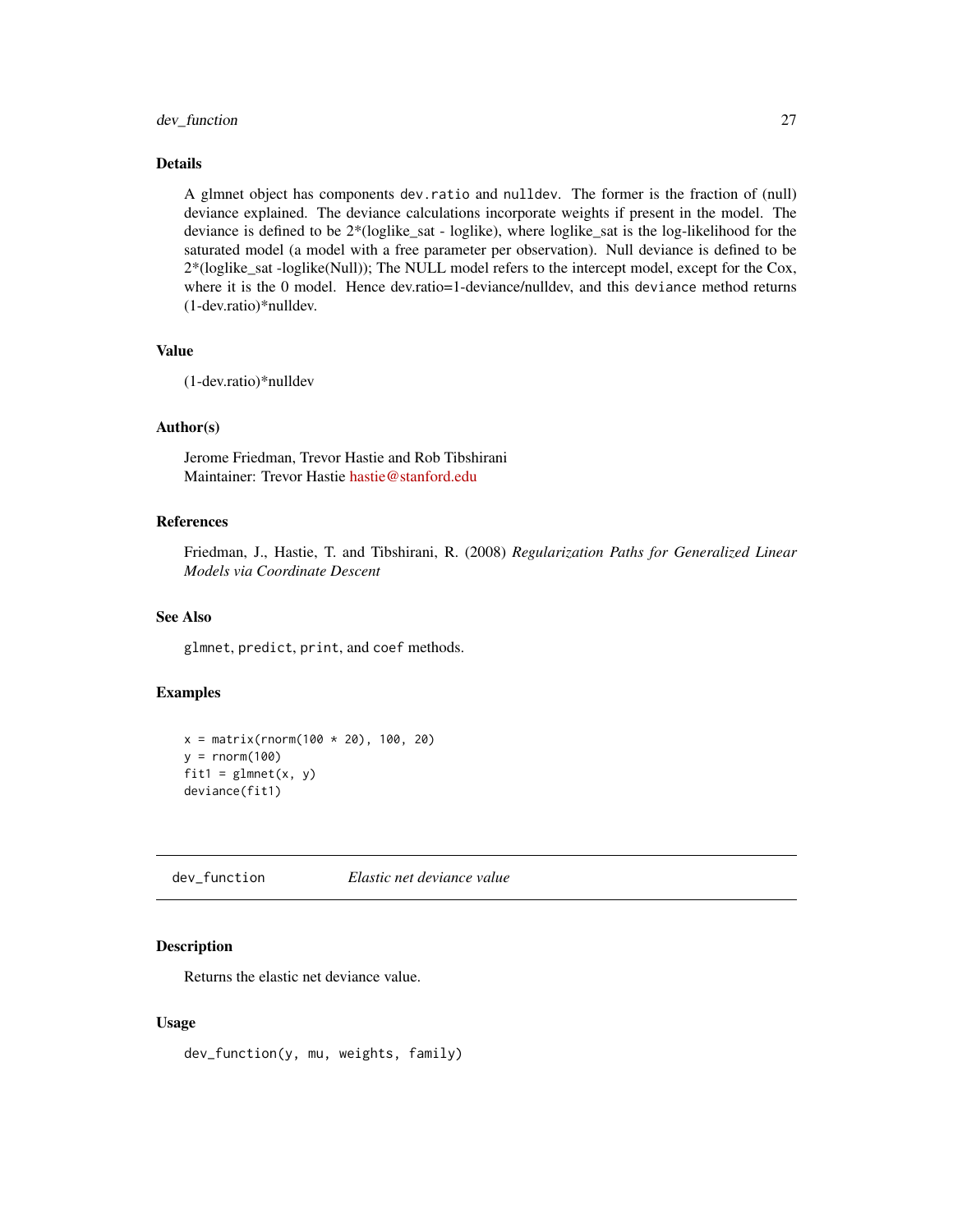<span id="page-27-0"></span> $28$  elnet.fit

# Arguments

| y       | Quantitative response variable.                                                                                                          |
|---------|------------------------------------------------------------------------------------------------------------------------------------------|
| mu      | Model's predictions for y.                                                                                                               |
| weights | Observation weights.                                                                                                                     |
| family  | A description of the error distribution and link function to be used in the model.<br>This is the result of a call to a family function. |

elnet.fit *Solve weighted least squares (WLS) problem for a single lambda value*

# Description

Solves the weighted least squares (WLS) problem for a single lambda value. Internal function that users should not call directly.

# Usage

```
elnet.fit(
  x,
 y,
 weights,
  lambda,
  alpha = 1,
  intercept = TRUE,
  thresh = 1e-07,
 maxit = 1e+05,
  penalty.factor = rep(1, nvars),
  exclude = c(),
  lower.linalg = -Inf,upper.limits = Inf,
  warm = NULL,
  from.glmnet.fit = FALSE,
  save.fit = FALSE
\mathcal{E}
```

| $\mathsf{x}$ | Input matrix, of dimension nobs x nvars; each row is an observation vector. If it<br>is a sparse matrix, it is assumed to be unstandardized. It should have attributes xm<br>and xs, where $xm(j)$ and $xs(j)$ are the centering and scaling factors for variable<br>i respectively. If it is not a sparse matrix, it is assumed that any standardization<br>needed has already been done. |
|--------------|--------------------------------------------------------------------------------------------------------------------------------------------------------------------------------------------------------------------------------------------------------------------------------------------------------------------------------------------------------------------------------------------|
| <b>y</b>     | Quantitative response variable.                                                                                                                                                                                                                                                                                                                                                            |
| weights      | Observation weights. elnet. fit does NOT standardize these weights.                                                                                                                                                                                                                                                                                                                        |
| lambda       | A single value for the lambda hyperparameter.                                                                                                                                                                                                                                                                                                                                              |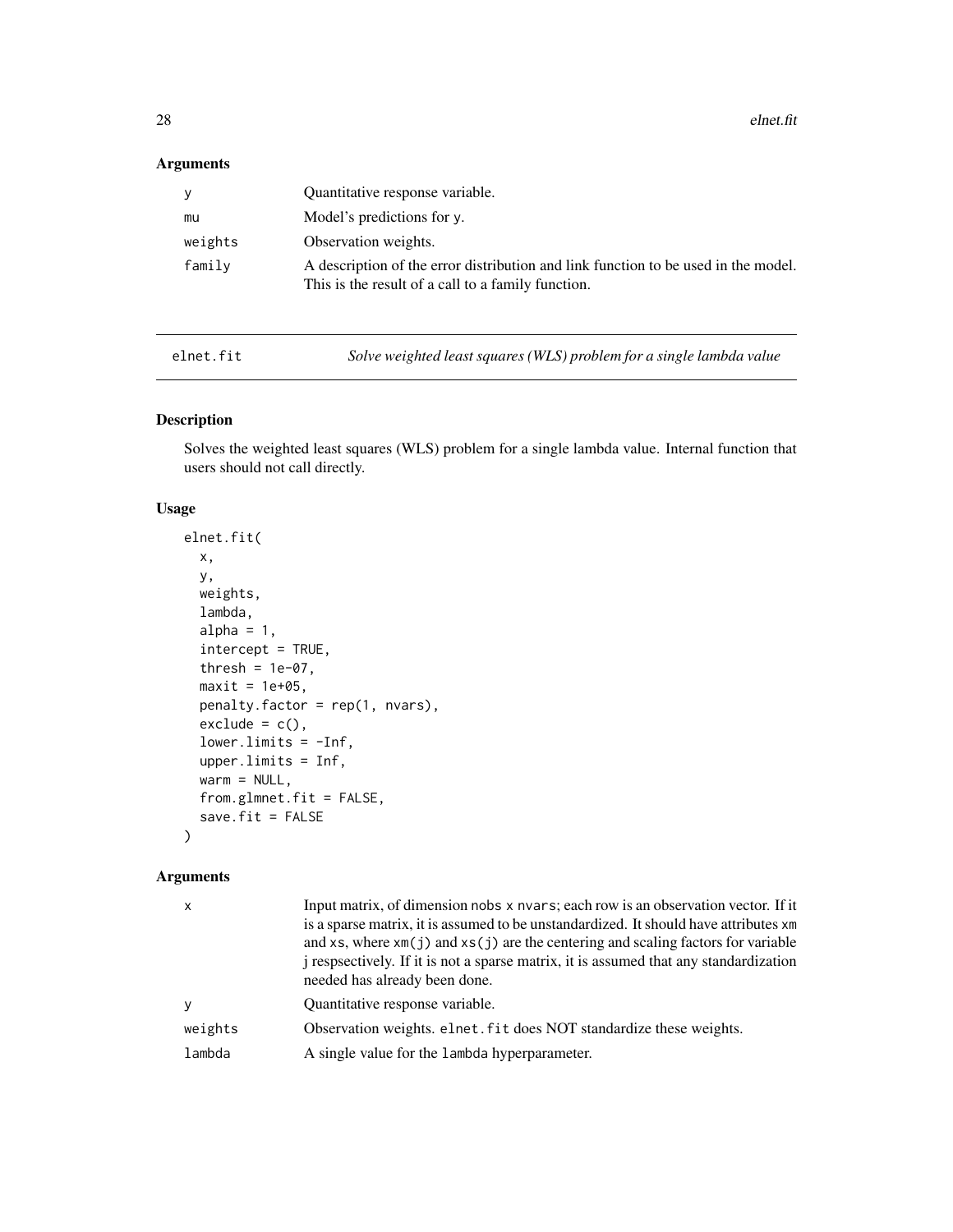| alpha           | The elasticnet mixing parameter, with $0 \le \alpha \le 1$ . The penalty is defined as                                                                                                                                                                                                                                                                                                                                       |
|-----------------|------------------------------------------------------------------------------------------------------------------------------------------------------------------------------------------------------------------------------------------------------------------------------------------------------------------------------------------------------------------------------------------------------------------------------|
|                 | $(1-\alpha)/2  \beta  _2^2+\alpha  \beta  _1.$                                                                                                                                                                                                                                                                                                                                                                               |
|                 | alpha=1 is the lasso penalty, and alpha=0 the ridge penalty.                                                                                                                                                                                                                                                                                                                                                                 |
| intercept       | Should intercept be fitted (default=TRUE) or set to zero (FALSE)?                                                                                                                                                                                                                                                                                                                                                            |
| thresh          | Convergence threshold for coordinate descent. Each inner coordinate-descent<br>loop continues until the maximum change in the objective after any coefficient<br>update is less than thresh times the null deviance. Default value is 1e-7.                                                                                                                                                                                  |
| maxit           | Maximum number of passes over the data; default is 10 <sup>1</sup> 5. (If a warm start<br>object is provided, the number of passes the warm start object performed is<br>included.)                                                                                                                                                                                                                                          |
| penalty.factor  | Separate penalty factors can be applied to each coefficient. This is a number<br>that multiplies lambda to allow differential shrinkage. Can be 0 for some vari-<br>ables, which implies no shrinkage, and that variable is always included in the<br>model. Default is 1 for all variables (and implicitly infinity for variables listed<br>in exclude). Note: the penalty factors are internally rescaled to sum to nvars. |
| exclude         | Indices of variables to be excluded from the model. Default is none. Equivalent<br>to an infinite penalty factor.                                                                                                                                                                                                                                                                                                            |
| lower.limits    | Vector of lower limits for each coefficient; default -Inf. Each of these must be<br>non-positive. Can be presented as a single value (which will then be replicated),<br>else a vector of length nvars.                                                                                                                                                                                                                      |
| upper.limits    | Vector of upper limits for each coefficient; default Inf. See lower. limits.                                                                                                                                                                                                                                                                                                                                                 |
| warm            | Either a glmnetfit object or a list (with names beta and a0 containing coeffi-<br>cients and intercept respectively) which can be used as a warm start. Default is<br>NULL, indicating no warm start. For internal use only.                                                                                                                                                                                                 |
| from.glmnet.fit |                                                                                                                                                                                                                                                                                                                                                                                                                              |
|                 | Was elnet.fit() called from glmnet.fit()? Default is FALSE.This has im-<br>plications for computation of the penalty factors.                                                                                                                                                                                                                                                                                                |
| save.fit        | Return the warm start object? Default is FALSE.                                                                                                                                                                                                                                                                                                                                                                              |

#### Details

WARNING: Users should not call elnet.fit directly. Higher-level functions in this package call elnet.fit as a subroutine. If a warm start object is provided, some of the other arguments in the function may be overriden.

elnet.fit is essentially a wrapper around a C++ subroutine which minimizes

$$
1/2\sum w_i(y_i - X_i^T\beta)^2 + \sum \lambda \gamma_j [(1-\alpha)/2\beta^2 + \alpha|\beta|],
$$

over  $\beta$ , where  $\gamma_j$  is the relative penalty factor on the jth variable. If intercept = TRUE, then the term in the first sum is  $w_i(y_i - \beta_0 - X_i^T \beta)^2$ , and we are minimizing over both  $\beta_0$  and  $\beta$ .

None of the inputs are standardized except for penalty. factor, which is standardized so that they sum up to nvars.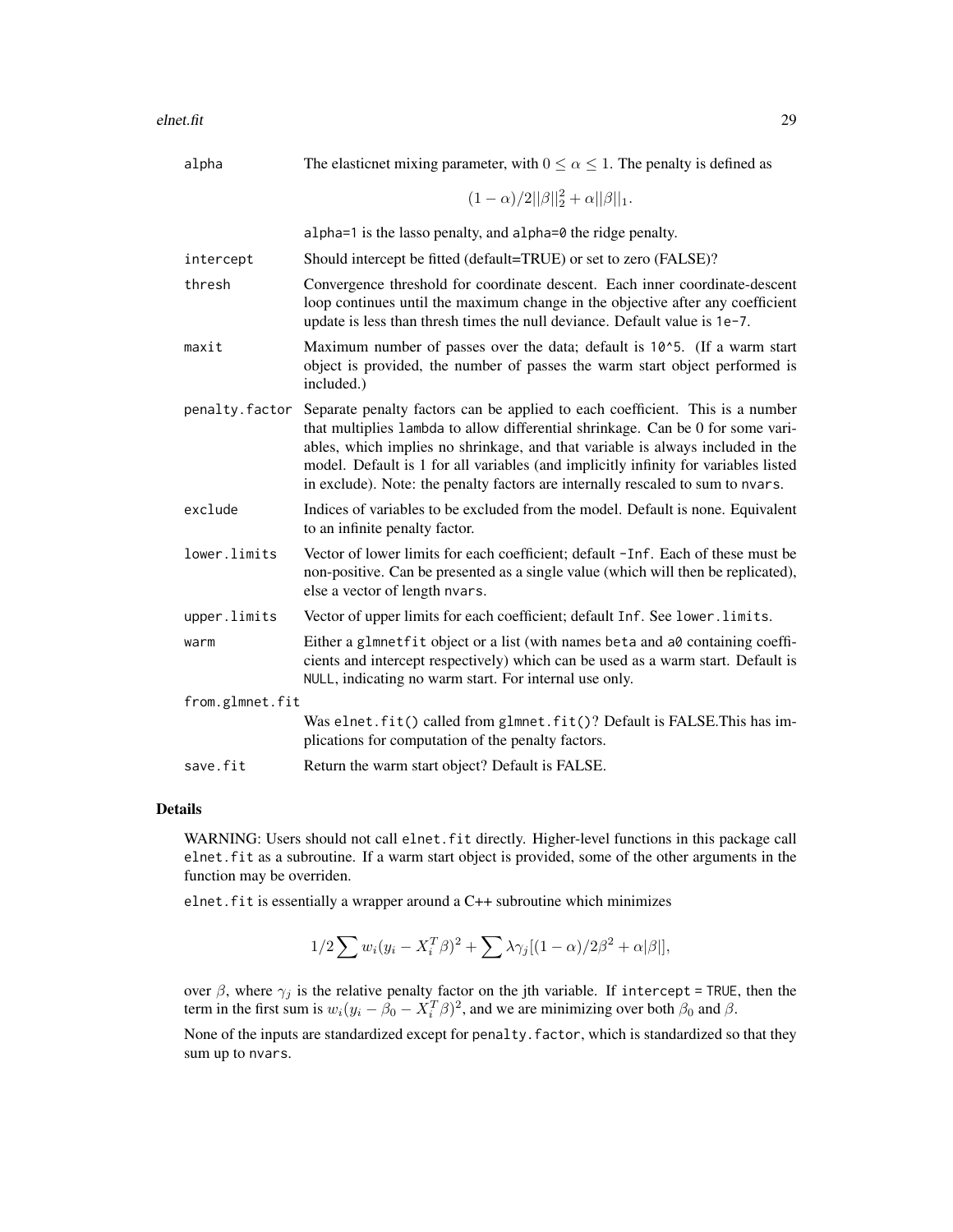# <span id="page-29-0"></span>Value

An object with class "glmnetfit" and "glmnet". The list returned has the same keys as that of a glmnet object, except that it might have an additional warm\_fit key.

| a0        | Intercept value.                                                                                                                                                                                                                                                                                                                    |
|-----------|-------------------------------------------------------------------------------------------------------------------------------------------------------------------------------------------------------------------------------------------------------------------------------------------------------------------------------------|
| beta      | A nyars x 1 matrix of coefficients, stored in sparse matrix format.                                                                                                                                                                                                                                                                 |
| df        | The number of nonzero coefficients.                                                                                                                                                                                                                                                                                                 |
| dim       | Dimension of coefficient matrix.                                                                                                                                                                                                                                                                                                    |
| lambda    | Lambda value used.                                                                                                                                                                                                                                                                                                                  |
| dev.ratio | The fraction of (null) deviance explained. The deviance calculations incorporate<br>weights if present in the model. The deviance is defined to be 2*(loglike_sat -<br>loglike), where loglike_sat is the log-likelihood for the saturated model (a model<br>with a free parameter per observation). Hence dev.ratio=1-dev/nulldev. |
| nulldev   | Null deviance (per observation). This is defined to be $2*(loglike\_sat - loglike(Null))$ .<br>The null model refers to the intercept model.                                                                                                                                                                                        |
| npasses   | Total passes over the data.                                                                                                                                                                                                                                                                                                         |
| jerr      | Error flag, for warnings and errors (largely for internal debugging).                                                                                                                                                                                                                                                               |
| offset    | Always FALSE, since offsets do not appear in the WLS problem. Included for<br>compability with glmnet output.                                                                                                                                                                                                                       |
| call      | The call that produced this object.                                                                                                                                                                                                                                                                                                 |
| nobs      | Number of observations.                                                                                                                                                                                                                                                                                                             |
| warm_fit  | If save. $fit = TRUE$ , output of $C++$ routine, used for warm starts. For internal use<br>only.                                                                                                                                                                                                                                    |

fid *Helper function for Cox deviance and gradient*

# Description

Helps to find ties in death times of data.

# Usage

fid(x, index)

| $\boldsymbol{\mathsf{x}}$ | Sorted vector of death times.          |
|---------------------------|----------------------------------------|
| index                     | Vector of indices for the death times. |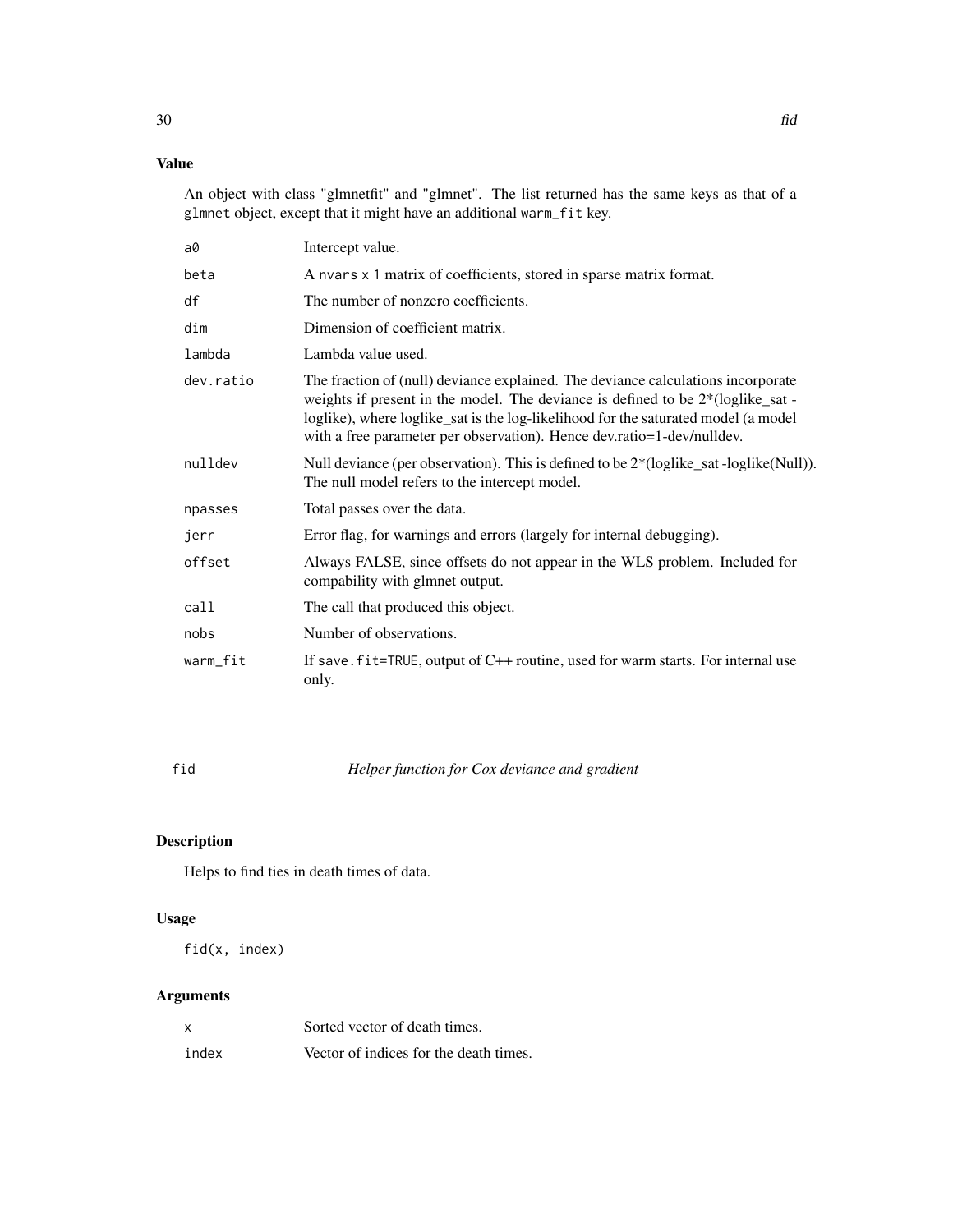# <span id="page-30-0"></span>Value

A list with two arguments.

| index_first | A vector of indices for the first observation at each death time as they appear in<br>the sorted list.                                                                                                                                  |
|-------------|-----------------------------------------------------------------------------------------------------------------------------------------------------------------------------------------------------------------------------------------|
| index ties  | If there are no ties at all, this is NULL. If not, this is a list with length equal to<br>the number of unique times with ties. For each time with ties, index_ties gives<br>the indices of the observations with a death at that time. |

# Examples

```
# Example with no ties
glmnet:::fid(c(1, 4, 5, 6), 1:5)
# Example with ties
glmnet:::fid(c(1, 1, 1, 2, 3, 3, 4, 4, 4), 1:9)
```
get\_cox\_lambda\_max *Get lambda max for Cox regression model*

#### Description

Return the lambda max value for Cox regression model, used for computing initial lambda values. For internal use only.

# Usage

```
get_cox_lambda_max(
 x,
 y,
 alpha,
 weights = rep(1, nrow(x)),offset = rep(0, nrow(x)),exclude = c(),
 vp = rep(1, ncol(x)))
```

| is a sparse matrix, it is assumed to be unstandardized. It should have attributes xm |
|--------------------------------------------------------------------------------------|
| and xs, where $xm(j)$ and $xs(j)$ are the centering and scaling factors for variable |
| i respectively. If it is not a sparse matrix, it is assumed to be standardized.      |
| Survival response variable, must be a Surv or stratify Surv object.                  |
|                                                                                      |
|                                                                                      |
|                                                                                      |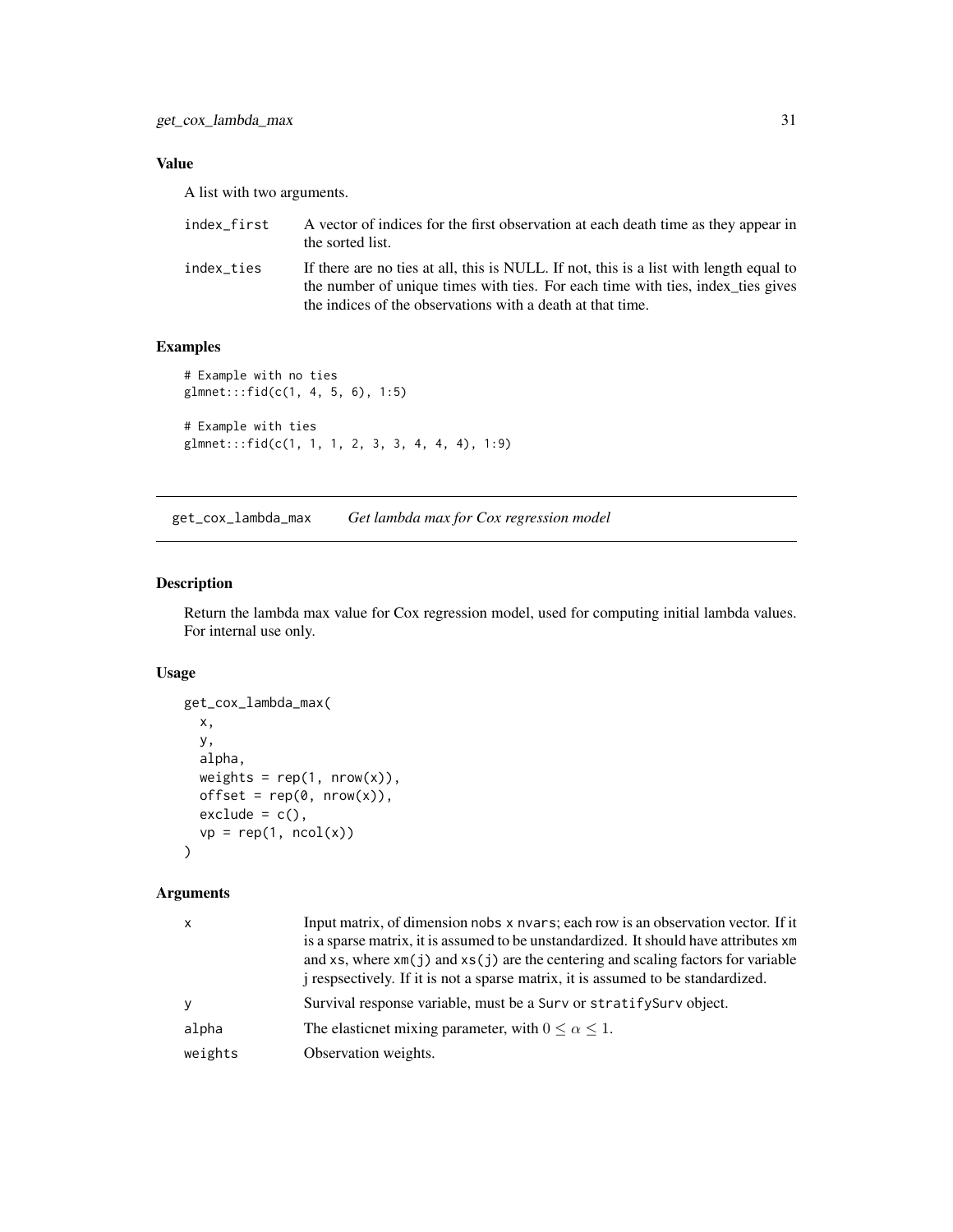<span id="page-31-0"></span>32 get\_start and  $\frac{1}{2}$  get\_start and  $\frac{1}{2}$  get\_start and  $\frac{1}{2}$  get\_start and  $\frac{1}{2}$  get\_start and  $\frac{1}{2}$  get\_start and  $\frac{1}{2}$  get\_start and  $\frac{1}{2}$  get\_start and  $\frac{1}{2}$  get\_start and  $\frac{1}{2}$  get

| offset  | Offset for the model. Default is a zero vector of length $nrow(y)$ . |
|---------|----------------------------------------------------------------------|
| exclude | Indices of variables to be excluded from the model.                  |
| vp      | Separate penalty factors can be applied to each coefficient.         |

# Details

This function is called by cox.path for the value of lambda max.

When x is not sparse, it is expected to already by centered and scaled. When x is sparse, the function will get its attributes xm and xs for its centering and scaling factors. The value of lambda\_max changes depending on whether x is centered and scaled or not, so we need xm and xs to get the correct value.

get\_eta *Helper function to get etas (linear predictions)*

## Description

Given x, coefficients and intercept, return linear predictions. Wrapper that works with both regular and sparse x. Only works for single set of coefficients and intercept.

#### Usage

get\_eta(x, beta, a0)

#### Arguments

| $\mathsf{x}$ | Input matrix, of dimension nobs x nyars; each row is an observation vector. If it<br>is a sparse matrix, it is assumed to be unstandardized. It should have attributes xm<br>and xs, where $x \in (i)$ and $x \in (i)$ are the centering and scaling factors for variable<br>i respectively. If it is not a sparse matrix, it is assumed to be standardized. |
|--------------|--------------------------------------------------------------------------------------------------------------------------------------------------------------------------------------------------------------------------------------------------------------------------------------------------------------------------------------------------------------|
| beta         | Feature coefficients.                                                                                                                                                                                                                                                                                                                                        |
| a0           | Intercept.                                                                                                                                                                                                                                                                                                                                                   |

get\_start *Get null deviance, starting mu and lambda max*

# Description

Return the null deviance, starting mu and lambda max values for initialization. For internal use only.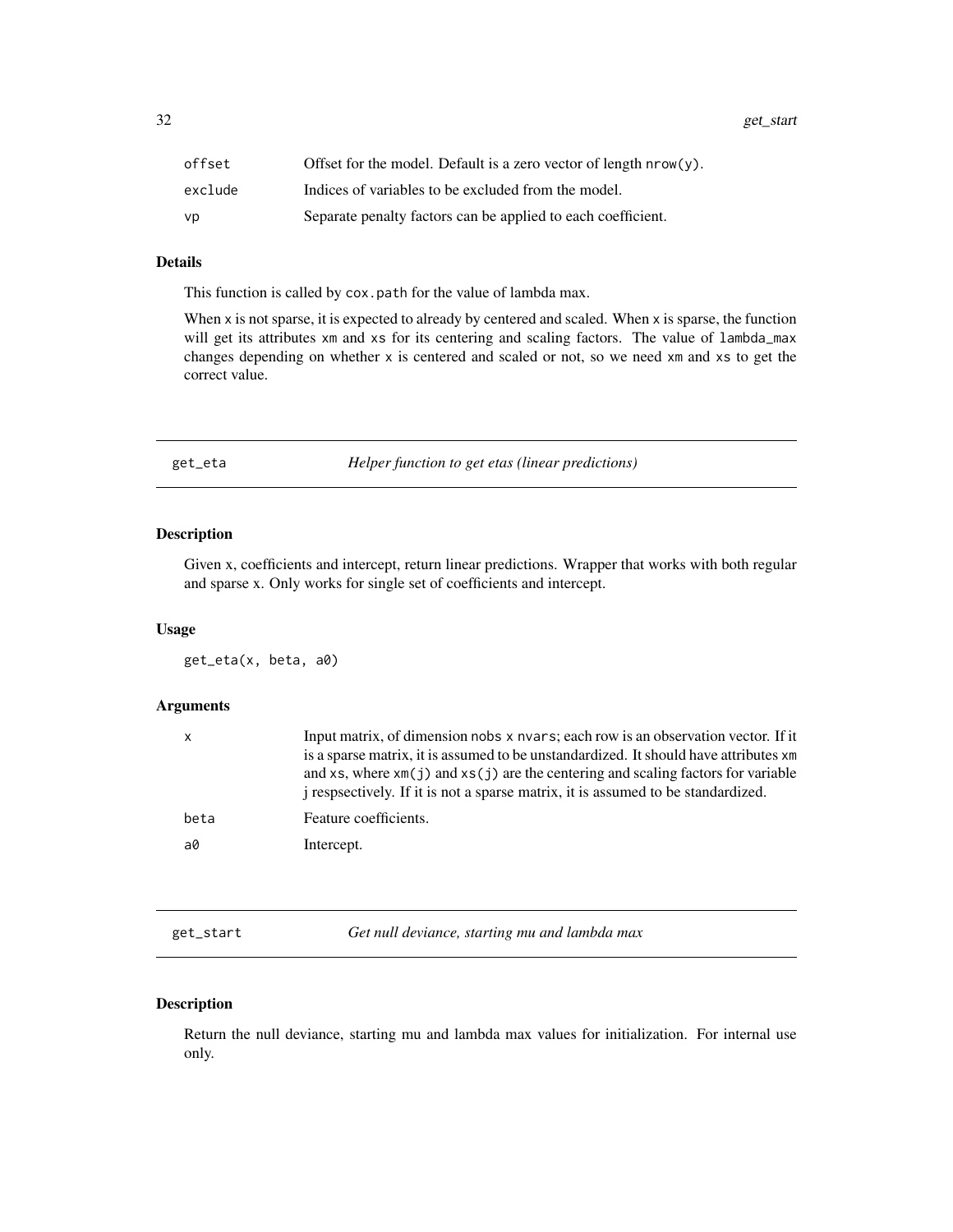#### get\_start 33

# Usage

```
get_start(
  x,
 y,
  weights,
  family,
  intercept,
  is.offset,
  offset,
  exclude,
  vp,
  alpha
)
```
#### Arguments

| $\times$  | Input matrix, of dimension nobs x nvars; each row is an observation vector. If it<br>is a sparse matrix, it is assumed to be unstandardized. It should have attributes xm<br>and xs, where $xm(j)$ and $xs(j)$ are the centering and scaling factors for variable<br><i>j</i> respectively. If it is not a sparse matrix, it is assumed to be standardized. |
|-----------|-------------------------------------------------------------------------------------------------------------------------------------------------------------------------------------------------------------------------------------------------------------------------------------------------------------------------------------------------------------|
| y         | Quantitative response variable.                                                                                                                                                                                                                                                                                                                             |
| weights   | Observation weights.                                                                                                                                                                                                                                                                                                                                        |
| family    | A description of the error distribution and link function to be used in the model.<br>This is the result of a call to a family function. (See family for details on family<br>functions.)                                                                                                                                                                   |
| intercept | Does the model we are fitting have an intercept term or not?                                                                                                                                                                                                                                                                                                |
| is.offset | Is the model being fit with an offset or not?                                                                                                                                                                                                                                                                                                               |
| offset    | Offset for the model. If is offset=FALSE, this should be a zero vector of the<br>same length as y.                                                                                                                                                                                                                                                          |
| exclude   | Indices of variables to be excluded from the model.                                                                                                                                                                                                                                                                                                         |
| vp        | Separate penalty factors can be applied to each coefficient.                                                                                                                                                                                                                                                                                                |
| alpha     | The elasticnet mixing parameter, with $0 \le \alpha \le 1$ .                                                                                                                                                                                                                                                                                                |

# Details

This function is called by glmnet.path for null deviance, starting mu and lambda max values. It is also called by glmnet. fit when used without warmstart, but they only use the null deviance and starting mu values.

When x is not sparse, it is expected to already by centered and scaled. When x is sparse, the function will get its attributes xm and xs for its centering and scaling factors.

Note that whether x is centered  $&$  scaled or not, the values of mu and nulldev don't change. However, the value of lambda\_max does change, and we need xm and xs to get the correct value.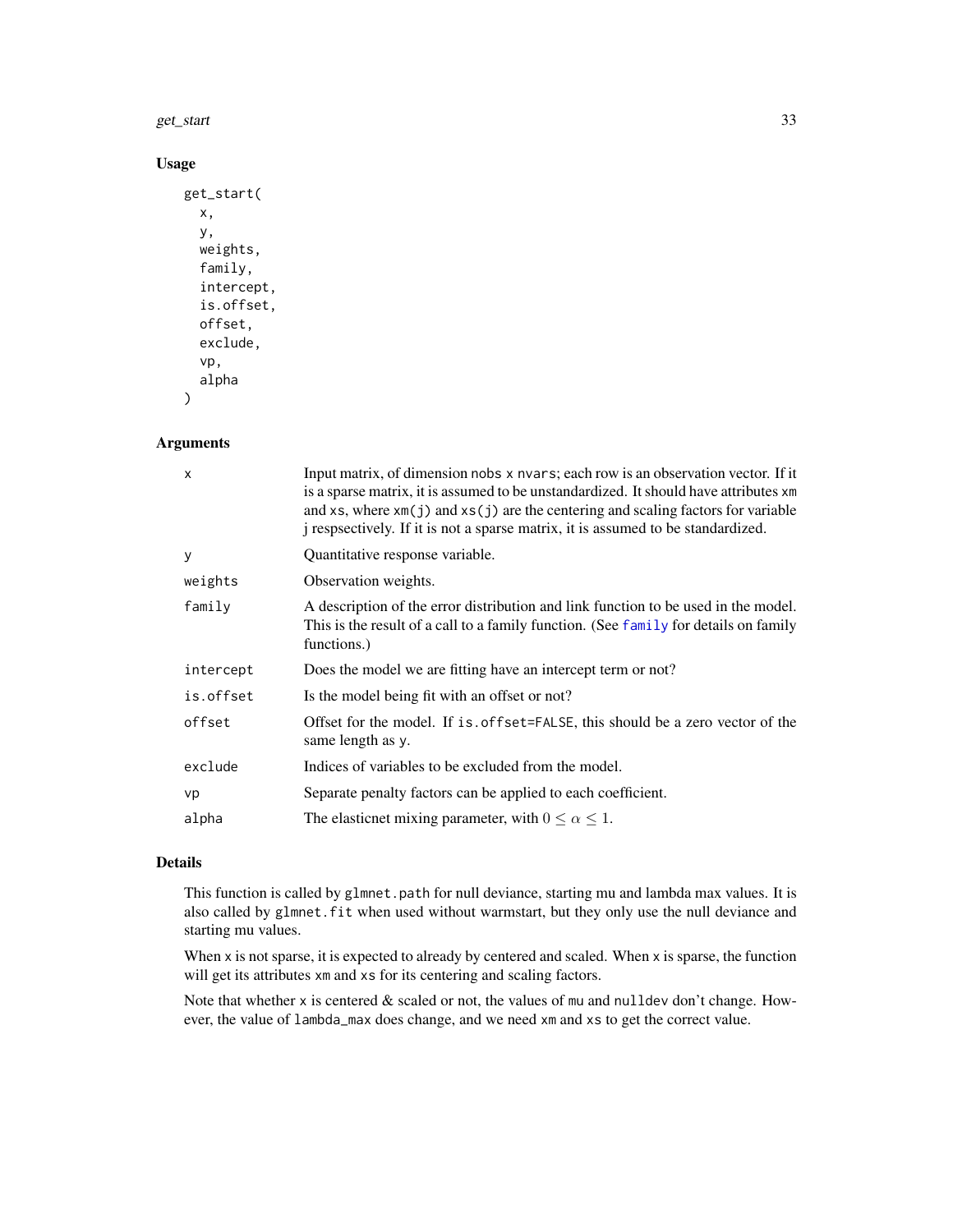#### <span id="page-33-0"></span>**Description**

Fit a generalized linear model via penalized maximum likelihood. The regularization path is computed for the lasso or elasticnet penalty at a grid of values for the regularization parameter lambda. Can deal with all shapes of data, including very large sparse data matrices. Fits linear, logistic and multinomial, poisson, and Cox regression models.

#### Usage

```
glmnet(
 x,
 y,
 family = c("gaussian", "binomial", "poisson", "multinomial", "cox", "mgaussian"),
 weights = NULL,offset = NULL,alpha = 1,
  nlambda = 100,
  lambda.min.ratio = ifelse(nobs < nvars, 0.01, 1e-04),lambda = NULL,
  standardize = TRUE,
  intercept = TRUE,
  thresh = 1e-07,
  dfmax = nvars + 1,
  pmax = min(dfmax * 2 + 20, nvars),exclude = NULL,
  penalty.factor = rep(1, nvars),lower-limits = -Inf,upper.limits = Inf,
  maxit = 1e+05,
  type.gaussian = ifelse(nvars < 500, "covariance", "naive"),
  type.logistic = c("Newton", "modified.Newton"),
  standardize.response = FALSE,
  type.multinomial = c("ungrouped", "grouped"),
  relax = FALSE,
  trace.it = 0,
  ...
)
```
relax.glmnet(fit,  $x$ , ..., maxp = n - 3, path = FALSE, check.args = TRUE)

#### Arguments

x input matrix, of dimension nobs x nvars; each row is an observation vector. Can be in sparse matrix format (inherit from class "sparseMatrix" as in package Matrix)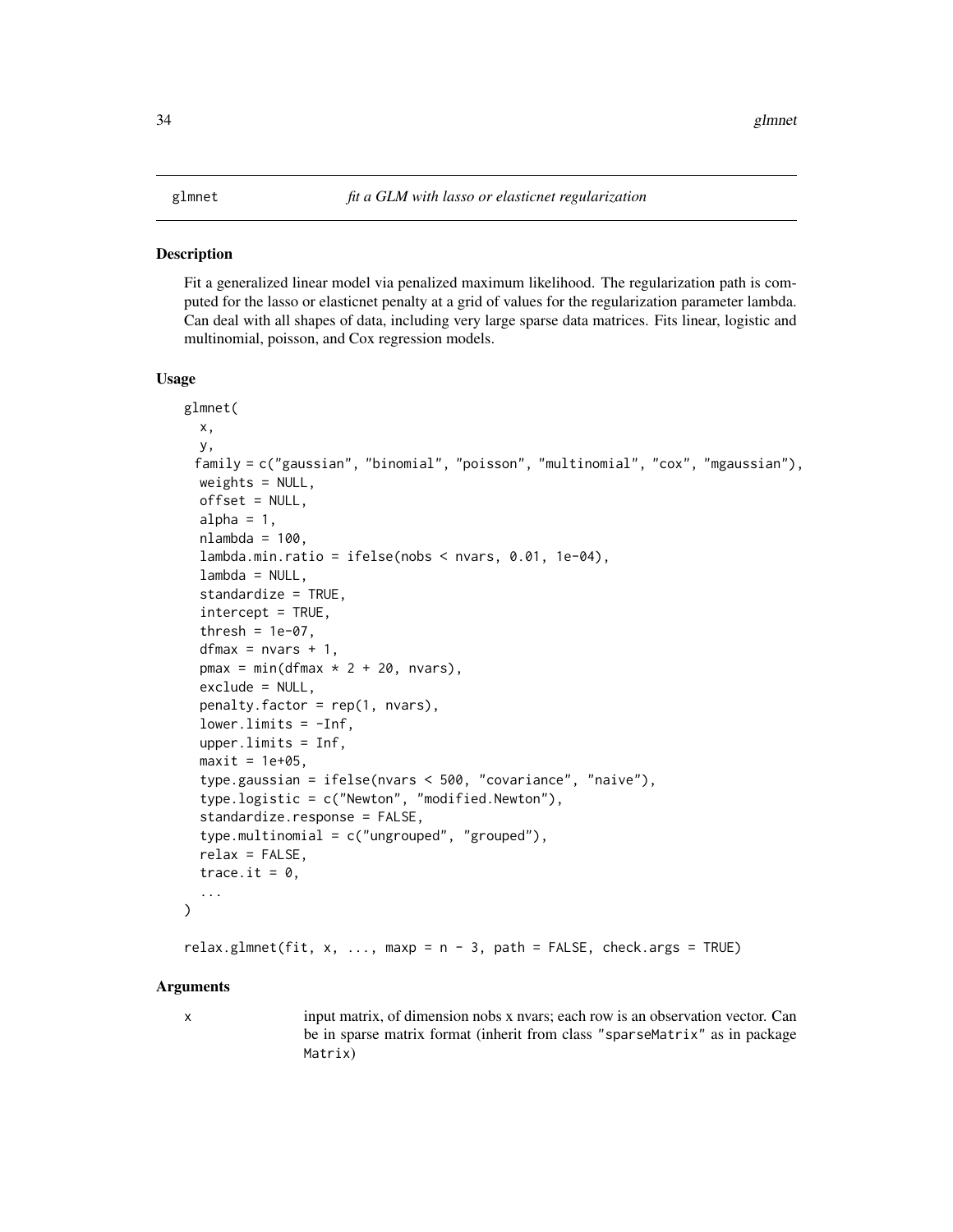#### glmnet 35

| у                | response variable. Quantitative for family="gaussian", or family="poisson"<br>(non-negative counts). For family="binomial" should be either a factor with<br>two levels, or a two-column matrix of counts or proportions (the second column<br>is treated as the target class; for a factor, the last level in alphabetical order is<br>the target class). For family="multinomial", can be a nc>=2 level factor, or<br>a matrix with nc columns of counts or proportions. For either "binomial" or<br>"multinomial", if y is presented as a vector, it will be coerced into a factor.<br>For family="cox", preferably a Surv object from the survival package: see De-<br>tails section for more information. For family="mgaussian", y is a matrix of<br>quantitative responses. |
|------------------|------------------------------------------------------------------------------------------------------------------------------------------------------------------------------------------------------------------------------------------------------------------------------------------------------------------------------------------------------------------------------------------------------------------------------------------------------------------------------------------------------------------------------------------------------------------------------------------------------------------------------------------------------------------------------------------------------------------------------------------------------------------------------------|
| family           | Either a character string representing one of the built-in families, or else a glm()<br>family object. For more information, see Details section below or the documen-<br>tation for response type (above).                                                                                                                                                                                                                                                                                                                                                                                                                                                                                                                                                                        |
| weights          | observation weights. Can be total counts if responses are proportion matrices.<br>Default is 1 for each observation                                                                                                                                                                                                                                                                                                                                                                                                                                                                                                                                                                                                                                                                |
| offset           | A vector of length nobs that is included in the linear predictor (a nobs x nc<br>matrix for the "multinomial" family). Useful for the "poisson" family (e.g.<br>log of exposure time), or for refining a model by starting at a current fit. Default<br>is NULL. If supplied, then values must also be supplied to the predict function.                                                                                                                                                                                                                                                                                                                                                                                                                                           |
| alpha            | The elasticnet mixing parameter, with $0 \le \alpha \le 1$ . The penalty is defined as                                                                                                                                                                                                                                                                                                                                                                                                                                                                                                                                                                                                                                                                                             |
|                  | $(1-\alpha)/2  \beta  _2^2+\alpha  \beta  _1.$                                                                                                                                                                                                                                                                                                                                                                                                                                                                                                                                                                                                                                                                                                                                     |
|                  | alpha=1 is the lasso penalty, and alpha=0 the ridge penalty.                                                                                                                                                                                                                                                                                                                                                                                                                                                                                                                                                                                                                                                                                                                       |
| nlambda          | The number of lambda values - default is 100.                                                                                                                                                                                                                                                                                                                                                                                                                                                                                                                                                                                                                                                                                                                                      |
| lambda.min.ratio | Smallest value for lambda, as a fraction of lambda.max, the (data derived) entry<br>value (i.e. the smallest value for which all coefficients are zero). The default<br>depends on the sample size nobs relative to the number of variables nvars. If<br>nobs > nvars, the default is 0.0001, close to zero. If nobs < nvars, the default<br>is 0.01. A very small value of lambda.min.ratio will lead to a saturated fit in<br>the nobs < nvars case. This is undefined for "binomial" and "multinomial"<br>models, and glmnet will exit gracefully when the percentage deviance explained<br>is almost 1.                                                                                                                                                                        |
| lambda           | A user supplied lambda sequence. Typical usage is to have the program compute<br>its own lambda sequence based on nlambda and lambda.min.ratio. Supplying<br>a value of lambda overrides this. WARNING: use with care. Avoid supplying<br>a single value for lambda (for predictions after CV use predict() instead).<br>Supply instead a decreasing sequence of lambda values. glmnet relies on its<br>warms starts for speed, and its often faster to fit a whole path than compute a<br>single fit.                                                                                                                                                                                                                                                                             |
| standardize      | Logical flag for x variable standardization, prior to fitting the model sequence.<br>The coefficients are always returned on the original scale. Default is standardize=TRUE.<br>If variables are in the same units already, you might not wish to standardize. See<br>details below for y standardization with family="gaussian".                                                                                                                                                                                                                                                                                                                                                                                                                                                 |
| intercept        | Should intercept(s) be fitted (default=TRUE) or set to zero (FALSE)                                                                                                                                                                                                                                                                                                                                                                                                                                                                                                                                                                                                                                                                                                                |
|                  |                                                                                                                                                                                                                                                                                                                                                                                                                                                                                                                                                                                                                                                                                                                                                                                    |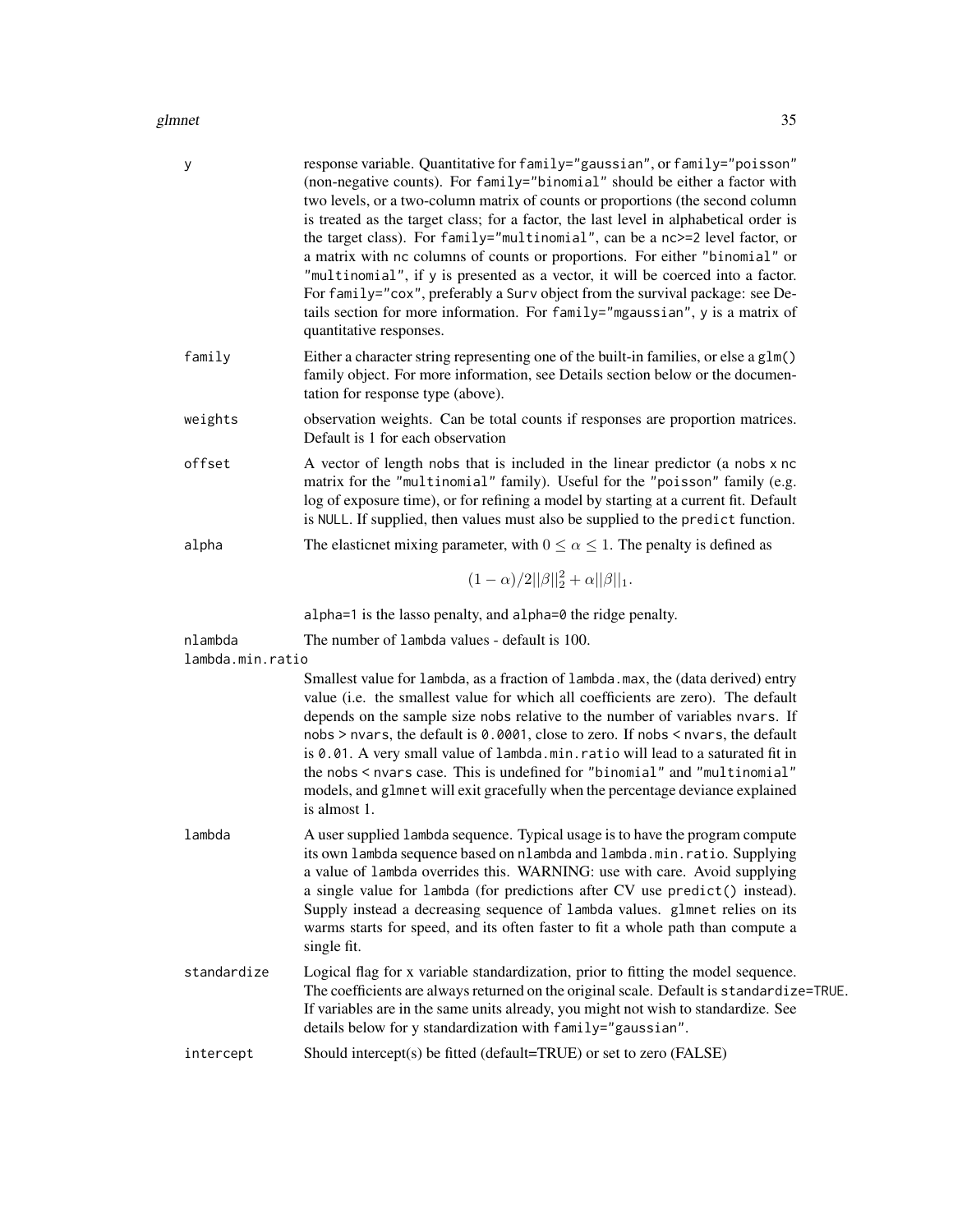| thresh               | Convergence threshold for coordinate descent. Each inner coordinate-descent<br>loop continues until the maximum change in the objective after any coefficient<br>update is less than thresh times the null deviance. Defaults value is 1E-7.                                                                                                                                                                                                                                                                                                                                                        |
|----------------------|-----------------------------------------------------------------------------------------------------------------------------------------------------------------------------------------------------------------------------------------------------------------------------------------------------------------------------------------------------------------------------------------------------------------------------------------------------------------------------------------------------------------------------------------------------------------------------------------------------|
| dfmax                | Limit the maximum number of variables in the model. Useful for very large<br>nvars, if a partial path is desired.                                                                                                                                                                                                                                                                                                                                                                                                                                                                                   |
| pmax                 | Limit the maximum number of variables ever to be nonzero                                                                                                                                                                                                                                                                                                                                                                                                                                                                                                                                            |
| exclude              | Indices of variables to be excluded from the model. Default is none. Equivalent<br>to an infinite penalty factor for the variables excluded (next item). Users can<br>supply instead an exclude function that generates the list of indices. This func-<br>tion is most generally defined as $function(x, y, weights, \ldots)$ , and is called<br>inside glmnet to generate the indices for excluded variables. The  argument<br>is required, the others are optional. This is useful for filtering wide data, and<br>works correctly with cv.g1mnet. See the vignette 'Introduction' for examples. |
| penalty.factor       | Separate penalty factors can be applied to each coefficient. This is a number<br>that multiplies lambda to allow differential shrinkage. Can be 0 for some vari-<br>ables, which implies no shrinkage, and that variable is always included in the<br>model. Default is 1 for all variables (and implicitly infinity for variables listed<br>in exclude). Note: the penalty factors are internally rescaled to sum to nvars,<br>and the lambda sequence will reflect this change.                                                                                                                   |
| lower.limits         | Vector of lower limits for each coefficient; default -Inf. Each of these must be<br>non-positive. Can be presented as a single value (which will then be replicated),<br>else a vector of length nvars                                                                                                                                                                                                                                                                                                                                                                                              |
| upper.limits         | Vector of upper limits for each coefficient; default Inf. See lower. limits                                                                                                                                                                                                                                                                                                                                                                                                                                                                                                                         |
| maxit                | Maximum number of passes over the data for all lambda values; default is 10^5.                                                                                                                                                                                                                                                                                                                                                                                                                                                                                                                      |
| type.gaussian        | Two algorithm types are supported for (only) family="gaussian". The de-<br>fault when nvar<500 is type.gaussian="covariance", and saves all inner-<br>products ever computed. This can be much faster than type.gaussian="naive",<br>which loops through nobs every time an inner-product is computed. The latter<br>can be far more efficient for nvar $\gg$ nobs situations, or when nvar $>$ 500.                                                                                                                                                                                                |
| type.logistic        | If "Newton" then the exact hessian is used (default), while "modified. Newton"<br>uses an upper-bound on the hessian, and can be faster.                                                                                                                                                                                                                                                                                                                                                                                                                                                            |
| standardize.response |                                                                                                                                                                                                                                                                                                                                                                                                                                                                                                                                                                                                     |
|                      | This is for the family="mgaussian" family, and allows the user to standardize<br>the response variables                                                                                                                                                                                                                                                                                                                                                                                                                                                                                             |
| type.multinomial     |                                                                                                                                                                                                                                                                                                                                                                                                                                                                                                                                                                                                     |
|                      | If "grouped" then a grouped lasso penalty is used on the multinomial coeffi-<br>cients for a variable. This ensures they are all in our out together. The default is<br>"ungrouped"                                                                                                                                                                                                                                                                                                                                                                                                                 |
| relax                | If TRUE then for each <i>active set</i> in the path of solutions, the model is refit without<br>any regularization. See details for more information. This argument is new,<br>and users may experience convergence issues with small datasets, especially<br>with non-gaussian families. Limiting the value of 'maxp' can alleviate these<br>issues in some cases.                                                                                                                                                                                                                                 |
| trace.it             | If trace. it=1, then a progress bar is displayed; useful for big models that take<br>a long time to fit.                                                                                                                                                                                                                                                                                                                                                                                                                                                                                            |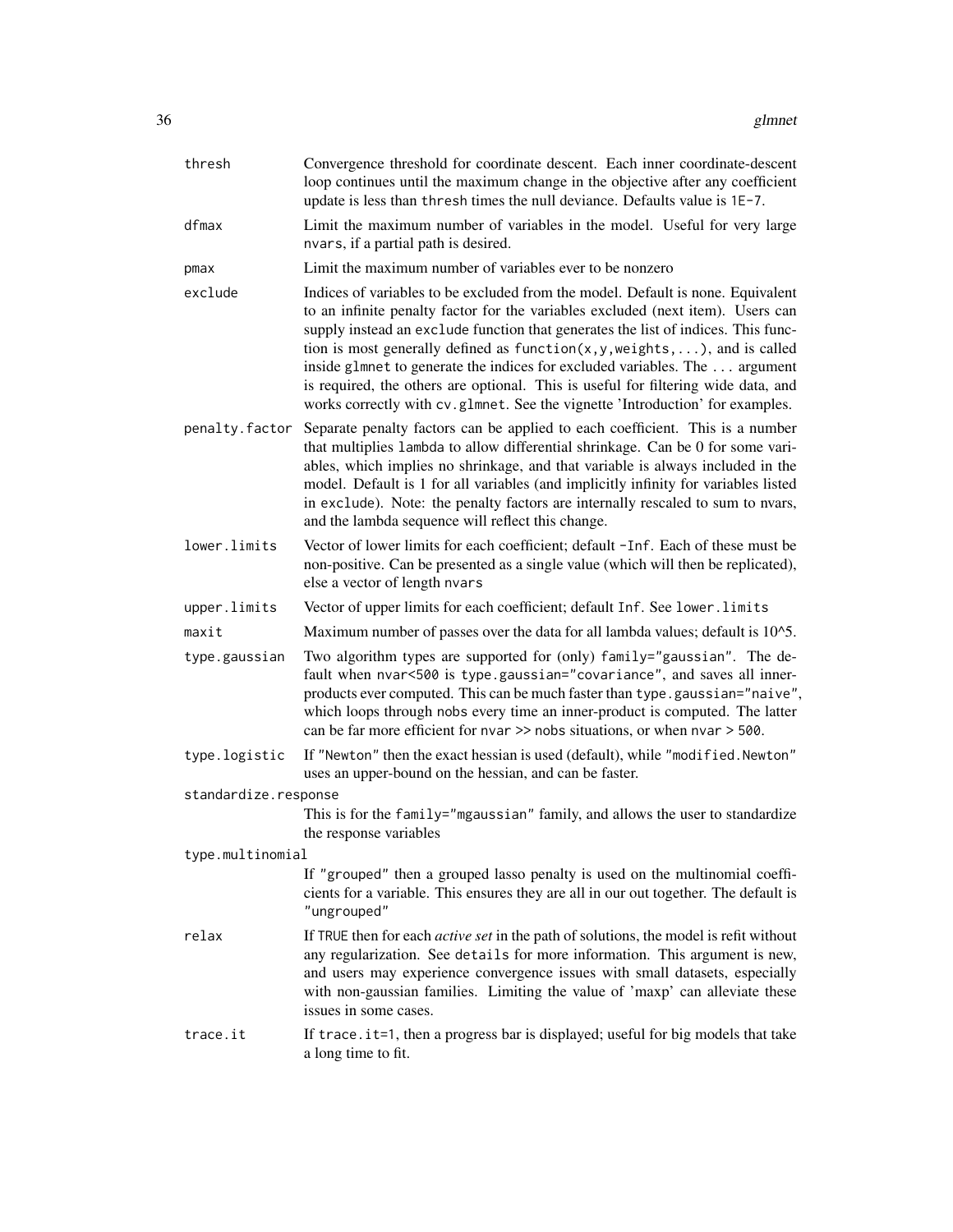#### glmnet 37

|            | Additional argument used in relax.glmnet. These include some of the original<br>arguments to 'glmnet', and each must be named if used.                                                                                                                                                                                                                                                                                                                                                         |
|------------|------------------------------------------------------------------------------------------------------------------------------------------------------------------------------------------------------------------------------------------------------------------------------------------------------------------------------------------------------------------------------------------------------------------------------------------------------------------------------------------------|
| fit        | For relax.glmnet a fitted 'glmnet' object                                                                                                                                                                                                                                                                                                                                                                                                                                                      |
| maxp       | a limit on how many relaxed coefficients are allowed. Default is 'n-3', where<br>'n' is the sample size. This may not be sufficient for non-gaussian familes, in<br>which case users should supply a smaller value. This argument can be supplied<br>directly to 'glmnet'.                                                                                                                                                                                                                     |
| path       | Since glmnet does not do stepsize optimization, the Newton algorithm can get<br>stuck and not converge, especially with relaxed fits. With path=TRUE, each<br>relaxed fit on a particular set of variables is computed pathwise using the original<br>sequence of lambda values (with a zero attached to the end). Not needed for<br>Gaussian models, and should not be used unless needed, since will lead to longer<br>compute times. Default is path=FALSE. appropriate subset of variables |
| check.args | Should relax.glmnet make sure that all the data dependent arguments used in<br>creating 'fit' have been resupplied. Default is 'TRUE'.                                                                                                                                                                                                                                                                                                                                                         |
|            |                                                                                                                                                                                                                                                                                                                                                                                                                                                                                                |

## Details

The sequence of models implied by lambda is fit by coordinate descent. For family="gaussian" this is the lasso sequence if alpha=1, else it is the elasticnet sequence.

The objective function for "gaussian" is

$$
1/2RSS|nobs + \lambda * penalty,
$$

and for the other models it is

 $-loglik/nobs + \lambda * penalty.$ 

Note also that for "gaussian", glmnet standardizes y to have unit variance (using 1/n rather than 1/(n-1) formula) before computing its lambda sequence (and then unstandardizes the resulting coefficients); if you wish to reproduce/compare results with other software, best to supply a standardized y. The coefficients for any predictor variables with zero variance are set to zero for all values of lambda.

## Details on family option:

From version 4.0 onwards, glmnet supports both the original built-in families, as well as *any* family object as used by stats:glm(). This opens the door to a wide variety of additional models. For example family=binomial(link=cloglog) or family=negative.binomial(theta=1.5) (from the MASS library). Note that the code runs faster for the built-in families.

The built in families are specifed via a character string. For all families, the object produced is a lasso or elasticnet regularization path for fitting the generalized linear regression paths, by maximizing the appropriate penalized log-likelihood (partial likelihood for the "cox" model). Sometimes the sequence is truncated before nlambda values of lambda have been used, because of instabilities in the inverse link functions near a saturated fit. glmnet( $\ldots$ , family="binomial") fits a traditional logistic regression model for the log-odds. glmnet(...,family="multinomial") fits a symmetric multinomial model, where each class is represented by a linear model (on the log-scale). The penalties take care of redundancies. A two-class "multinomial" model will produce the same fit as the corresponding "binomial" model, except the pair of coefficient matrices will be equal in magnitude and opposite in sign, and half the "binomial" values. Two useful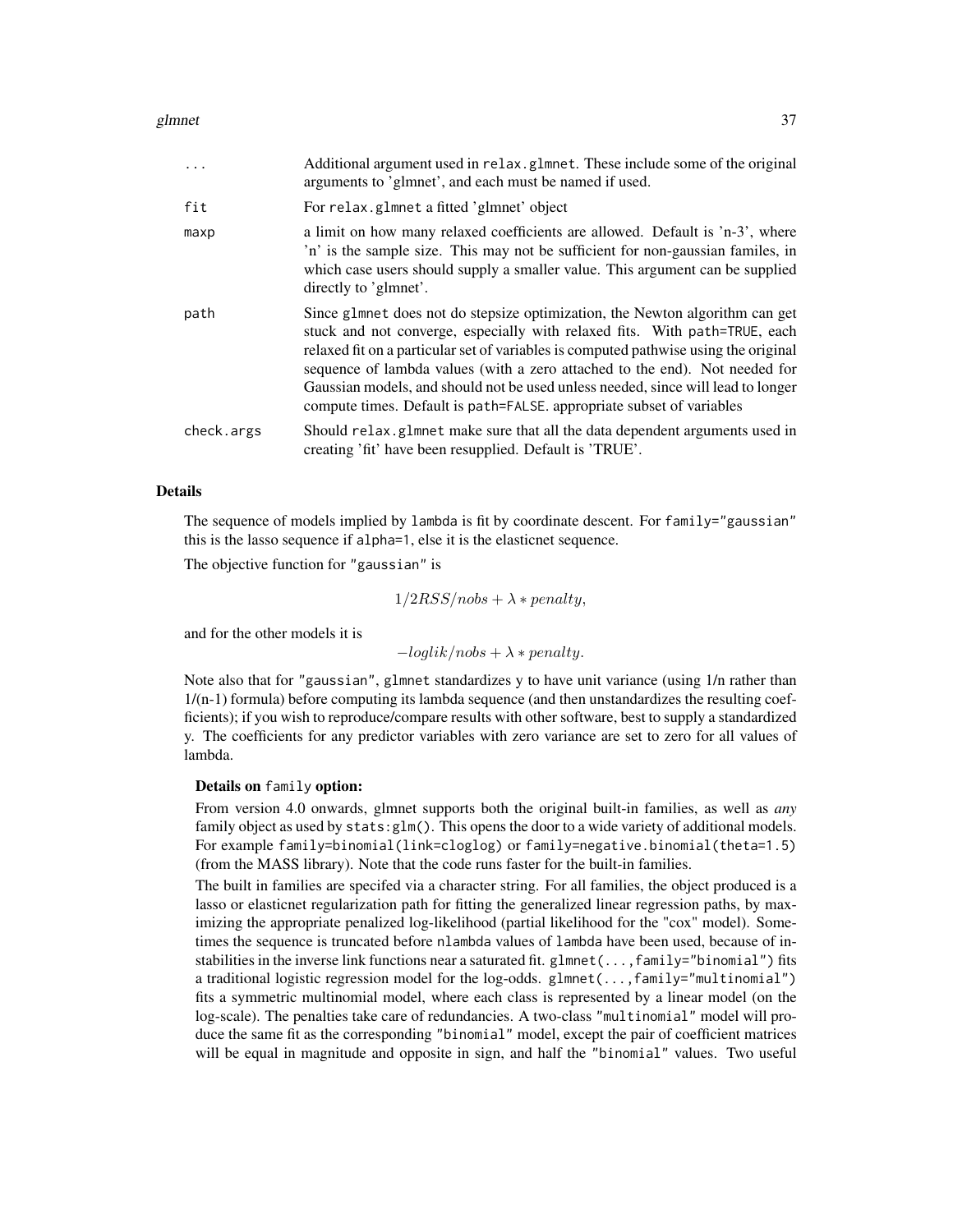additional families are the family="mgaussian" family and the type.multinomial="grouped" option for multinomial fitting. The former allows a multi-response gaussian model to be fit, using a "group -lasso" penalty on the coefficients for each variable. Tying the responses together like this is called "multi-task" learning in some domains. The grouped multinomial allows the same penalty for the family="multinomial" model, which is also multi-responsed. For both of these the penalty on the coefficient vector for variable j is

$$
(1 - \alpha)/2||\beta_j||_2^2 + \alpha||\beta_j||_2.
$$

When alpha=1 this is a group-lasso penalty, and otherwise it mixes with quadratic just like elasticnet. A small detail in the Cox model: if death times are tied with censored times, we assume the censored times occurred just *before* the death times in computing the Breslow approximation; if users prefer the usual convention of *after*, they can add a small number to all censoring times to achieve this effect.

#### Details on response for family="cox":

For Cox models, the response should preferably be a Surv object, created by the Surv() function in survival package. For right-censored data, this object should have type "right", and for (start, stop] data, it should have type "counting". To fit stratified Cox models, strata should be added to the response via the stratifySurv() function before passing the response to glmnet(). (For backward compatibility, right-censored data can also be passed as a two-column matrix with columns named 'time' and 'status'. The latter is a binary variable, with '1' indicating death, and '0' indicating right censored.)

#### Details on relax option:

If relax=TRUE a duplicate sequence of models is produced, where each active set in the elasticnet path is refit without regularization. The result of this is a matching "glmnet" object which is stored on the original object in a component named "relaxed", and is part of the glmnet output. Generally users will not call relax.glmnet directly, unless the original 'glmnet' object took a long time to fit. But if they do, they must supply the fit, and all the original arguments used to create that fit. They can limit the length of the relaxed path via 'maxp'.

#### Value

An object with S3 class "glmnet","\*" , where "\*" is "elnet", "lognet", "multnet", "fishnet" (poisson), "coxnet" or "mrelnet" for the various types of models. If the model was created with relax=TRUE then this class has a prefix class of "relaxed".

| call   | the call that produced this object                                                                                                                                                                                                                                                             |
|--------|------------------------------------------------------------------------------------------------------------------------------------------------------------------------------------------------------------------------------------------------------------------------------------------------|
| a0     | Intercept sequence of length length (lambda)                                                                                                                                                                                                                                                   |
| beta   | For "elnet", "lognet", "fishnet" and "coxnet" models, a nvars x length (lambda)<br>matrix of coefficients, stored in sparse column format ("CsparseMatrix"). For<br>"multnet" and "mgaussian", a list of nc such matrices, one for each class.                                                 |
| lambda | The actual sequence of lambda values used. When alpha=0, the largest lambda<br>reported does not quite give the zero coefficients reported (lambda=inf would<br>in principle). Instead, the largest lambda for alpha=0.001 is used, and the<br>sequence of lambda values is derived from this. |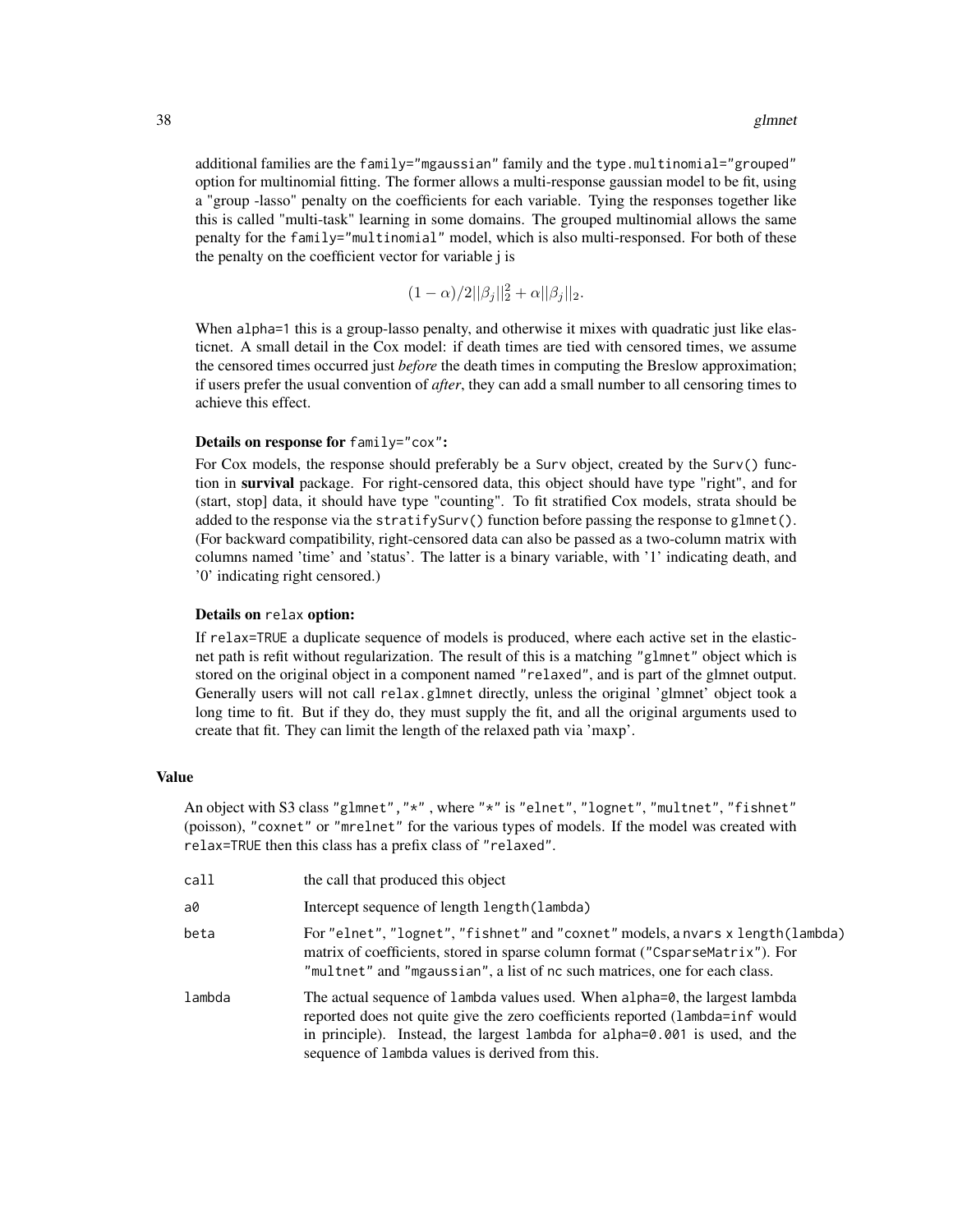#### glmnet 39

| dev.ratio | The fraction of (null) deviance explained (for "elnet", this is the R-square).<br>The deviance calculations incorporate weights if present in the model. The de-<br>viance is defined to be $2*(loglike_sat - loglike)$ , where loglike sat is the log-<br>likelihood for the saturated model (a model with a free parameter per observa-<br>tion). Hence dev.ratio=1-dev/nulldev. |
|-----------|------------------------------------------------------------------------------------------------------------------------------------------------------------------------------------------------------------------------------------------------------------------------------------------------------------------------------------------------------------------------------------|
| nulldev   | Null deviance (per observation). This is defined to be 2*(loglike_sat -loglike(Null));<br>The NULL model refers to the intercept model, except for the Cox, where it is<br>the 0 model.                                                                                                                                                                                            |
| df        | The number of nonzero coefficients for each value of lambda. For "multnet",<br>this is the number of variables with a nonzero coefficient for <i>any</i> class.                                                                                                                                                                                                                    |
| dfmat     | For "multnet" and "mrelnet" only. A matrix consisting of the number of<br>nonzero coefficients per class                                                                                                                                                                                                                                                                           |
| dim       | dimension of coefficient matrix (ices)                                                                                                                                                                                                                                                                                                                                             |
| nobs      | number of observations                                                                                                                                                                                                                                                                                                                                                             |
| npasses   | total passes over the data summed over all lambda values                                                                                                                                                                                                                                                                                                                           |
| offset    | a logical variable indicating whether an offset was included in the model                                                                                                                                                                                                                                                                                                          |
| jerr      | error flag, for warnings and errors (largely for internal debugging).                                                                                                                                                                                                                                                                                                              |
| relaxed   | If relax=TRUE, this additional item is another glmnet object with different val-<br>ues for beta and dev. ratio                                                                                                                                                                                                                                                                    |

#### Author(s)

Jerome Friedman, Trevor Hastie, Balasubramanian Narasimhan, Noah Simon, Kenneth Tay and Rob Tibshirani

Maintainer: Trevor Hastie <hastie@stanford.edu>

## References

Friedman, J., Hastie, T. and Tibshirani, R. (2008) *Regularization Paths for Generalized Linear Models via Coordinate Descent (2010), Journal of Statistical Software, Vol. 33(1), 1-22*, doi: [10.18637/](https://doi.org/10.18637/jss.v033.i01) [jss.v033.i01.](https://doi.org/10.18637/jss.v033.i01)

Simon, N., Friedman, J., Hastie, T. and Tibshirani, R. (2011) *Regularization Paths for Cox's Proportional Hazards Model via Coordinate Descent, Journal of Statistical Software, Vol. 39(5), 1-13*, doi: [10.18637/jss.v039.i05.](https://doi.org/10.18637/jss.v039.i05)

Tibshirani,Robert, Bien, J., Friedman, J., Hastie, T.,Simon, N.,Taylor, J. and Tibshirani, Ryan. (2012) *Strong Rules for Discarding Predictors in Lasso-type Problems, JRSSB, Vol. 74(2), 245- 266*, <https://arxiv.org/abs/1011.2234>.

Hastie, T., Tibshirani, Robert and Tibshirani, Ryan (2020) *Best Subset, Forward Stepwise or Lasso? Analysis and Recommendations Based on Extensive Comparisons, Statist. Sc. Vol. 35(4), 579-592*, <https://arxiv.org/abs/1707.08692>.

Glmnet webpage with four vignettes: <https://glmnet.stanford.edu>.

# See Also

print, predict, coef and plot methods, and the cv.glmnet function.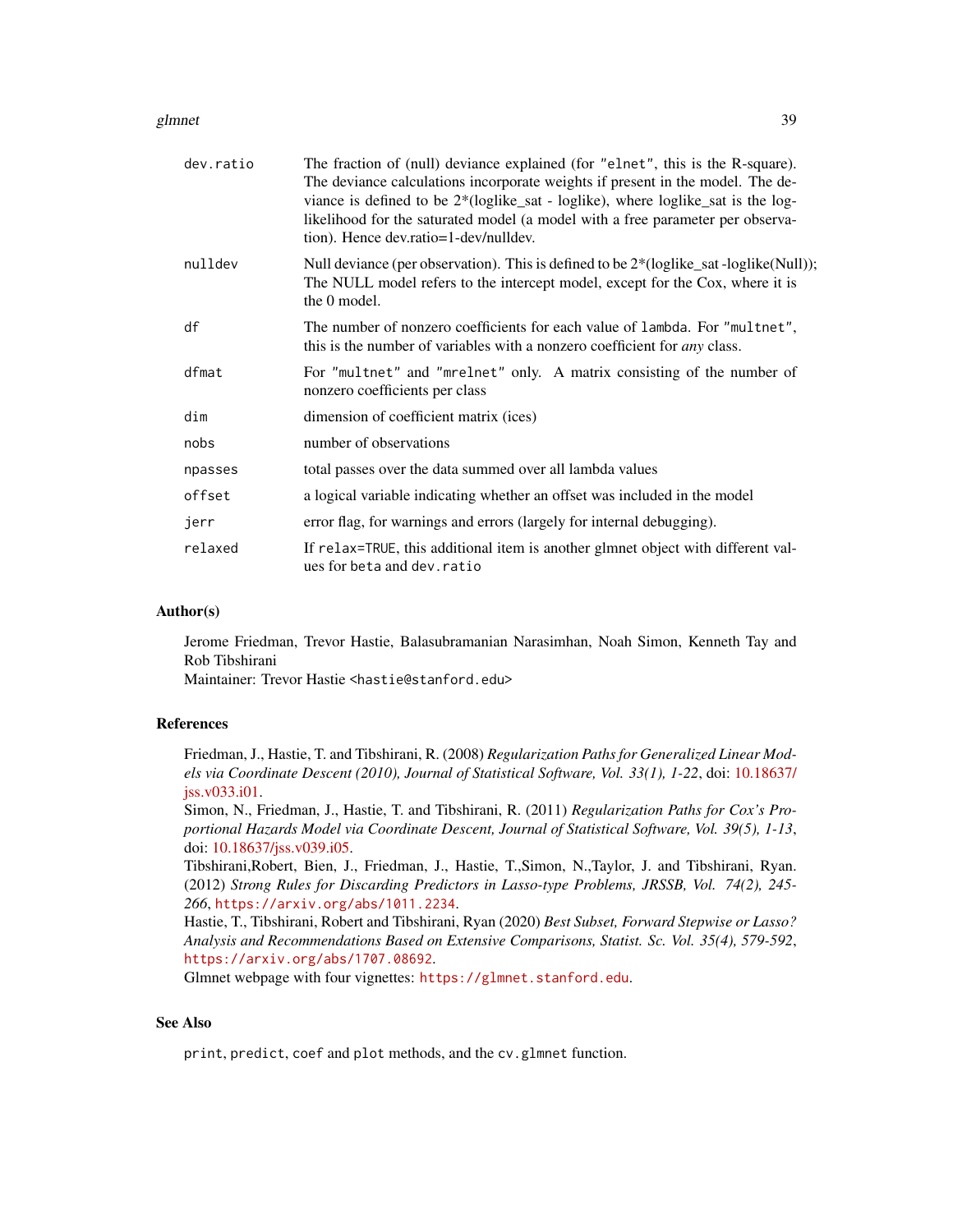## Examples

```
# Gaussian
x = matrix(rnorm(100 * 20), 100, 20)y = rnorm(100)fit1 = glmnet(x, y)print(fit1)
coef(fit1, s = 0.01) # extract coefficients at a single value of lambda
predict(fit1, newx = x[1:10, 1, s = c(0.01, 0.005)) # make predictions
# Relaxed
fit1r = glmnet(x, y, relax = TRUE) # can be used with any model
# multivariate gaussian
y = matrix(rnorm(100 * 3), 100, 3)fit1m = glmnet(x, y, family = "mgaussian")
plot(fit1m, type.coef = "2norm")
# binomial
g2 = sample(c(0,1), 100, replace = TRUE)fit2 = glmnet(x, g2, family = "binomial")fit2n = glmnet(x, g2, family = binomial(link=cloglog))
fit2r = glmnet(x,g2, family = "binomial", relax=TRUE)
fit2rp = glmnet(x,g2, family = "binomial", relax=TRUE, path=TRUE)
# multinomial
g4 = sample(1:4, 100, replace = TRUE)fit3 = glmnet(x, g4, family = "multinomial")fit3a = glmnet(x, g4, family = "multinomial", type.multinomial = "grouped")
# poisson
N = 500
p = 20nzc = 5x = matrix(rnorm(N * p), N, p)beta = rnorm(nzc)
f = x[, \text{ seq}(nzc)] %*% beta
mu = exp(f)y = rpois(N, mu)
fit = glmnet(x, y, family = "poisson")plot(fit)
pfit = predict(fit, x, s = 0.001, type = "response")plot(pfit, y)
# Cox
set.seed(10101)
N = 1000
p = 30
nze = p/3x = matrix(rnorm(N * p), N, p)beta = rnorm(nzc)fx = x[, seq(nzc)] %*% beta/3
hx = exp(fx)
```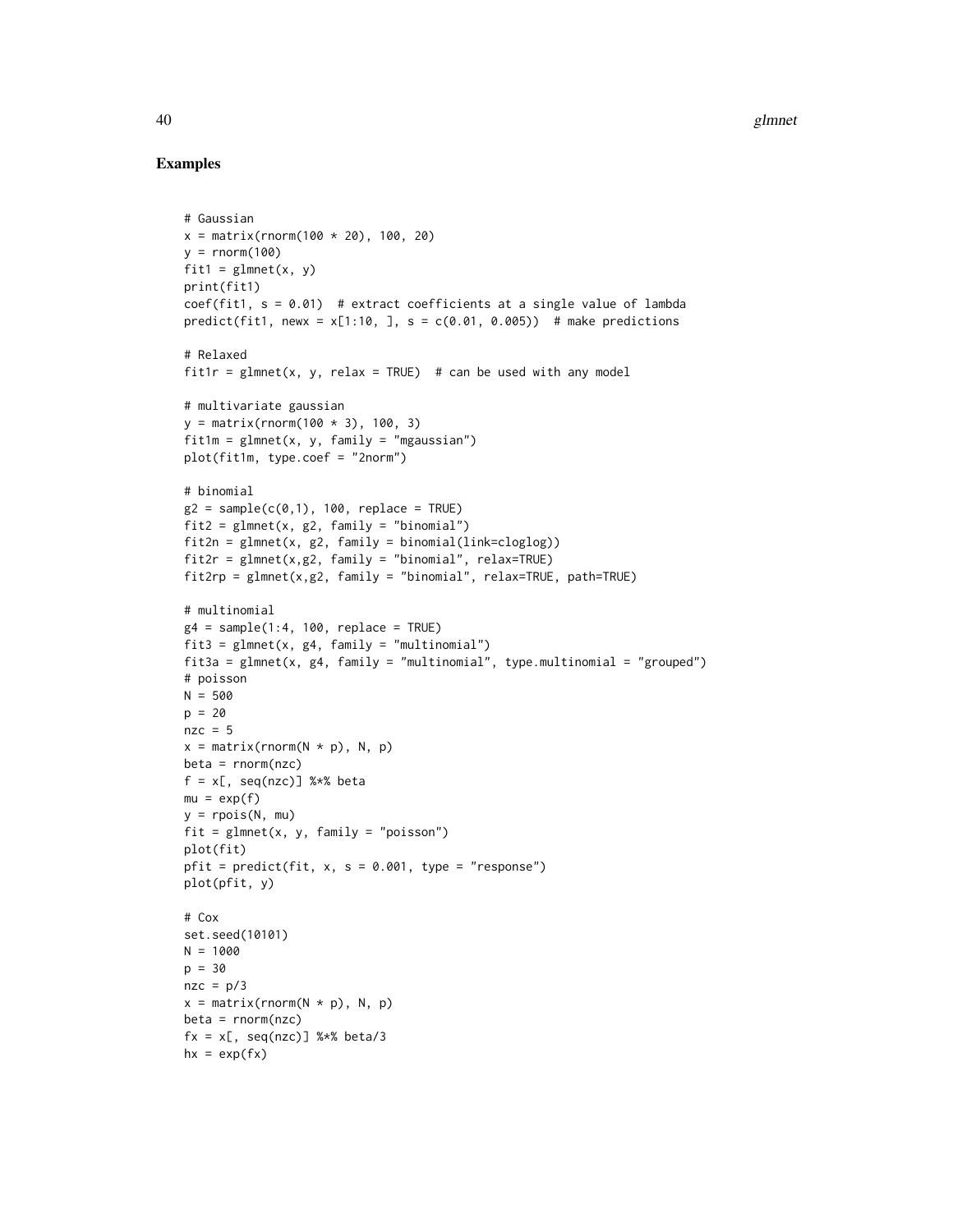## <span id="page-40-0"></span>glmnet.control 41

```
ty = \text{rexp}(N, hx)tcens = rbinom(n = N, prob = 0.3, size = 1) # censoring indicator
y = \text{cbind}(\text{time} = \text{ty}, \text{status} = 1 - \text{teens}) # y = \text{Surv}(\text{ty}, 1 - \text{teens}) with library(survival)
fit = glmnet(x, y, family = "cox")plot(fit)
# Cox example with (start, stop] data
set.seed(2)
nobs <- 100; nvars <- 15
xvec <- rnorm(nobs * nvars)
xvec[sample.int(nobs * nvars, size = 0.4 * nobs * nvars)] <- 0
x <- matrix(xvec, nrow = nobs)
start_time \le runif(100, min = 0, max = 5)
stop_time \le start_time + runif(100, min = 0.1, max = 3)
status \le rbinom(n = nobs, prob = 0.3, size = 1)
jsurv_ss <- survival::Surv(start_time, stop_time, status)
fit <- glmnet(x, jsurv_ss, family = "cox")
# Cox example with strata
jsurv_ss2 <- stratifySurv(jsurv_ss, rep(1:2, each = 50))
fit <- glmnet(x, jsurv_ss2, family = "cox")
# Sparse
n = 10000
p = 200
nze = trunc(p/10)x = matrix(rnorm(n * p), n, p)iz = sample(1:(n * p), size = n * p * 0.85, replace = FALSE)x[iz] = 0sx = Matrix(x, sparse = TRUE)inherits(sx, "sparseMatrix") #confirm that it is sparse
beta = rnorm(nzc)fx = x[, seq(nzc)] %*% beta
eps = rnorm(n)y = fx + epspx = exp(fx)px = px/(1 + px)ly = rhinom(n = length(px), prob = px, size = 1)system.time(fit1 <- glmnet(sx, y))
system.time(fit2n <- glmnet(x, y))
```
glmnet.control *internal glmnet parameters*

#### **Description**

View and/or change the factory default parameters in glmnet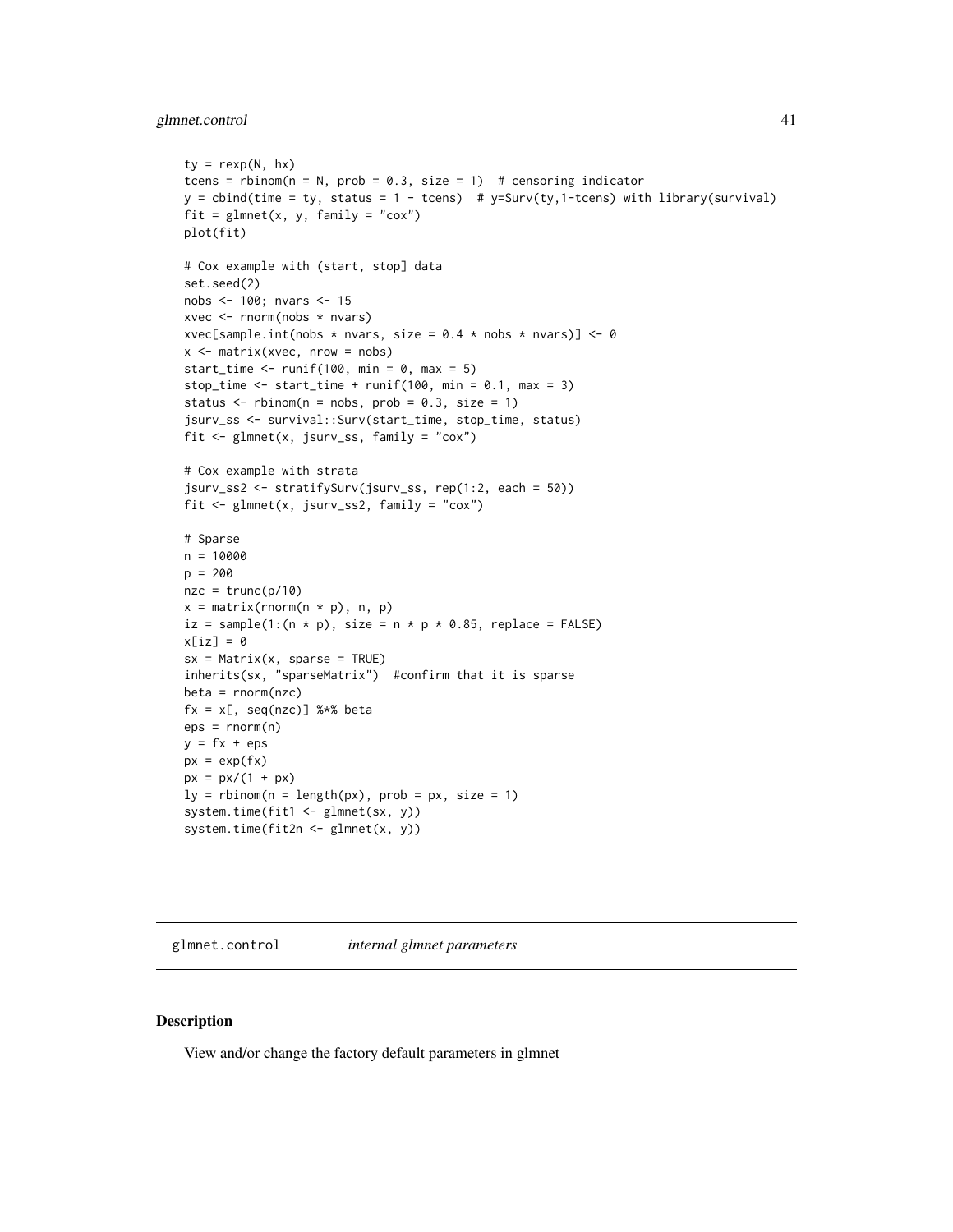## Usage

```
glmnet.control(
  fdev = 1e-05,
  devmax = 0.999,
  eps = 1e-06,
  big = 9.9e+35,
  mlam = 5,
  pmin = 1e-09,
  exmx = 250,prec = 1e-10,
  mxit = 100,
  itrace = 0,
  epsnr = 1e-06,
  mxitnr = 25,
  factory = FALSE
)
```
## Arguments

| fdev    | minimum fractional change in deviance for stopping path; factory default = 1.0e-<br>5                         |
|---------|---------------------------------------------------------------------------------------------------------------|
| devmax  | maximum fraction of explained deviance for stopping path; factory default =<br>0.999                          |
| eps     | minimum value of lambda.min.ratio (see glmnet); factory default= 1.0e-6                                       |
| big     | large floating point number; factory default $= 9.9e35$ . Inf in definition of up-<br>per.limit is set to big |
| mnlam   | minimum number of path points (lambda values) allowed; factory default $= 5$                                  |
| pmin    | minimum probability for any class. factory default $= 1.0e-9$ . Note that this<br>implies a pmax of 1-pmin.   |
| exmx    | maximum allowed exponent. factory default $= 250.0$                                                           |
| prec    | convergence threshold for multi response bounds adjustment solution. factory<br>$default = 1.0e-10$           |
| mxit    | maximum iterations for multiresponse bounds adjustment solution. factory de-<br>fault = $100$                 |
| itrace  | If 1 then progress bar is displayed when running glmnet and cv.glmnet. factory<br>$default = 0$               |
| epsnr   | convergence threshold for glmnet. fit. factory default = $1.0e-6$                                             |
| mxitnr  | maximum iterations for the IRLS loop in glmnet. fit. factory default = $25$                                   |
| factory | If TRUE, reset all the parameters to the factory default; default is FALSE                                    |

## Details

If called with no arguments, glmnet.control() returns a list with the current settings of these parameters. Any arguments included in the call sets those parameters to the new values, and then silently returns. The values set are persistent for the duration of the R session.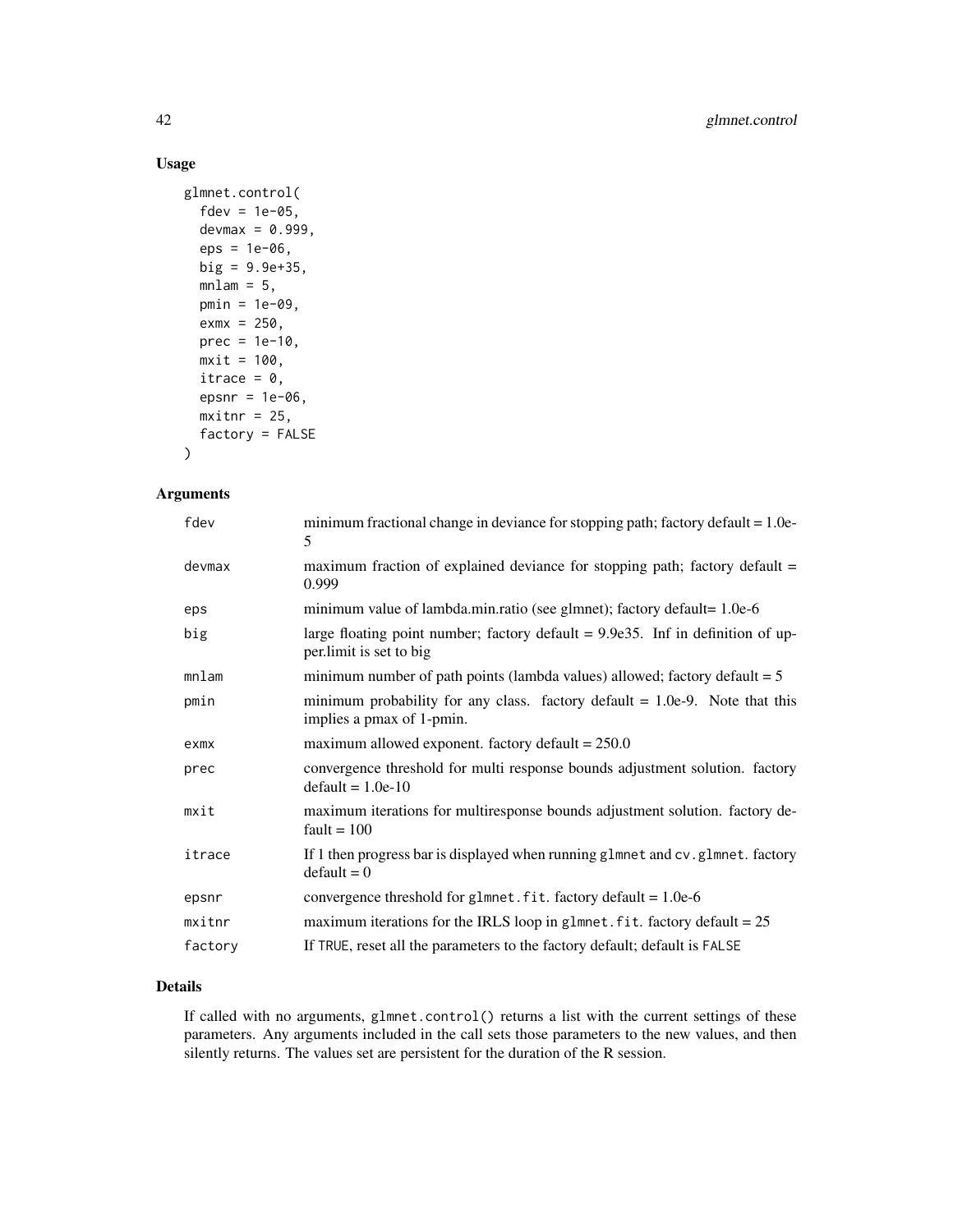#### <span id="page-42-0"></span>glmnet.fit 43

## Value

A list with named elements as in the argument list

#### Author(s)

Jerome Friedman, Kenneth Tay, Trevor Hastie Maintainer: Trevor Hastie <hastie@stanford.edu>

## See Also

glmnet

#### Examples

```
glmnet.control(fdev = \theta) #continue along path even though not much changes
glmnet.control() # view current settings
glmnet.control(factory = TRUE) # reset all the parameters to their default
```
## Description

Fit a generalized linear model via penalized maximum likelihood for a single value of lambda. Can deal with any GLM family.

# Usage

```
glmnet.fit(
 x,
 y,
 weights,
  lambda,
  alpha = 1,
 offset = rep(0, nobs),family = gaussian(),
  intercept = TRUE,
  thresh = 1e-10,
 maxit = 1e+05,
 penalty.factor = rep(1, nvars),exclude = c(),
  lower-limits = -Inf,upper.limits = Inf,
  warm = NULL,from.glmnet.path = FALSE,
```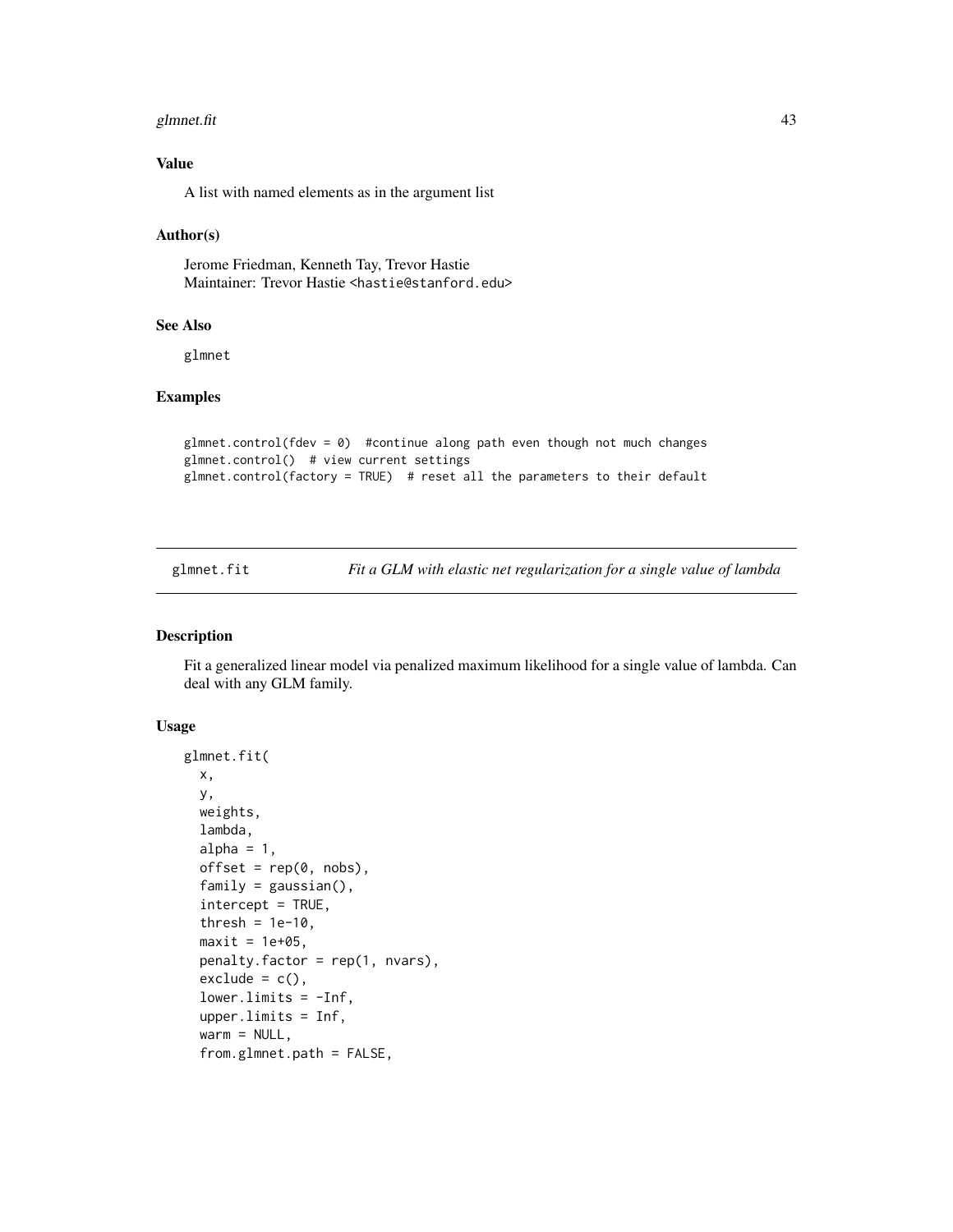```
save.fit = FALSE,
 trace.it = \theta\lambda
```
# Arguments

| Χ              | Input matrix, of dimension nobs x nvars; each row is an observation vector. If it<br>is a sparse matrix, it is assumed to be unstandardized. It should have attributes xm<br>and $xs$ , where $xm(j)$ and $xs(j)$ are the centering and scaling factors for variable<br>j respsectively. If it is not a sparse matrix, it is assumed that any standardization<br>needed has already been done.                               |
|----------------|------------------------------------------------------------------------------------------------------------------------------------------------------------------------------------------------------------------------------------------------------------------------------------------------------------------------------------------------------------------------------------------------------------------------------|
| у              | Quantitative response variable.                                                                                                                                                                                                                                                                                                                                                                                              |
| weights        | Observation weights. glmnet. fit does NOT standardize these weights.                                                                                                                                                                                                                                                                                                                                                         |
| lambda         | A single value for the lambda hyperparameter.                                                                                                                                                                                                                                                                                                                                                                                |
| alpha          | The elasticnet mixing parameter, with $0 \le \alpha \le 1$ . The penalty is defined as                                                                                                                                                                                                                                                                                                                                       |
|                | $(1-\alpha)/2  \beta  _2^2+\alpha  \beta  _1.$                                                                                                                                                                                                                                                                                                                                                                               |
|                | alpha=1 is the lasso penalty, and alpha=0 the ridge penalty.                                                                                                                                                                                                                                                                                                                                                                 |
| offset         | A vector of length nobs that is included in the linear predictor. Useful for the<br>"poisson" family (e.g. log of exposure time), or for refining a model by starting<br>at a current fit. Default is NULL. If supplied, then values must also be supplied<br>to the predict function.                                                                                                                                       |
| family         | A description of the error distribution and link function to be used in the model.<br>This is the result of a call to a family function. Default is gaussian(). (See<br>family for details on family functions.)                                                                                                                                                                                                             |
| intercept      | Should intercept be fitted (default=TRUE) or set to zero (FALSE)?                                                                                                                                                                                                                                                                                                                                                            |
| thresh         | Convergence threshold for coordinate descent. Each inner coordinate-descent<br>loop continues until the maximum change in the objective after any coefficient<br>update is less than thresh times the null deviance. Default value is 1e-10.                                                                                                                                                                                 |
| maxit          | Maximum number of passes over the data; default is 10^5. (If a warm start<br>object is provided, the number of passes the warm start object performed is<br>included.)                                                                                                                                                                                                                                                       |
| penalty.factor | Separate penalty factors can be applied to each coefficient. This is a number<br>that multiplies lambda to allow differential shrinkage. Can be 0 for some vari-<br>ables, which implies no shrinkage, and that variable is always included in the<br>model. Default is 1 for all variables (and implicitly infinity for variables listed<br>in exclude). Note: the penalty factors are internally rescaled to sum to nvars. |
| exclude        | Indices of variables to be excluded from the model. Default is none. Equivalent<br>to an infinite penalty factor.                                                                                                                                                                                                                                                                                                            |
| lower.limits   | Vector of lower limits for each coefficient; default -Inf. Each of these must be<br>non-positive. Can be presented as a single value (which will then be replicated),<br>else a vector of length nvars.                                                                                                                                                                                                                      |
| upper.limits   | Vector of upper limits for each coefficient; default Inf. See lower. limits.                                                                                                                                                                                                                                                                                                                                                 |

<span id="page-43-0"></span>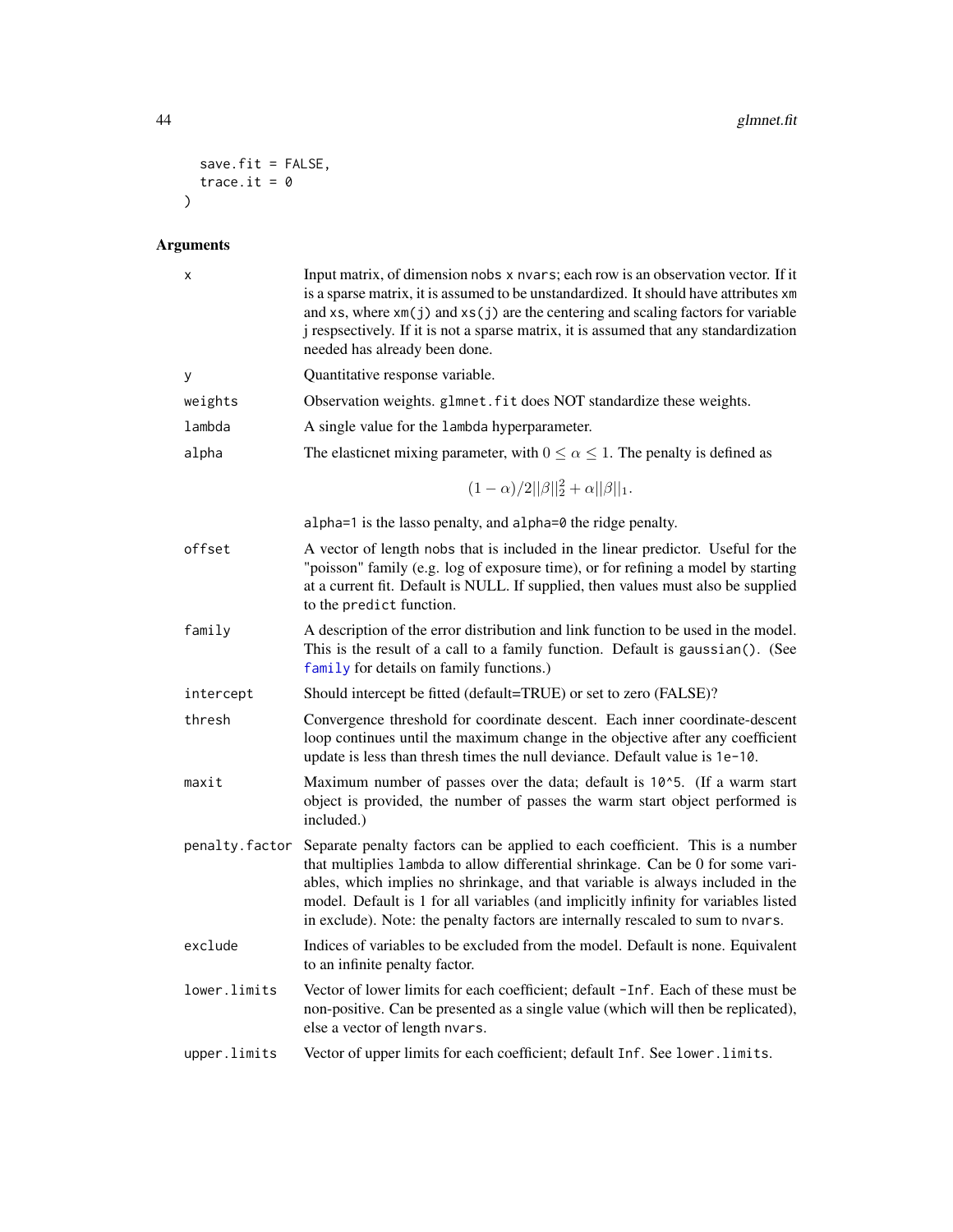#### glmnet.fit 45

| warm             | Either a glmnetfit object or a list (with names beta and a0 containing coeffi-<br>cients and intercept respectively) which can be used as a warm start. Default is                                                                                                                           |
|------------------|----------------------------------------------------------------------------------------------------------------------------------------------------------------------------------------------------------------------------------------------------------------------------------------------|
|                  | NULL, indicating no warm start. For internal use only.                                                                                                                                                                                                                                       |
| from.glmnet.path |                                                                                                                                                                                                                                                                                              |
|                  | Was glmnet.fit() called from glmnet.path()? Default is FALSE.This has<br>implications for computation of the penalty factors.                                                                                                                                                                |
| save.fit         | Return the warm start object? Default is FALSE.                                                                                                                                                                                                                                              |
| trace.it         | Controls how much information is printed to screen. If trace it=2, some in-<br>formation about the fitting procedure is printed to the console as the model is<br>being fitted. Default is trace.it=0 (no information printed). (trace.it=1 not<br>used for compatibility with glmnet.path.) |

## Details

WARNING: Users should not call glmnet. fit directly. Higher-level functions in this package call glmnet.fit as a subroutine. If a warm start object is provided, some of the other arguments in the function may be overriden.

glmnet.fit solves the elastic net problem for a single, user-specified value of lambda. glmnet.fit works for any GLM family. It solves the problem using iteratively reweighted least squares (IRLS). For each IRLS iteration, g1mnet. fit makes a quadratic (Newton) approximation of the log-likelihood, then calls elnet. fit to minimize the resulting approximation.

In terms of standardization: glmnet.fit does not standardize x and weights. penalty.factor is standardized so that they sum up to nvars.

## Value

An object with class "glmnetfit" and "glmnet". The list returned contains more keys than that of a "glmnet" object.

| a0        | Intercept value.                                                                                                                                                                                                                                                                                                                    |
|-----------|-------------------------------------------------------------------------------------------------------------------------------------------------------------------------------------------------------------------------------------------------------------------------------------------------------------------------------------|
| beta      | A nvars x 1 matrix of coefficients, stored in sparse matrix format.                                                                                                                                                                                                                                                                 |
| df        | The number of nonzero coefficients.                                                                                                                                                                                                                                                                                                 |
| dim       | Dimension of coefficient matrix.                                                                                                                                                                                                                                                                                                    |
| lambda    | Lambda value used.                                                                                                                                                                                                                                                                                                                  |
| dev.ratio | The fraction of (null) deviance explained. The deviance calculations incorporate<br>weights if present in the model. The deviance is defined to be 2*(loglike_sat -<br>loglike), where loglike_sat is the log-likelihood for the saturated model (a model<br>with a free parameter per observation). Hence dev.ratio=1-dev/nulldev. |
| nulldev   | Null deviance (per observation). This is defined to be $2*(loglike_sat -loglike(Null))$ .<br>The null model refers to the intercept model.                                                                                                                                                                                          |
| npasses   | Total passes over the data.                                                                                                                                                                                                                                                                                                         |
| jerr      | Error flag, for warnings and errors (largely for internal debugging).                                                                                                                                                                                                                                                               |
| offset    | A logical variable indicating whether an offset was included in the model.                                                                                                                                                                                                                                                          |
| call      | The call that produced this object.                                                                                                                                                                                                                                                                                                 |
| nobs      | Number of observations.                                                                                                                                                                                                                                                                                                             |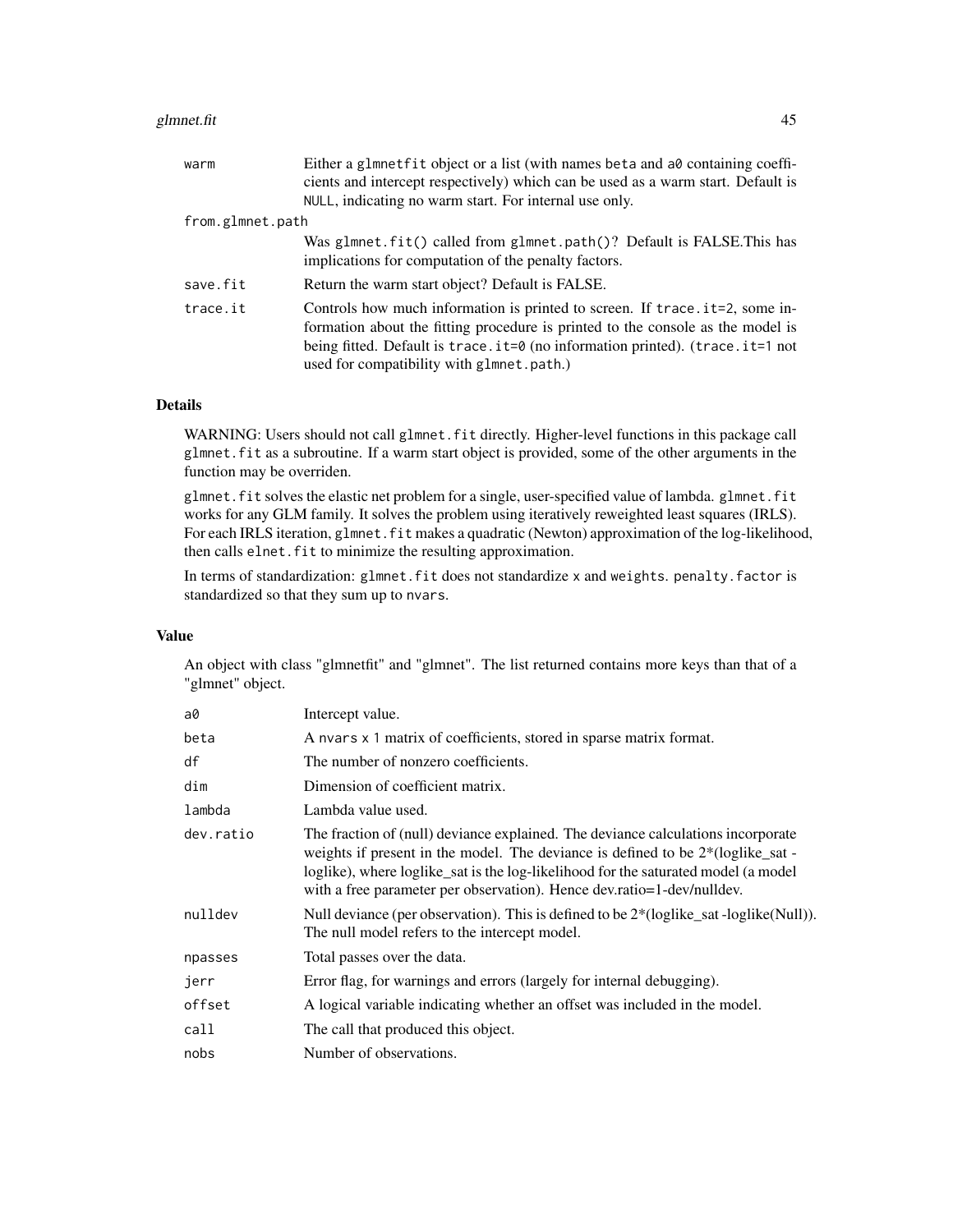<span id="page-45-0"></span>

| warm_fit     | If save $\mathsf{fit}$ =TRUE, output of C++ routine, used for warm starts. For internal use<br>only. |
|--------------|------------------------------------------------------------------------------------------------------|
| family       | Family used for the model.                                                                           |
| converged    | A logical variable: was the algorithm judged to have converged?                                      |
| boundary     | A logical variable: is the fitted value on the boundary of the attainable values?                    |
| obj_function | Objective function value at the solution.                                                            |

| glmnet.measures | Display the names of the measures used in CV for different "glmnet" |
|-----------------|---------------------------------------------------------------------|
|                 | families                                                            |

## Description

Produces a list of names of measures

## Usage

```
glmnet.measures(
  family = c("all", "gaussian", "binomial", "poisson", "multinomial", "cox",
    "mgaussian", "GLM")
\mathcal{E}
```
## Arguments

family If a "glmnet" family is supplied, a list of the names of measures available for that family are produced. Default is "all", in which case the names of measures for all families are produced.

## Details

Try it and see. A very simple function to provide information

## Author(s)

Trevor Hastie Maintainer: Trevor Hastie <hastie@stanford.edu>

## See Also

cv.glmnet and assess.glmnet.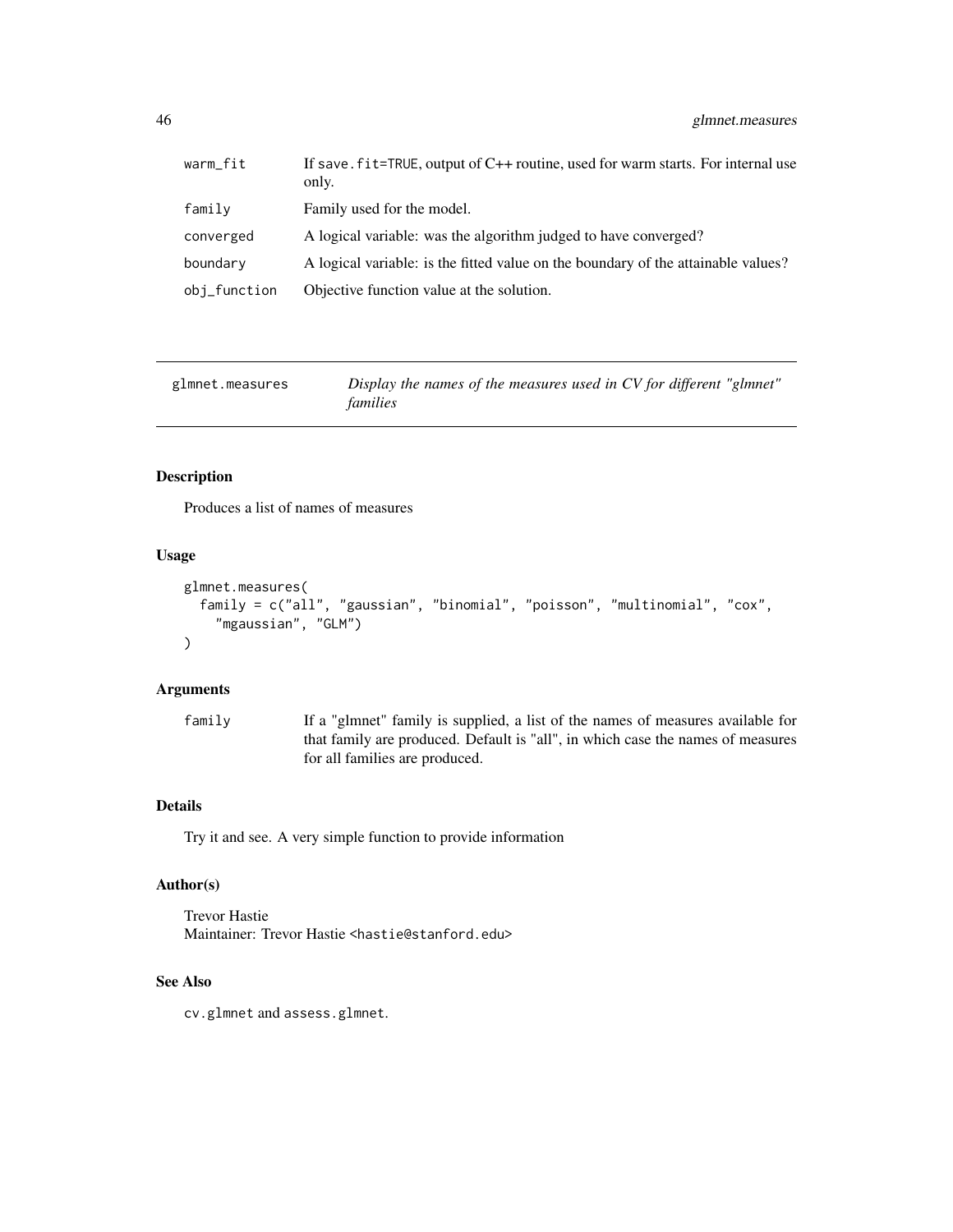<span id="page-46-0"></span>

## Description

Fit a generalized linear model via penalized maximum likelihood for a path of lambda values. Can deal with any GLM family.

#### Usage

```
glmnet.path(
 x,
 y,
 weights = NULL,
 lambda = NULL,nlambda = 100,
  lambda.min.ratio = ifelse(nobs < nvars, 0.01, 1e-04),
  alpha = 1,
 offset = NULL,
  family = gaussian(),
  standardize = TRUE,
  intercept = TRUE,
  thresh = 1e-10,
 maxit = 1e+05,
 penalty.factor = rep(1, nvars),
  exclude = integer(0),
  lower.linalg = -Inf,upper.limits = Inf,
  trace.it = 0\mathcal{E}
```
#### Arguments

| X                | Input matrix, of dimension nobs x nvars; each row is an observation vector.<br>Can be a sparse matrix.                                                                                                                                                                                                                                             |  |
|------------------|----------------------------------------------------------------------------------------------------------------------------------------------------------------------------------------------------------------------------------------------------------------------------------------------------------------------------------------------------|--|
| y                | Quantitative response variable.                                                                                                                                                                                                                                                                                                                    |  |
| weights          | Observation weights. Default is 1 for each observation.                                                                                                                                                                                                                                                                                            |  |
| lambda           | A user supplied lambda sequence. Typical usage is to have the program compute<br>its own lambda sequence based on nlambda and lambda.min.ratio. Supplying<br>a value of lambda overrides this.                                                                                                                                                     |  |
| nlambda          | The number of lambda values, default is 100.                                                                                                                                                                                                                                                                                                       |  |
| lambda.min.ratio |                                                                                                                                                                                                                                                                                                                                                    |  |
|                  | Smallest value for lambda as a fraction of lambda.max, the (data derived) entry<br>value (i.e. the smallest value for which all coefficients are zero). The default<br>depends on the sample size nobs relative to the number of variables nyars. If<br>nobs $\ge$ = nvars, the default is 0.0001, close to zero. If nobs $\le$ nvars, the default |  |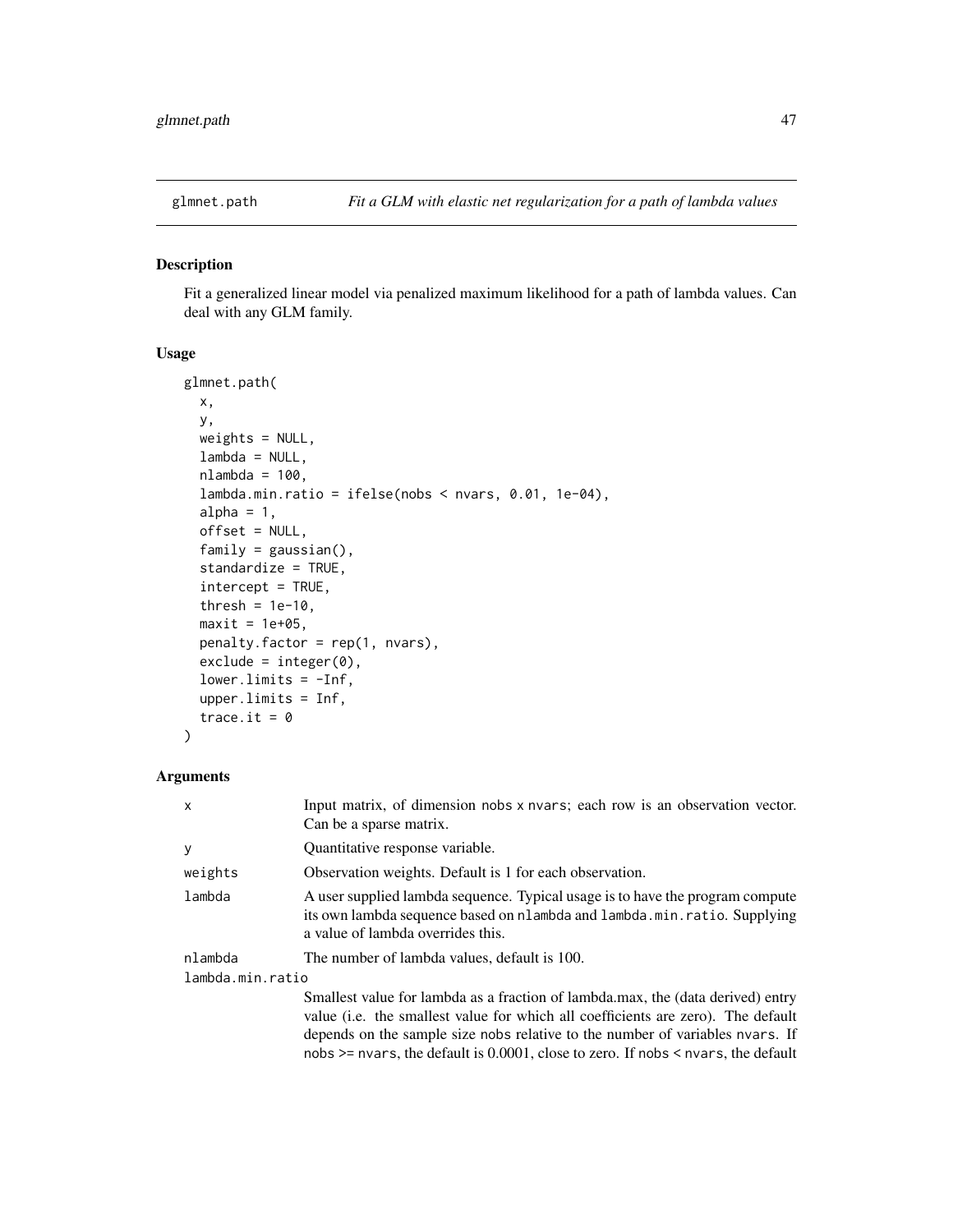<span id="page-47-0"></span>

|                | is 0.01. A very small value of lambda.min.ratio will lead to a saturated fit in<br>the nobs < nvars case. This is undefined for some families of models, and the<br>function will exit gracefully when the percentage deviance explained is almost<br>1.                                                                                                                                                                     |
|----------------|------------------------------------------------------------------------------------------------------------------------------------------------------------------------------------------------------------------------------------------------------------------------------------------------------------------------------------------------------------------------------------------------------------------------------|
| alpha          | The elasticnet mixing parameter, with $0 \le \alpha \le 1$ . The penalty is defined as                                                                                                                                                                                                                                                                                                                                       |
|                | $(1-\alpha)/2  \beta  _2^2+\alpha  \beta  _1.$                                                                                                                                                                                                                                                                                                                                                                               |
|                | alpha=1 is the lasso penalty, and alpha=0 the ridge penalty.                                                                                                                                                                                                                                                                                                                                                                 |
| offset         | A vector of length nobs that is included in the linear predictor. Useful for the<br>"poisson" family (e.g. log of exposure time), or for refining a model by starting<br>at a current fit. Default is NULL. If supplied, then values must also be supplied<br>to the predict function.                                                                                                                                       |
| family         | A description of the error distribution and link function to be used in the model.<br>This is the result of a call to a family function. Default is gaussian(). (See<br>family for details on family functions.)                                                                                                                                                                                                             |
| standardize    | Logical flag for x variable standardization, prior to fitting the model sequence.<br>The coefficients are always returned on the original scale. Default is standardize=TRUE.<br>If variables are in the same units already, you might not wish to standardize.                                                                                                                                                              |
| intercept      | Should intercept be fitted (default=TRUE) or set to zero (FALSE)?                                                                                                                                                                                                                                                                                                                                                            |
| thresh         | Convergence threshold for coordinate descent. Each inner coordinate-descent<br>loop continues until the maximum change in the objective after any coefficient<br>update is less than thresh times the null deviance. Default value is 1e-10.                                                                                                                                                                                 |
| maxit          | Maximum number of passes over the data; default is 10^5.                                                                                                                                                                                                                                                                                                                                                                     |
| penalty.factor | Separate penalty factors can be applied to each coefficient. This is a number<br>that multiplies lambda to allow differential shrinkage. Can be 0 for some vari-<br>ables, which implies no shrinkage, and that variable is always included in the<br>model. Default is 1 for all variables (and implicitly infinity for variables listed<br>in exclude). Note: the penalty factors are internally rescaled to sum to nvars. |
| exclude        | Indices of variables to be excluded from the model. Default is none. Equivalent<br>to an infinite penalty factor.                                                                                                                                                                                                                                                                                                            |
| lower.limits   | Vector of lower limits for each coefficient; default -Inf. Each of these must be<br>non-positive. Can be presented as a single value (which will then be replicated),<br>else a vector of length nvars.                                                                                                                                                                                                                      |
| upper.limits   | Vector of upper limits for each coefficient; default Inf. See lower. limits.                                                                                                                                                                                                                                                                                                                                                 |
| trace.it       | Controls how much information is printed to screen. Default is trace. it=0 (no<br>information printed). If trace.it=1, a progress bar is displayed. If trace.it=2,<br>some information about the fitting procedure is printed to the console as the<br>model is being fitted.                                                                                                                                                |
|                |                                                                                                                                                                                                                                                                                                                                                                                                                              |

## Details

glmnet.path solves the elastic net problem for a path of lambda values. It generalizes glmnet::glmnet in that it works for any GLM family.

Sometimes the sequence is truncated before nlambda values of lambda have been used. This happens when glmnet.path detects that the decrease in deviance is marginal (i.e. we are near a saturated fit).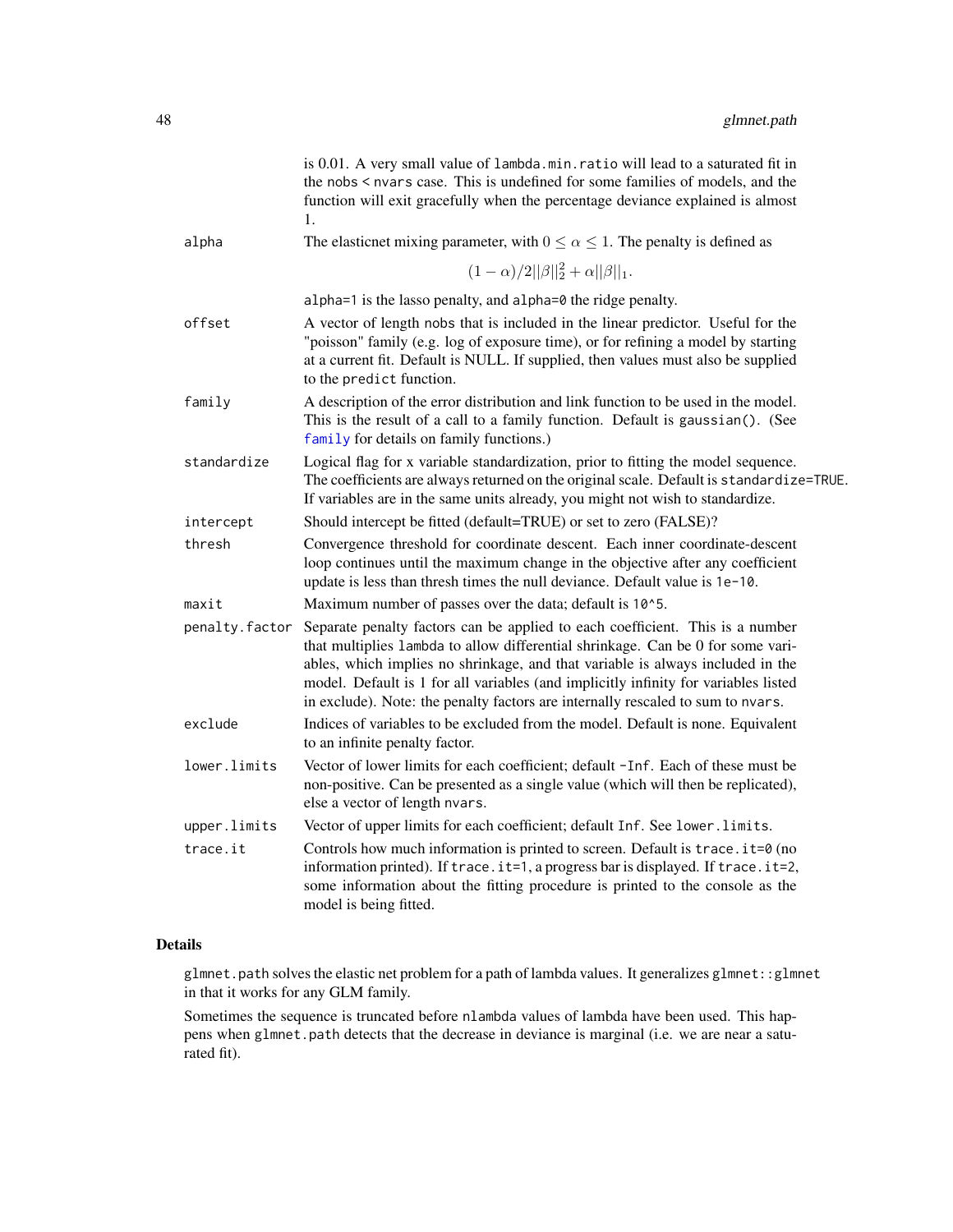#### <span id="page-48-0"></span> $makeX$  and  $49$

# Value

An object with class "glmnetfit" and "glmnet".

| a0        | Intercept sequence of length length (lambda).                                                                                                                                                                                                                                                                                         |
|-----------|---------------------------------------------------------------------------------------------------------------------------------------------------------------------------------------------------------------------------------------------------------------------------------------------------------------------------------------|
| beta      | A nvars x length (lambda) matrix of coefficients, stored in sparse matrix for-<br>mat.                                                                                                                                                                                                                                                |
| df        | The number of nonzero coefficients for each value of lambda.                                                                                                                                                                                                                                                                          |
| dim       | Dimension of coefficient matrix.                                                                                                                                                                                                                                                                                                      |
| lambda    | The actual sequence of lambda values used. When alpha=0, the largest lambda<br>reported does not quite give the zero coefficients reported (lambda=inf would in<br>principle). Instead, the largest lambda for alpha=0.001 is used, and the sequence<br>of lambda values is derived from this.                                        |
| dev.ratio | The fraction of (null) deviance explained. The deviance calculations incorporate<br>weights if present in the model. The deviance is defined to be $2*(loglike_sat -$<br>loglike), where loglike_sat is the log-likelihood for the saturated model (a model<br>with a free parameter per observation). Hence dev.ratio=1-dev/nulldev. |
| nulldev   | Null deviance (per observation). This is defined to be 2*(loglike_sat -loglike(Null)).<br>The null model refers to the intercept model.                                                                                                                                                                                               |
| npasses   | Total passes over the data summed over all lambda values.                                                                                                                                                                                                                                                                             |
| jerr      | Error flag, for warnings and errors (largely for internal debugging).                                                                                                                                                                                                                                                                 |
| offset    | A logical variable indicating whether an offset was included in the model.                                                                                                                                                                                                                                                            |
| call      | The call that produced this object.                                                                                                                                                                                                                                                                                                   |
| family    | Family used for the model.                                                                                                                                                                                                                                                                                                            |
| nobs      | Number of observations.                                                                                                                                                                                                                                                                                                               |
|           |                                                                                                                                                                                                                                                                                                                                       |

# Examples

```
set.seed(1)
x \le matrix(rnorm(100 * 20), nrow = 100)
y <- ifelse(rnorm(100) > 0, 1, 0)
# binomial with probit link
fit1 <- glmnet:::glmnet.path(x, y, family = binomial(link = "probit"))
```

```
makeX convert a data frame to a data matrix with one-hot encoding
```
## Description

Converts a data frame to a data matrix suitable for input to glmnet. Factors are converted to dummy matrices via "one-hot" encoding. Options deal with missing values and sparsity.

## Usage

```
makeX(train, test = NULL, na.impute = FALSE, sparse = FALSE, ...)
```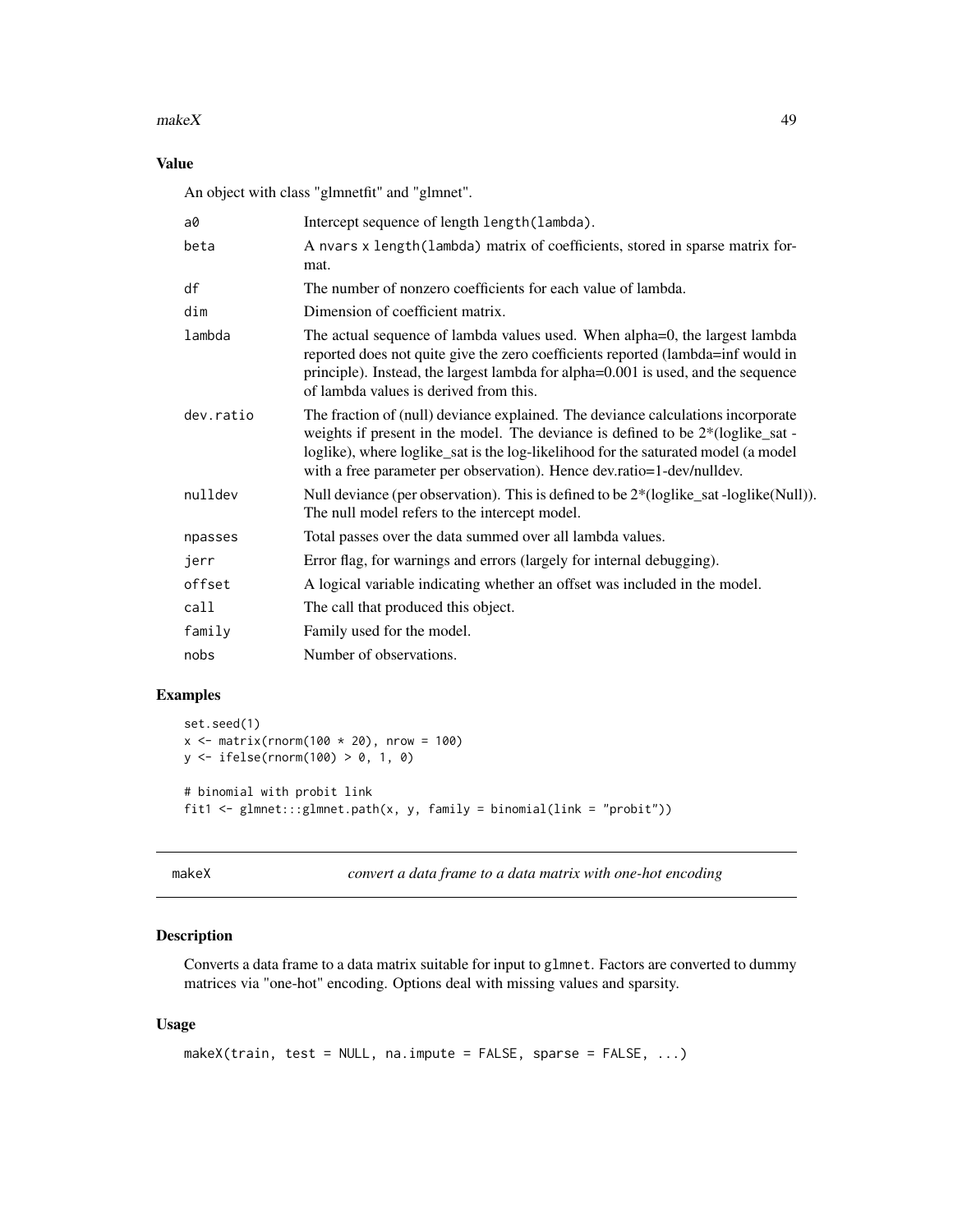#### Arguments

| train     | Required argument. A dataframe consisting of vectors, matrices and factors                                                                                                                                               |
|-----------|--------------------------------------------------------------------------------------------------------------------------------------------------------------------------------------------------------------------------|
| test      | Optional argument. A dataframe matching 'train' for use as testing data                                                                                                                                                  |
| na.impute | Logical, default FALSE. If TRUE, missing values for any column in the resultant<br>'x' matrix are replaced by the means of the nonmissing values derived from<br>'train'                                                 |
| sparse    | Logical, default FALSE. If TRUE then the returned matrice(s) are converted to<br>matrices of class "CsparseMatrix". Useful if some factors have a large number<br>of levels, resulting in very big matrices, mostly zero |
| $\cdots$  | additional arguments, currently unused                                                                                                                                                                                   |

## Details

The main function is to convert factors to dummy matrices via "one-hot" encoding. Having the 'train' and 'test' data present is useful if some factor levels are missing in either. Since a factor with k levels leads to a submatrix with 1/k entries zero, with large k the sparse=TRUE option can be helpful; a large matrix will be returned, but stored in sparse matrix format. Finally, the function can deal with missing data. The current version has the option to replace missing observations with the mean from the training data. For dummy submatrices, these are the mean proportions at each level.

#### Value

If only 'train' was provided, the function returns a matrix 'x'. If missing values were imputed, this matrix has an attribute containing its column means (before imputation). If 'test' was provided as well, a list with two components is returned: 'x' and 'xtest'.

#### Author(s)

Trevor Hastie Maintainer: Trevor Hastie [hastie@stanford.edu](mailto:hastie@stanford.edu)

#### See Also

glmnet

# Examples

```
set.seed(101)
### Single data frame
X = matrix(rnorm(20), 10, 2)X3 = sample(letters[1:3], 10, replace = TRUE)X4 = sample(LETTERS[1:3], 10, replace = TRUE)
df = data.frame(X, X3, X4)makeX(df)
makeX(df, sparse = TRUE)
### Single data freame with missing values
```
 $Xn = X$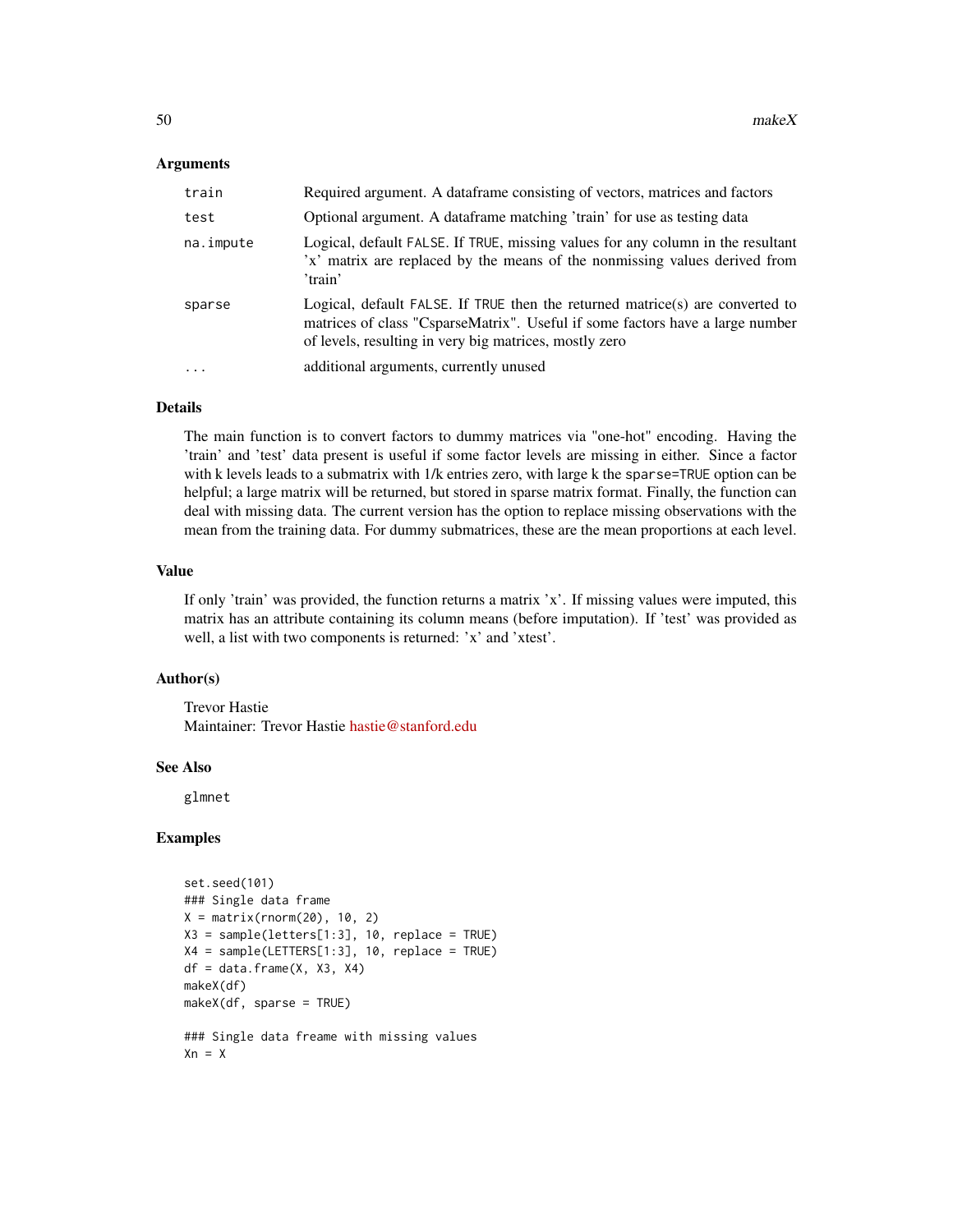```
Xn[3, 1] = NAXn[5, 2] = NAX3n = X3X3n[6] = NA
X4n = X4X4n[9] = NA
dfn = data.frame(Xn, X3n, X4n)
makeX(dfn)
makeX(dfn, sparse = TRUE)
makeX(dfn, na.impute = TRUE)
makeX(dfn, na.impute = TRUE, sparse = TRUE)
### Test data as well
X = matrix(rnorm(10), 5, 2)X3 = sample(letters[1:3], 5, replace = TRUE)
X4 = sample(LETTERS[1:3], 5, replace = TRUE)
dft = data.frame(X, X3, X4)makeX(df, dft)
makeX(df, dft, sparse = TRUE)
### Missing data in test as well
Xn = XXn[3, 1] = NA
Xn[5, 2] = NAX3n = X3X3n[1] = NAX4n = X4X4n[2] = NA
dftn = data.frame(Xn, X3n, X4n)
makeX(dfn, dftn)
makeX(dfn, dftn, sparse = TRUE)
makeX(dfn, dftn, na.impute = TRUE)
makeX(dfn, dftn, sparse = TRUE, na.impute = TRUE)
```
MultiGaussianExample *Synthetic dataset with multiple Gaussian responses*

#### Description

Randomly generated data for multi-response Gaussian regression example.

#### Usage

data(MultiGaussianExample)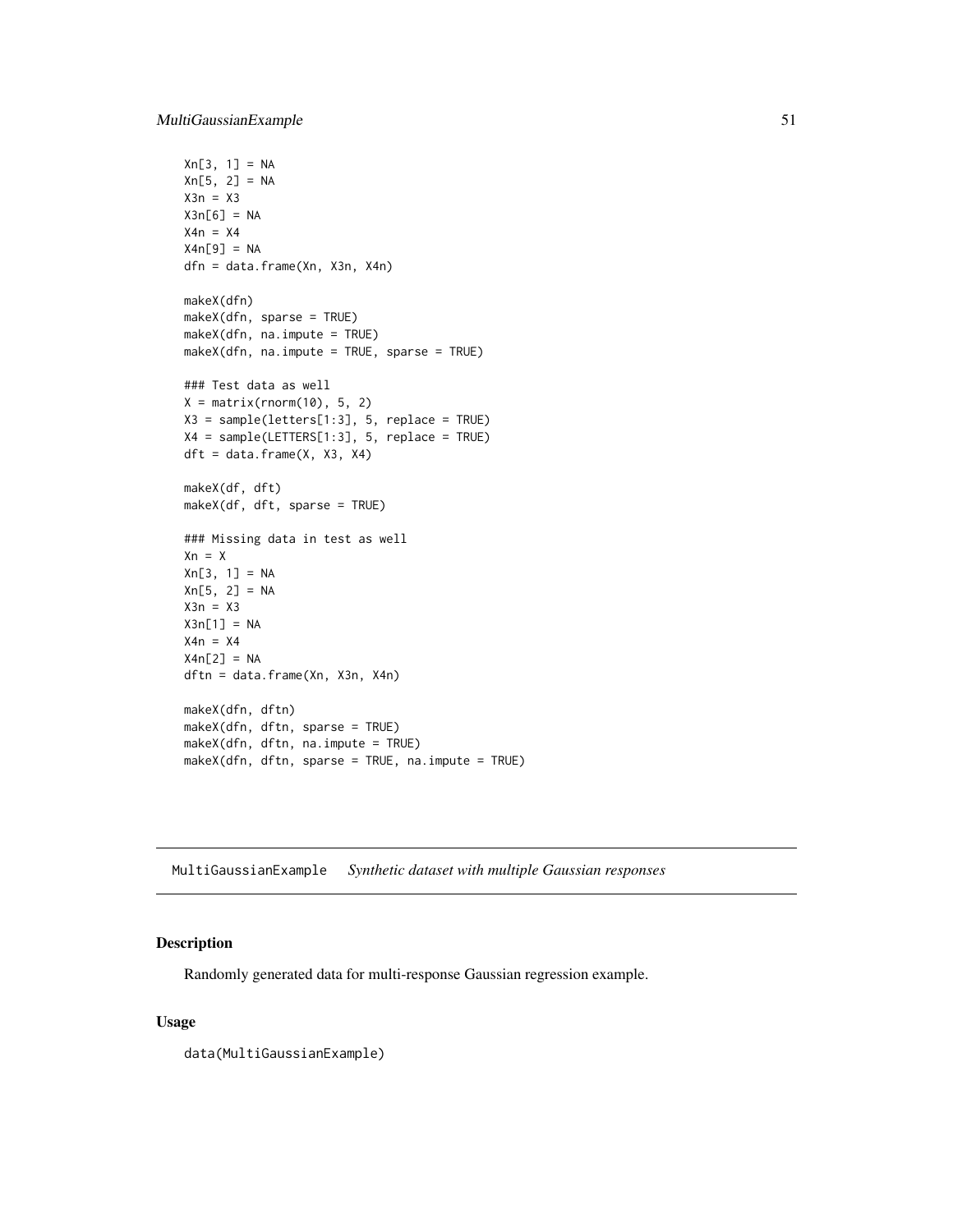## <span id="page-51-0"></span>Format

List containing the following elements:

- x 100 by 20 matrix of numeric values.
- y 100 by 4 matrix of numeric values, each column representing one response vector.

MultinomialExample *Synthetic dataset with multinomial response*

## Description

Randomly generated data for multinomial regression example.

#### Usage

```
data(MultinomialExample)
```
## Format

List containing the following elements:

- x 500 by 30 matrix of numeric values.
- y Numeric vector of length 500 containing 142 ones, 174 twos and 184 threes.

mycoxph *Helper function to fit coxph model for survfit.coxnet*

# Description

This function constructs the coxph call needed to run the "hack" of coxph with 0 iterations. It's a separate function as we have to deal with function options like strata, offset and observation weights.

## Usage

mycoxph(object, s, ...)

#### Arguments

| object                  | A class coxnet object.                                                                  |
|-------------------------|-----------------------------------------------------------------------------------------|
| S                       | The value of the penalty parameter lambda at which the survival curve is re-<br>quired. |
| $\cdot$ $\cdot$ $\cdot$ | The same  that was passed to survfit.coxnet.                                            |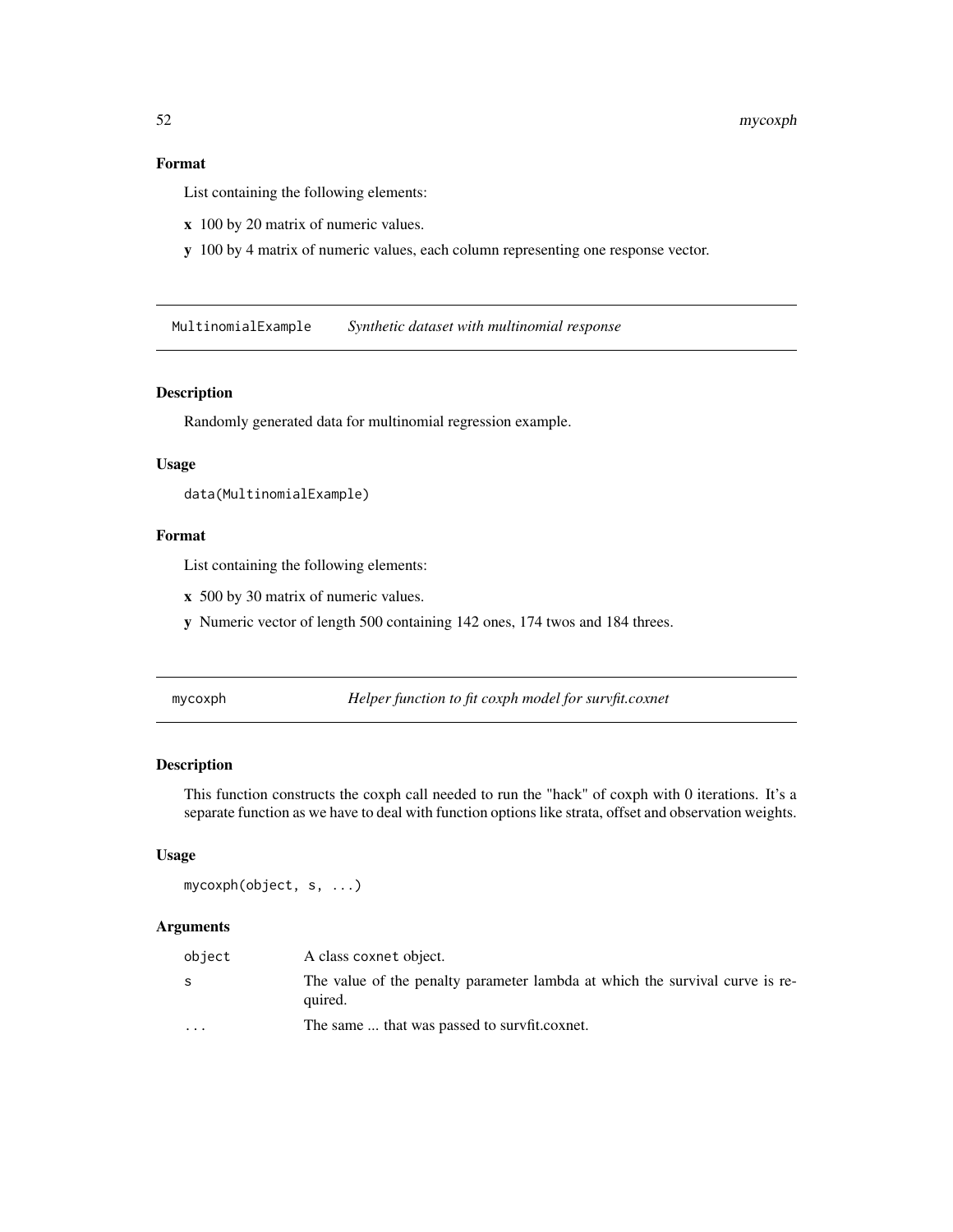#### <span id="page-52-0"></span>Description

This function amends the function arguments passed to survfit.coxnet via ... if new data was passed to survfit.coxnet. It's a separate function as we have to deal with function options like newstrata and newoffset.

## Usage

mycoxpred(object, s, ...)

# Arguments

| object                  | A class coxnet object.                       |
|-------------------------|----------------------------------------------|
| S                       | The response for the fitted model.           |
| $\cdot$ $\cdot$ $\cdot$ | The same  that was passed to survfit.coxnet. |

| na.replace | Replace the missing entries in a matrix columnwise with the entries in |
|------------|------------------------------------------------------------------------|
|            | a supplied vector                                                      |

## Description

Missing entries in any given column of the matrix are replaced by the column means or the values in a supplied vector.

#### Usage

 $na.replace(x, m = rowsums(x, na.m = TRUE))$ 

#### Arguments

| x | A matrix with potentially missing values, and also potentially in sparse matrix<br>format ( <i>i.e.</i> inherits from "sparseMatrix")  |
|---|----------------------------------------------------------------------------------------------------------------------------------------|
| m | Optional argument. A vector of values used to replace the missing entries,<br>columnwise. If missing, the column means of 'x' are used |

## Details

This is a simple imputation scheme. This function is called by makeX if the na.impute=TRUE option is used, but of course can be used on its own. If 'x' is sparse, the result is sparse, and the replacements are done so as to maintain sparsity.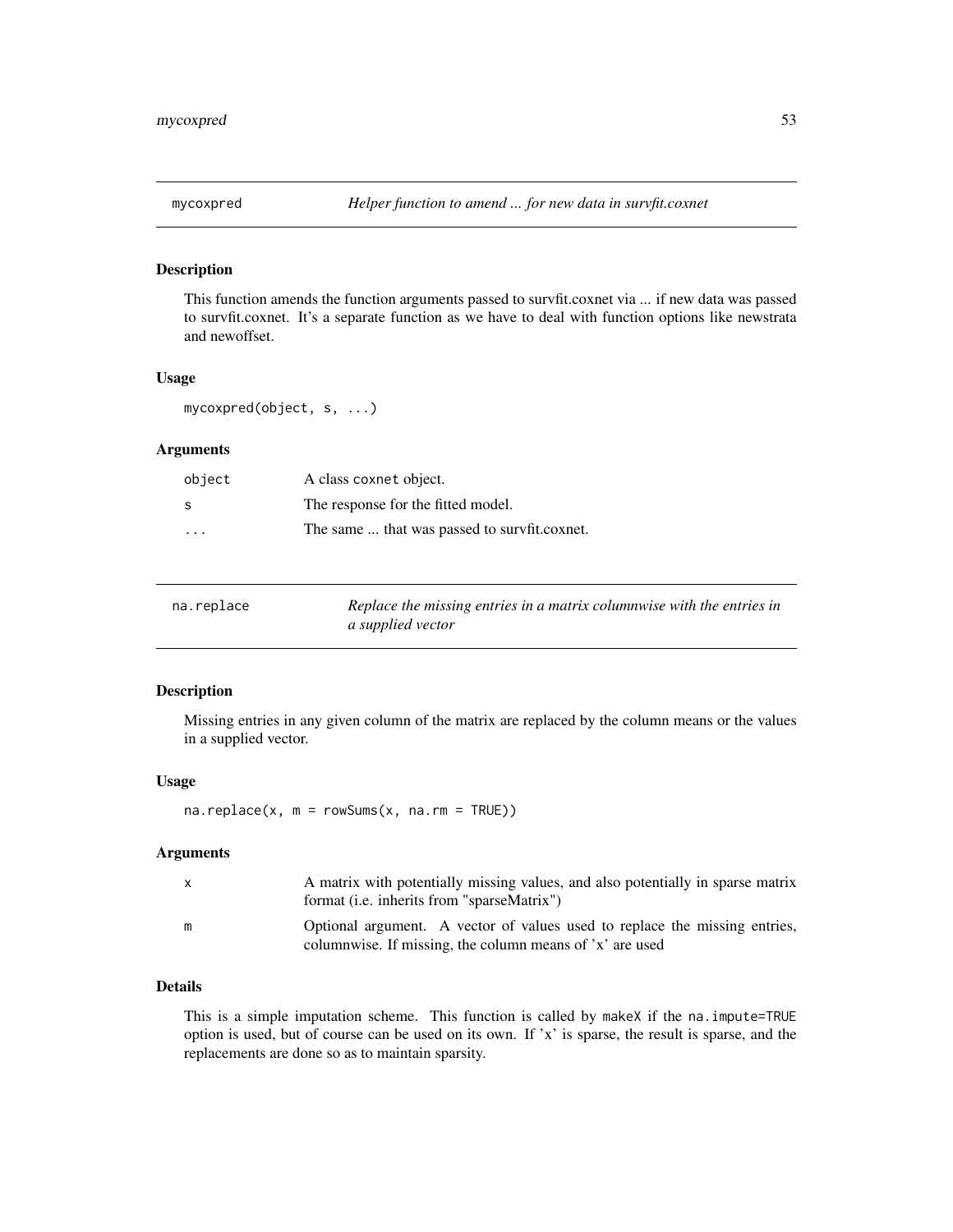<span id="page-53-0"></span>A version of 'x' is returned with the missing values replaced.

## Author(s)

Trevor Hastie Maintainer: Trevor Hastie [hastie@stanford.edu](mailto:hastie@stanford.edu)

#### See Also

makeX and glmnet

## Examples

```
set.seed(101)
### Single data frame
X = matrix(rnorm(20), 10, 2)X[3, 1] = NAX[5, 2] = NAX3 = sample(letters[1:3], 10, replace = TRUE)
X3[6] = NA
X4 = sample(LETTERS[1:3], 10, replace = TRUE)
X4[9] = NAdfn = data.frame(X, X3, X4)x = makeX(dfn)
m = rowSums(x, na.rm = TRUE)na.replace(x, m)
x = makeX(dfn, sparse = TRUE)na.replace(x, m)
```
obj\_function *Elastic net objective function value*

## Description

Returns the elastic net objective function value.

#### Usage

```
obj_function(y, mu, weights, family, lambda, alpha, coefficients, vp)
```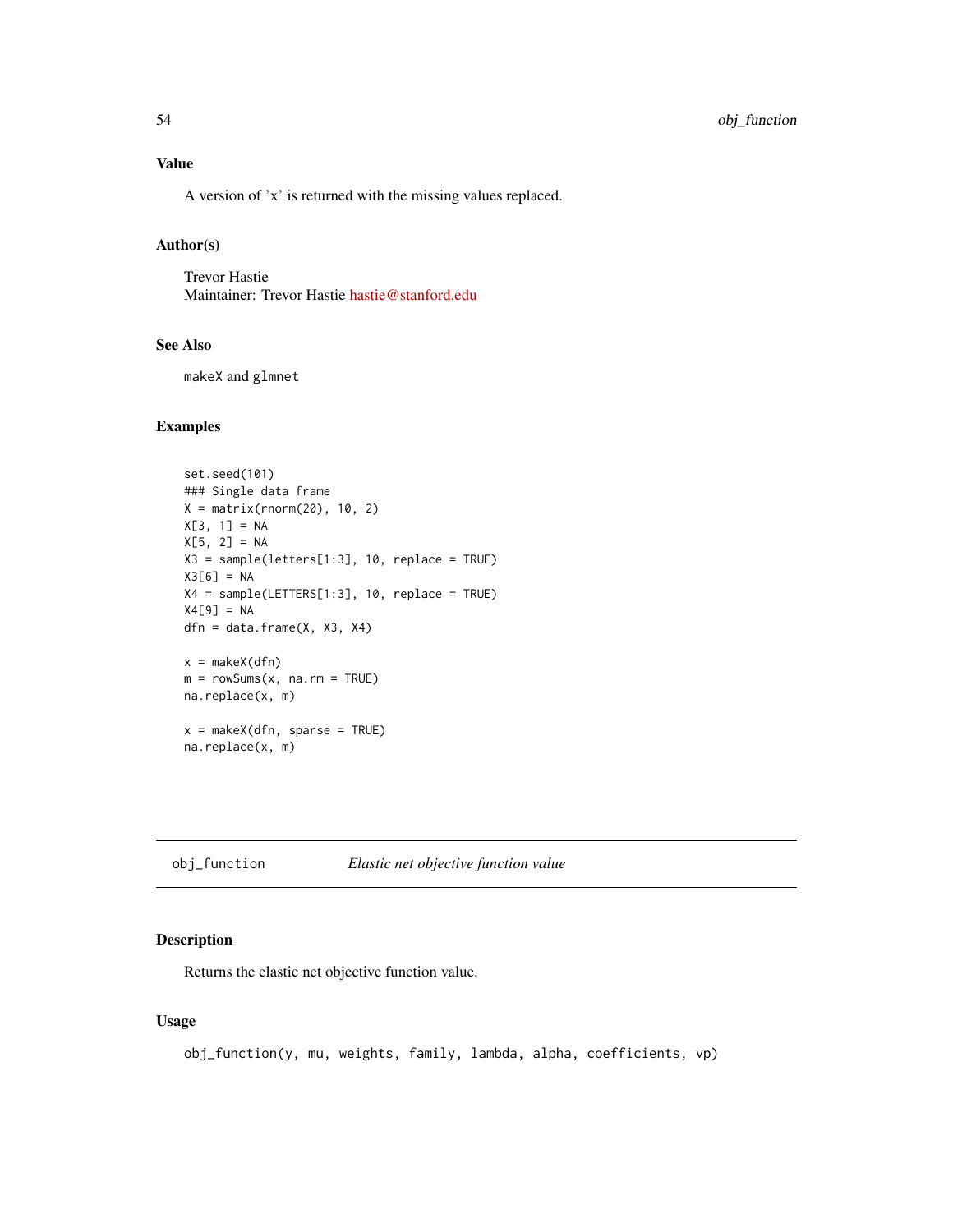# <span id="page-54-0"></span>pen\_function 55

# Arguments

| У            | Quantitative response variable.                                                                                                          |
|--------------|------------------------------------------------------------------------------------------------------------------------------------------|
| mu           | Model's predictions for y.                                                                                                               |
| weights      | Observation weights.                                                                                                                     |
| family       | A description of the error distribution and link function to be used in the model.<br>This is the result of a call to a family function. |
| lambda       | A single value for the lambda hyperparameter.                                                                                            |
| alpha        | The elasticnet mixing parameter, with $0 \le \alpha \le 1$ .                                                                             |
| coefficients | The model's coefficients (excluding intercept).                                                                                          |
| vp           | Penalty factors for each of the coefficients.                                                                                            |

## pen\_function *Elastic net penalty value*

# Description

Returns the elastic net penalty value without the lambda factor.

## Usage

```
pen_function(coefficients, alpha = 1, vp = 1)
```
# Arguments

| coefficients | The model's coefficients (excluding intercept).              |
|--------------|--------------------------------------------------------------|
| alpha        | The elasticnet mixing parameter, with $0 \le \alpha \le 1$ . |
| vp           | Penalty factors for each of the coefficients.                |

# Details

The penalty is defined as

$$
(1 - \alpha)/2 \sum v p_j \beta_j^2 + \alpha \sum v p_j |\beta|.
$$

Note the omission of the multiplicative lambda factor.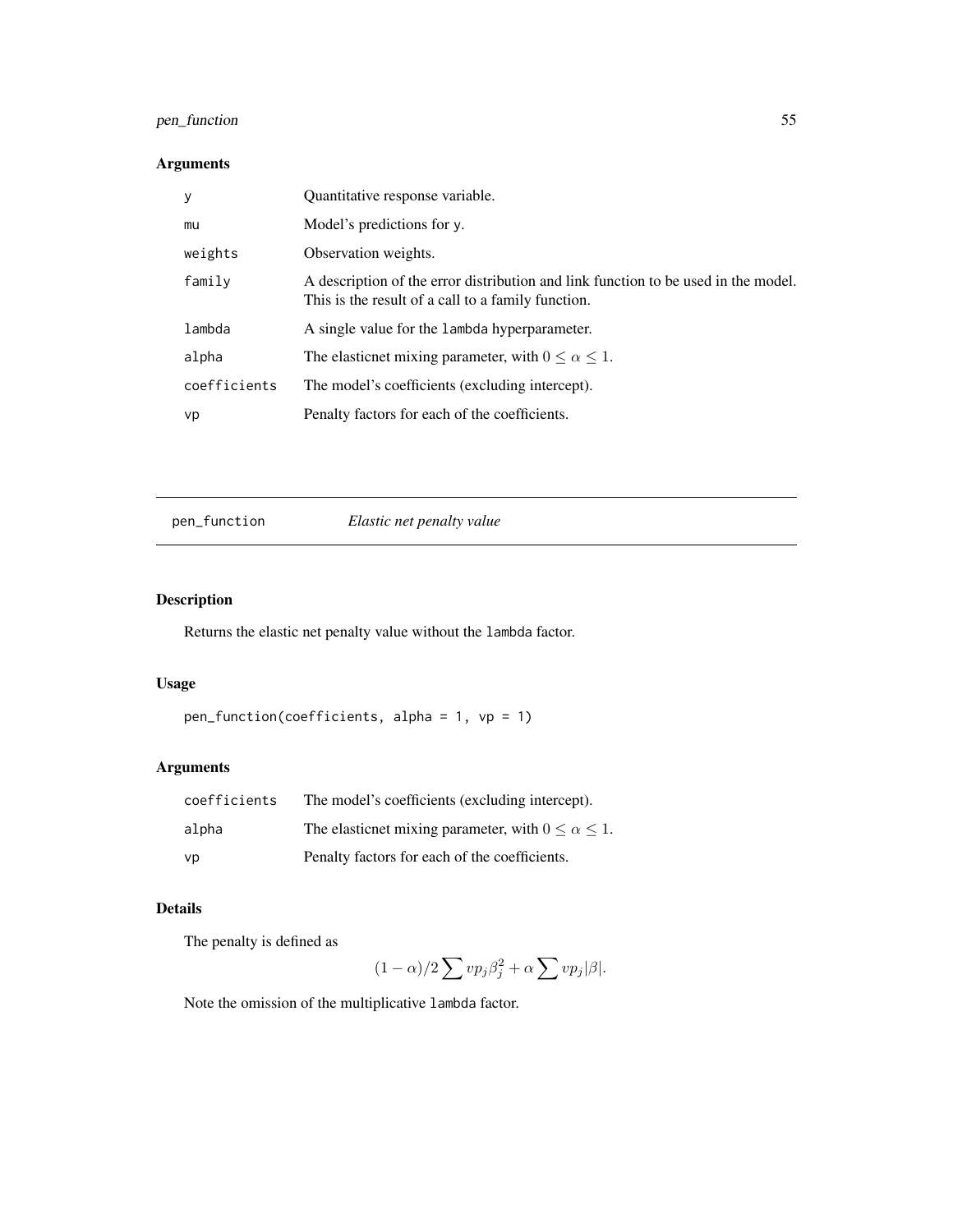#### Description

Plots the cross-validation curve, and upper and lower standard deviation curves, as a function of the lambda values used. If the object has class "cv.relaxed" a different plot is produced, showing both lambda and gamma

## Usage

```
## S3 method for class 'cv.glmnet'
plot(x, sign.lambda = 1, ...)## S3 method for class 'cv.relaxed'
plot(x, se.bands = TRUE, ...)
```
## Arguments

| x           | fitted "cv.glmnet" object                                                          |
|-------------|------------------------------------------------------------------------------------|
| sign.lambda | Either plot against $log(1)$ ambda (default) or its negative if sign. lambda = -1. |
| $\ddotsc$   | Other graphical parameters to plot                                                 |
| se.bands    | Should shading be produced to show standard-error bands; default is TRUE           |

## Details

A plot is produced, and nothing is returned.

## Author(s)

Jerome Friedman, Trevor Hastie and Rob Tibshirani Maintainer: Trevor Hastie [hastie@stanford.edu](mailto:hastie@stanford.edu)

## References

Friedman, J., Hastie, T. and Tibshirani, R. (2008) *Regularization Paths for Generalized Linear Models via Coordinate Descent*

# See Also

glmnet and cv.glmnet.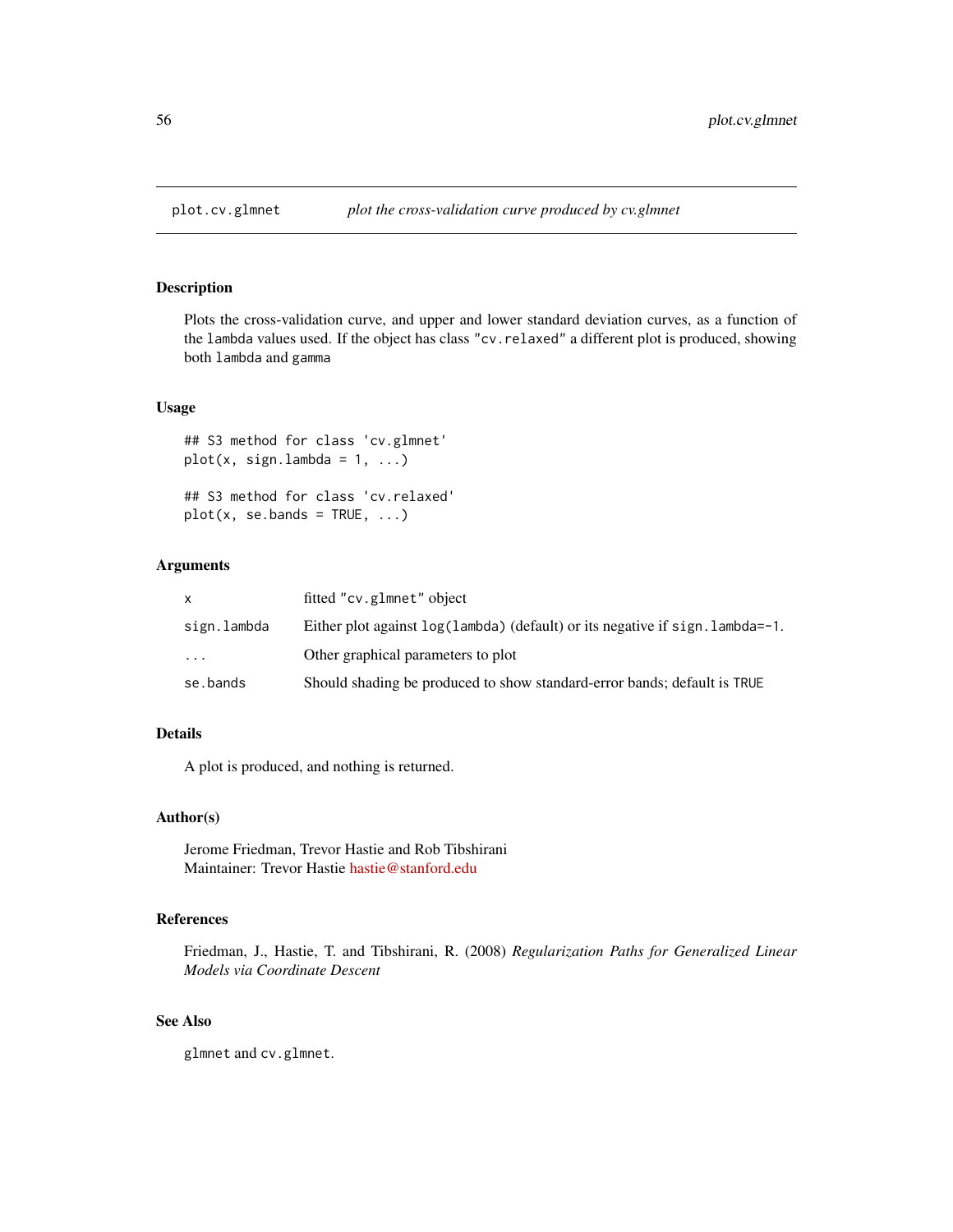# <span id="page-56-0"></span>plot.glmnet 57

## Examples

```
set.seed(1010)
n = 1000
p = 100nze = trunc(p/10)x = matrix(rnorm(n * p), n, p)beta = rnorm(nzc)fx = (x[, seq(nzc)] %*% beta)
eps = rnorm(n) * 5y = drop(fx +eps)px = exp(fx)px = px/(1 + px)ly = \text{rbinom}(n = \text{length}(px), \text{prob} = px, \text{ size} = 1)cvob1 = cv.glmnet(x, y)plot(cvob1)
title("Gaussian Family", line = 2.5)
cvob1r = cv.glmnet(x, y, relax = TRUE)
plot(cvob1r)
frame()
set.seed(1011)
par(mfrow = c(2, 2), mar = c(4.5, 4.5, 4, 1))cvob2 = cv.glmnet(x, ly, family = "binomial")plot(cvob2)
title("Binomial Family", line = 2.5)
## set.seed(1011)
## cvob3 = cv.glmnet(x, ly, family = "binomial", type = "class")
## plot(cvob3)
## title("Binomial Family", line = 2.5)
```
plot.glmnet *plot coefficients from a "glmnet" object*

#### Description

Produces a coefficient profile plot of the coefficient paths for a fitted "glmnet" object.

#### Usage

```
## S3 method for class 'glmnet'
plot(x, xvar = c("norm", "lambda", "dev"), label = FALSE, ...)## S3 method for class 'mrelnet'
plot(
 x,
 xvar = c("norm", "lambda", "dev"),
 label = FALSE,
  type.coef = c("coef", "2norm"),
```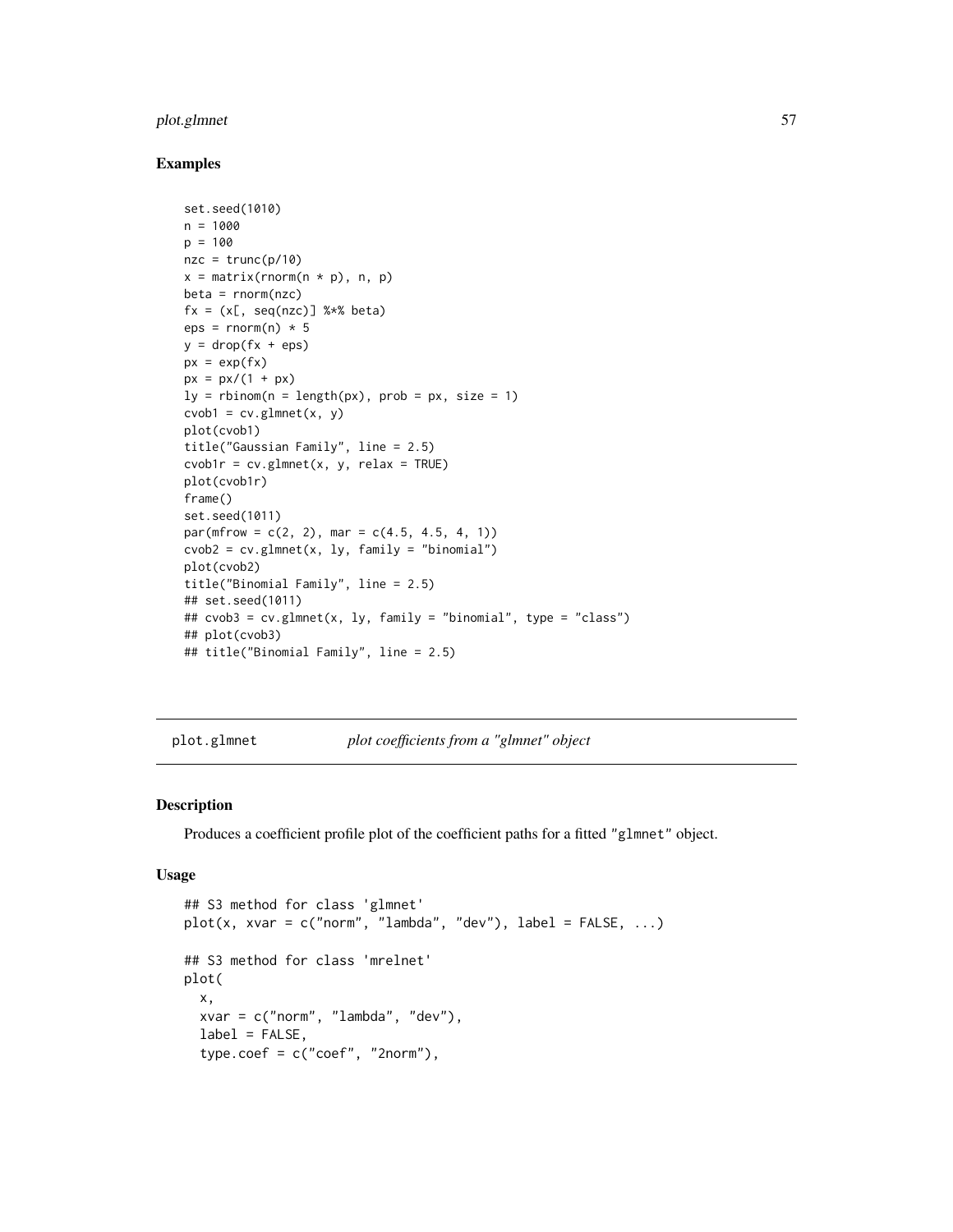```
...
)
## S3 method for class 'multnet'
plot(
  x,
  xvar = c("norm", "lambda", "dev"),
  label = FALSE,
  type.coef = c("coef", "2norm"),
  ...
\mathcal{L}## S3 method for class 'relaxed'
plot(x, xvar = c("lambda", "dev"), label = FALSE, gamma = 1, ...)
```
## Arguments

| x         | fitted "glmnet" model                                                                                                                                                            |
|-----------|----------------------------------------------------------------------------------------------------------------------------------------------------------------------------------|
| xvar      | What is on the X-axis. "norm" plots against the L1-norm of the coefficients,<br>"lambda" against the log-lambda sequence, and "dev" against the percent de-<br>viance explained. |
| label     | If TRUE, label the curves with variable sequence numbers.                                                                                                                        |
| .         | Other graphical parameters to plot                                                                                                                                               |
| type.coef | If type.coef="2norm" then a single curve per variable, else if type.coef="coef",<br>a coefficient plot per response                                                              |
| gamma     | Value of the mixing parameter for a "relaxed" fit                                                                                                                                |

## Details

A coefficient profile plot is produced. If x is a multinomial model, a coefficient plot is produced for each class.

#### Author(s)

Jerome Friedman, Trevor Hastie and Rob Tibshirani Maintainer: Trevor Hastie [hastie@stanford.edu](mailto:hastie@stanford.edu)

# References

Friedman, J., Hastie, T. and Tibshirani, R. (2008) *Regularization Paths for Generalized Linear Models via Coordinate Descent*

## See Also

glmnet, and print, predict and coef methods.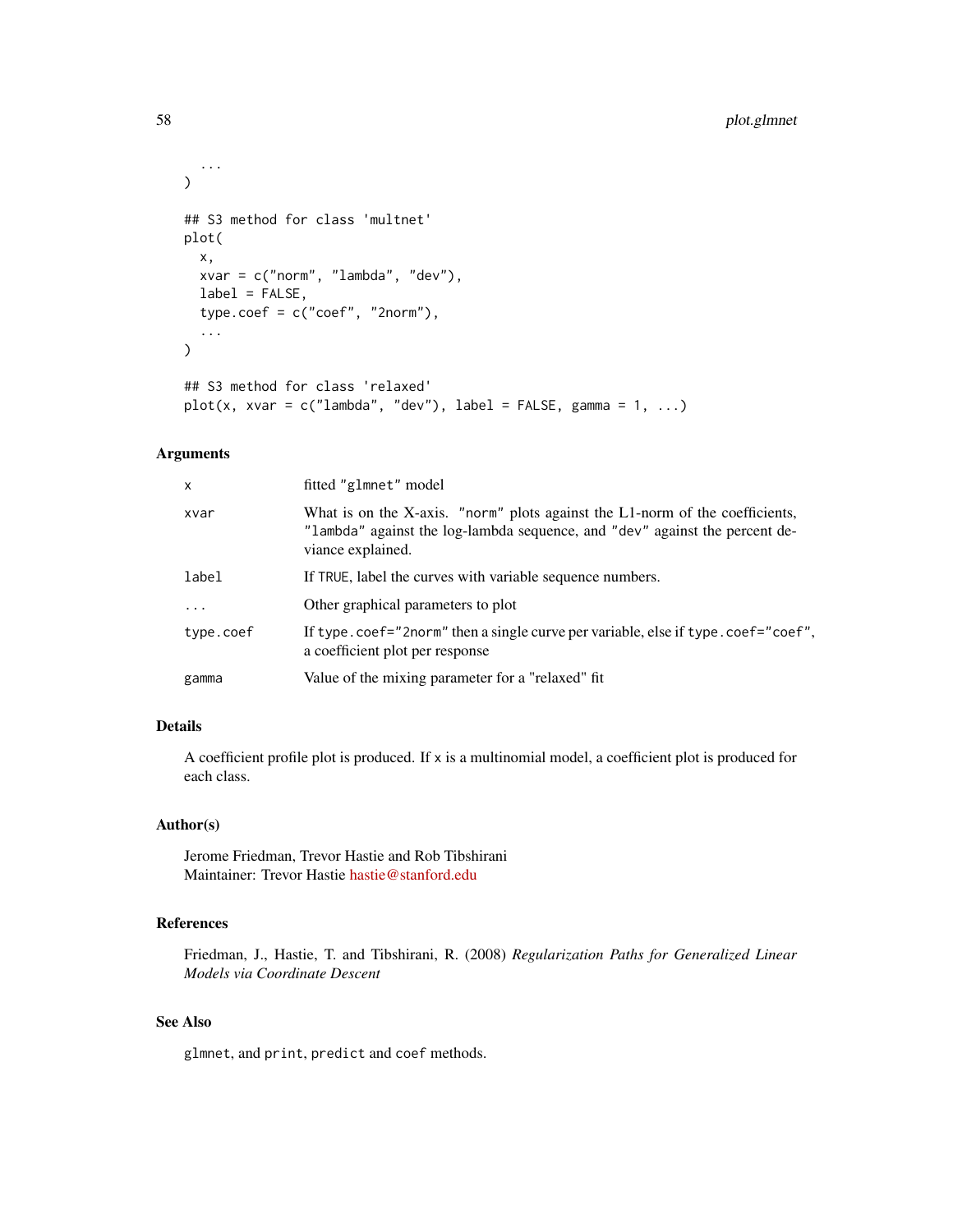## <span id="page-58-0"></span>PoissonExample 59

## Examples

```
x=matrix(rnorm(100*20),100,20)
y=rnorm(100)
g2=sample(1:2,100,replace=TRUE)
g4=sample(1:4,100,replace=TRUE)
fit1=glmnet(x,y)
plot(fit1)
plot(fit1,xvar="lambda",label=TRUE)
fit3=glmnet(x,g4,family="multinomial")
plot(fit3,pch=19)
```
PoissonExample *Synthetic dataset with count response*

#### Description

Randomly generated data for Poisson regression example.

## Usage

```
data(PoissonExample)
```
#### Format

List containing the following elements:

- x 500 by 20 matrix of numeric values.
- y Numeric vector of length 500 consisting of non-negative integers.

predict.cv.glmnet *make predictions from a "cv.glmnet" object.*

# Description

This function makes predictions from a cross-validated glmnet model, using the stored "glmnet.fit" object, and the optimal value chosen for lambda (and gamma for a 'relaxed' fit.

#### Usage

```
## S3 method for class 'cv.glmnet'
predict(object, newx, s = c("lambda.1se", "lambda.mbda.min"), ...)## S3 method for class 'cv.relaxed'
predict(
  object,
  newx,
```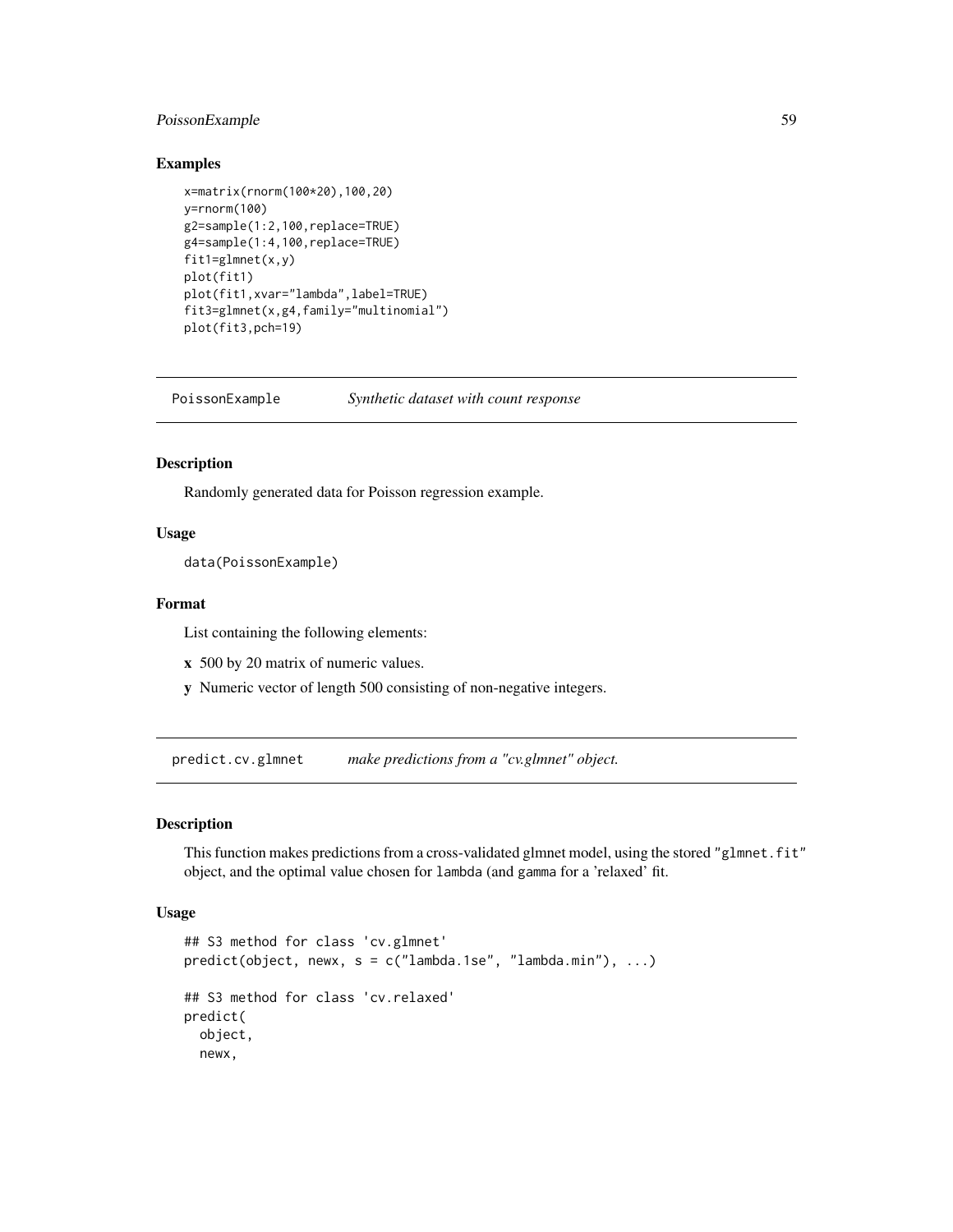```
s = c("lambda.1se", "lambda.min"),
  gamma = c("gamma.1se", "gamma.min"),
  ...
\lambda
```
#### Arguments

| object    | Fitted "cv.glmnet" or "cv.relaxed" object.                                                                                                                                                                                                                                                                                                                               |
|-----------|--------------------------------------------------------------------------------------------------------------------------------------------------------------------------------------------------------------------------------------------------------------------------------------------------------------------------------------------------------------------------|
| newx      | Matrix of new values for x at which predictions are to be made. Must be a ma-<br>trix; can be sparse as in Matrix package. See documentation for predict.glmnet.                                                                                                                                                                                                         |
| S         | Value(s) of the penalty parameter 1 ambda at which predictions are required. De-<br>fault is the value s="lambda.1se" stored on the CV object. Alternatively<br>$s =$ "lambda.min" can be used. If s is numeric, it is taken as the value(s) of<br>lambda to be used. (For historical reasons we use the symbol 's' rather than<br>'lambda' to reference this parameter) |
| $\ddotsc$ | Not used. Other arguments to predict.                                                                                                                                                                                                                                                                                                                                    |
| gamma     | Value (single) of 'gamma' at which predictions are to be made                                                                                                                                                                                                                                                                                                            |

## Details

This function makes it easier to use the results of cross-validation to make a prediction.

## Value

The object returned depends on the . . . argument which is passed on to the predict method for glmnet objects.

#### Author(s)

Jerome Friedman, Trevor Hastie and Rob Tibshirani Maintainer: Trevor Hastie [hastie@stanford.edu](mailto:hastie@stanford.edu)

#### References

Friedman, J., Hastie, T. and Tibshirani, R. (2008) *Regularization Paths for Generalized Linear Models via Coordinate Descent (2010), Journal of Statistical Software, Vol. 33(1), 1-22*, doi: [10.18637/](https://doi.org/10.18637/jss.v033.i01) [jss.v033.i01.](https://doi.org/10.18637/jss.v033.i01)

Simon, N., Friedman, J., Hastie, T. and Tibshirani, R. (2011) *Regularization Paths for Cox's Proportional Hazards Model via Coordinate Descent, Journal of Statistical Software, Vol. 39(5), 1-13*, doi: [10.18637/jss.v039.i05.](https://doi.org/10.18637/jss.v039.i05)

Hastie, T., Tibshirani, Robert and Tibshirani, Ryan (2020) *Best Subset, Forward Stepwise or Lasso? Analysis and Recommendations Based on Extensive Comparisons, Statist. Sc. Vol. 35(4), 579-592*, <https://arxiv.org/abs/1707.08692>.

Glmnet webpage with four vignettes, <https://glmnet.stanford.edu>.

## See Also

glmnet, and print, and coef methods, and cv.glmnet.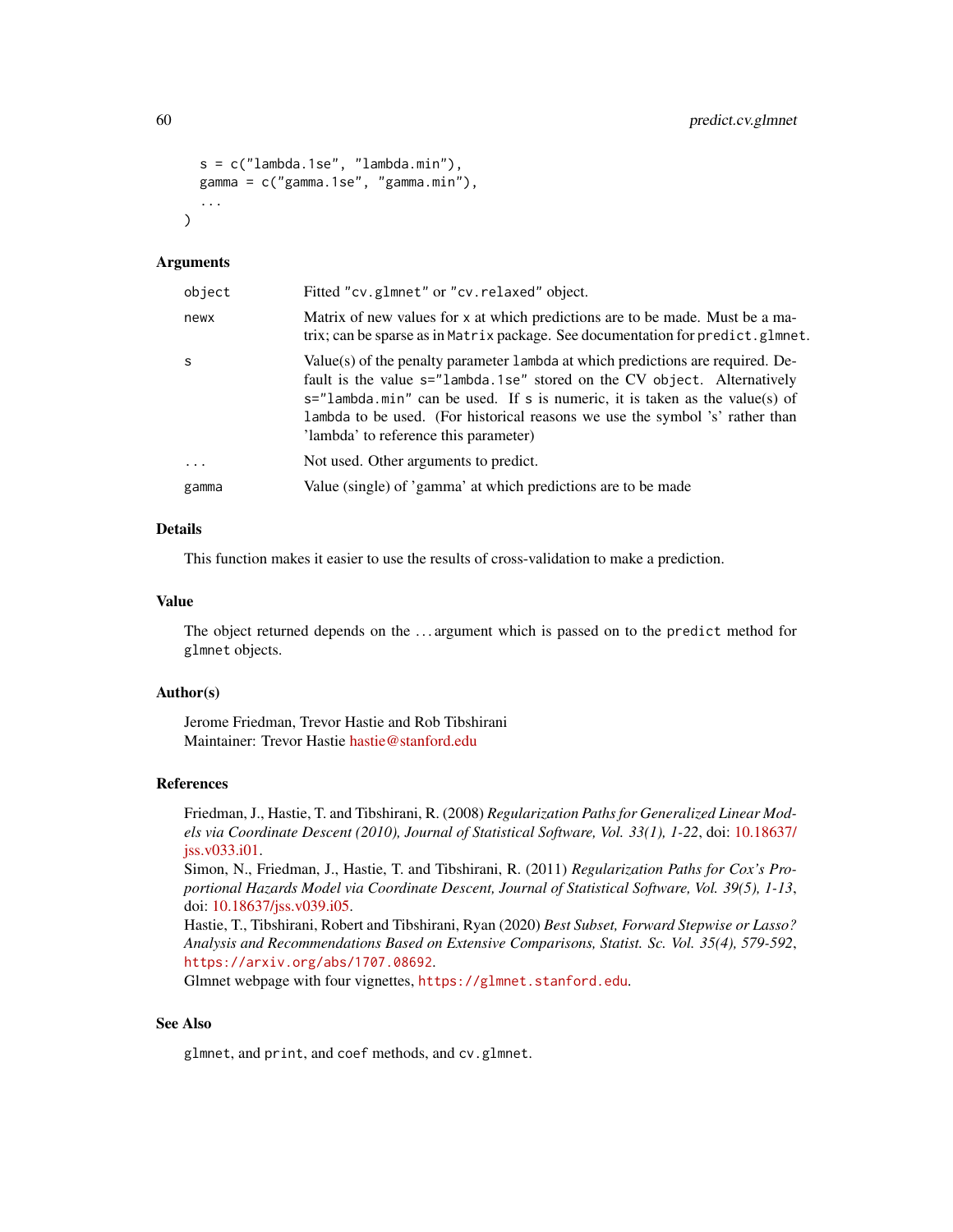# <span id="page-60-0"></span>predict.glmnetfit 61

# Examples

```
x = matrix(rnorm(100 * 20), 100, 20)y = rnorm(100)cv.fit = cv.glmnet(x, y)predict(cv.fit, newx = x[1:5, ])coef(cv.fit)
coef(cv.fit, s = "lambda.min")
predict(cv.fit, new = x[1:5, ], s = c(0.001, 0.002))cv.fitr = cv.glmnet(x, y, relax = TRUE)predict(cv.fit, newx = x[1:5, ])coef(cv.fit)
coef(cv.fit, s = "lambda.min", gamma = "gamma.min")
predict(cv.fit, newx = x[1:5, ], s = c(0.001, 0.002), gamma = "gamma.min")
```
predict.glmnetfit *Get predictions from a* glmnetfit *fit object*

## Description

Gives fitted values, linear predictors, coefficients and number of non-zero coefficients from a fitted glmnetfit object.

## Usage

```
## S3 method for class 'glmnetfit'
predict(
 object,
 newx,
  s = NULL,type = c("link", "response", "coefficients", "nonzero"),
  exact = FALSE,newoffset,
  ...
)
```
#### Arguments

| object | Fitted "glmnetfit" object.                                                                                                                                                                                                                                                                                                |
|--------|---------------------------------------------------------------------------------------------------------------------------------------------------------------------------------------------------------------------------------------------------------------------------------------------------------------------------|
| newx   | Matrix of new values for x at which predictions are to be made. Must be a<br>matrix. This argument is not used for type = c("coefficients", "nonzero").                                                                                                                                                                   |
| S      | Value(s) of the penalty parameter lambda at which predictions are required. De-<br>fault is the entire sequence used to create the model.                                                                                                                                                                                 |
| type   | Type of prediction required. Type "link" gives the linear predictors (eta scale);<br>Type "response" gives the fitted values (mu scale). Type "coefficients" computes<br>the coefficients at the requested values for s. Type "nonzero" returns a list of the<br>indices of the nonzero coefficients for each value of s. |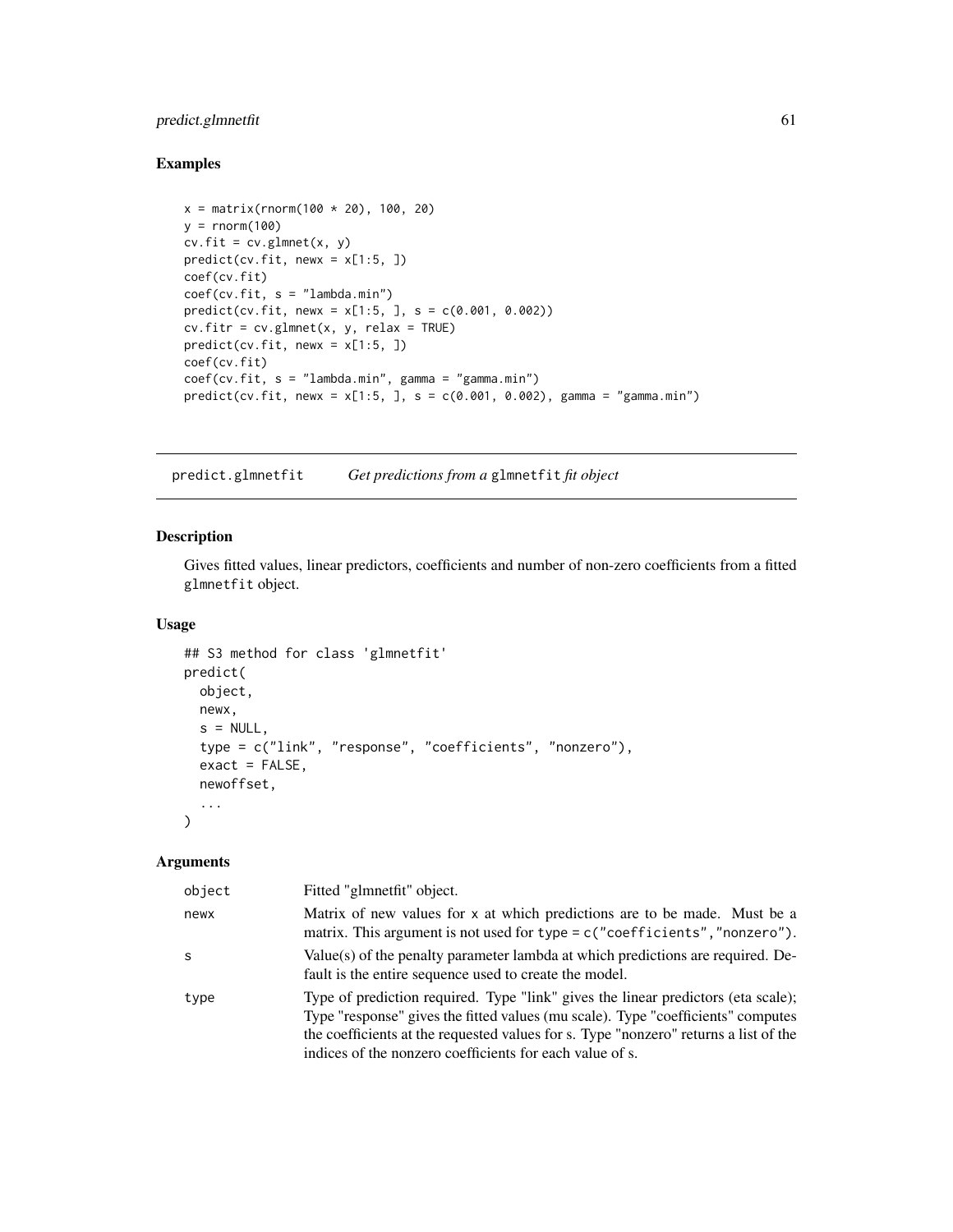<span id="page-61-0"></span>

| exact     | This argument is relevant only when predictions are made at values of s (lambda)<br>different from those used in the fitting of the original model. If exact=FALSE<br>(default), then the predict function uses linear interpolation to make predictions<br>for values of s (lambda) that do not coincide with those used in the fitting al-<br>gorithm. While this is often a good approximation, it can sometimes be a bit<br>coarse. With exact=TRUE, these different values of s are merged (and sorted)<br>with object\$1ambda, and the model is refit before predictions are made. In this<br>case, it is required to supply the original data $x =$ and $y =$ as additional named<br>arguments to predict() or coef(). The workhorse predict.glmnet() needs to<br>update the model, and so needs the data used to create it. The same is true of<br>weights, offset, penalty. factor, lower. limits, upper. limits if these were used in<br>the original call. Failure to do so will result in an error. |
|-----------|-----------------------------------------------------------------------------------------------------------------------------------------------------------------------------------------------------------------------------------------------------------------------------------------------------------------------------------------------------------------------------------------------------------------------------------------------------------------------------------------------------------------------------------------------------------------------------------------------------------------------------------------------------------------------------------------------------------------------------------------------------------------------------------------------------------------------------------------------------------------------------------------------------------------------------------------------------------------------------------------------------------------|
| newoffset | If an offset is used in the fit, then one must be supplied for making predictions<br>(except for type="coefficients" or type="nonzero").                                                                                                                                                                                                                                                                                                                                                                                                                                                                                                                                                                                                                                                                                                                                                                                                                                                                        |
| $\cdots$  | This is the mechanism for passing arguments like $x =$ when exact=TRUE; see<br>exact argument.                                                                                                                                                                                                                                                                                                                                                                                                                                                                                                                                                                                                                                                                                                                                                                                                                                                                                                                  |
|           |                                                                                                                                                                                                                                                                                                                                                                                                                                                                                                                                                                                                                                                                                                                                                                                                                                                                                                                                                                                                                 |

## Value

The object returned depends on type.

print.cv.glmnet *print a cross-validated glmnet object*

## Description

Print a summary of the results of cross-validation for a glmnet model.

## Usage

```
## S3 method for class 'cv.glmnet'
print(x, digits = max(3, getOption("digits") - 3), ...)
```
## Arguments

| х      | fitted 'cv.glmnet' object      |
|--------|--------------------------------|
| digits | significant digits in printout |
| .      | additional print arguments     |

# Details

A summary of the cross-validated fit is produced, slightly different for a 'cv.relaxed' object than for a 'cv.glmnet' object. Note that a 'cv.relaxed' object inherits from class 'cv.glmnet', so by directly invoking print.cv.glmnet(object) will print the summary as if relax=TRUE had not been used.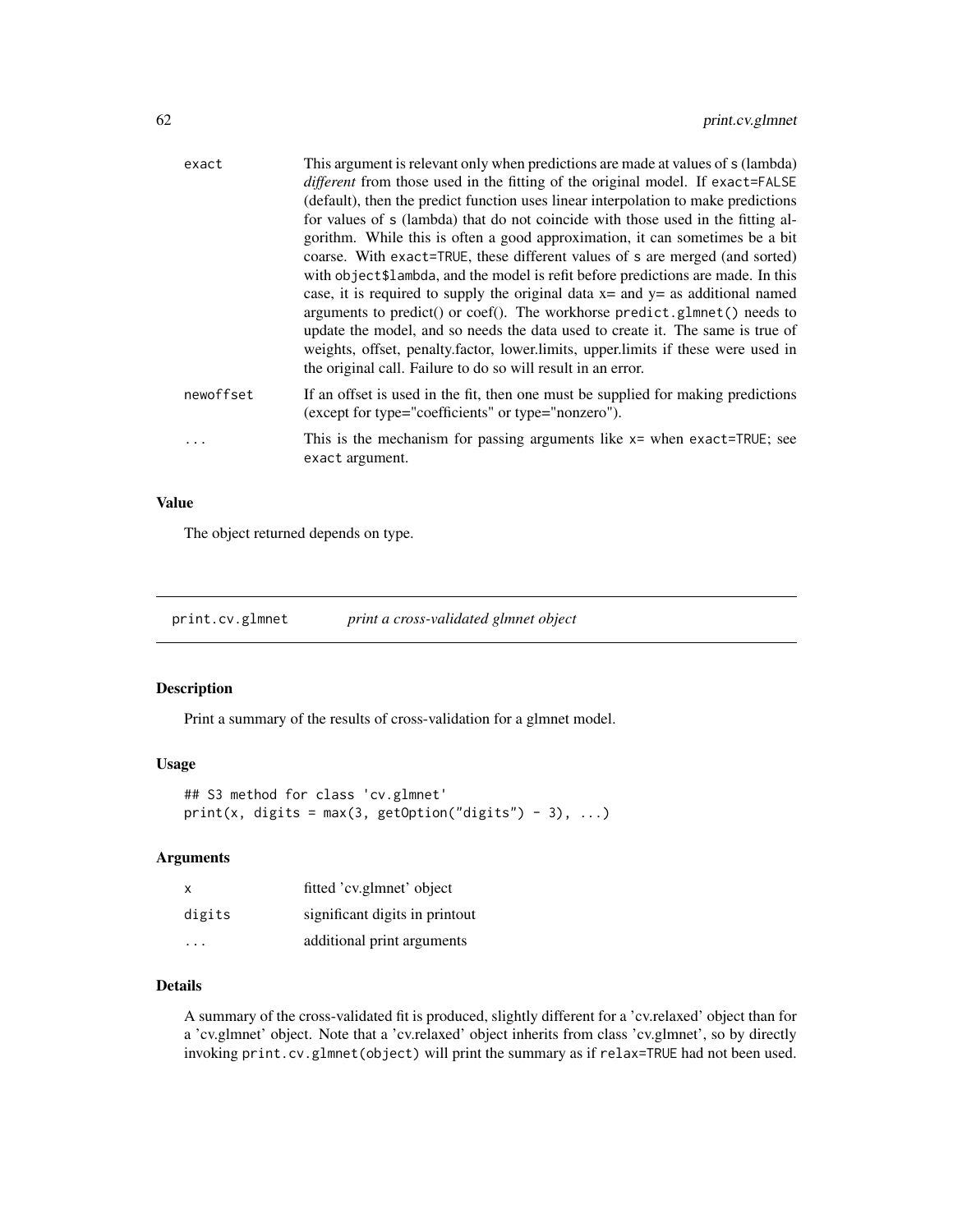## <span id="page-62-0"></span>print.glmnet 63

## Author(s)

Jerome Friedman, Trevor Hastie and Rob Tibshirani Maintainer: Trevor Hastie [hastie@stanford.edu](mailto:hastie@stanford.edu)

#### References

Friedman, J., Hastie, T. and Tibshirani, R. (2008) *Regularization Paths for Generalized Linear Models via Coordinate Descent* <https://arxiv.org/abs/1707.08692>

Hastie, T., Tibshirani, Robert, Tibshirani, Ryan (2019) *Extended Comparisons of Best Subset Selection, Forward Stepwise Selection, and the Lasso*

# See Also

glmnet, predict and coef methods.

# Examples

```
x = matrix(rnorm(100 * 20), 100, 20)y = rnorm(100)fit1 = cv.glmnet(x, y)print(fit1)
fit1r = cv.glmnet(x, y, relax = TRUE)print(fit1r)
## print.cv.glmnet(fit1r) ## CHECK WITH TREVOR
```
print.glmnet *print a glmnet object*

## Description

Print a summary of the glmnet path at each step along the path.

#### Usage

```
## S3 method for class 'glmnet'
print(x, \text{ digits} = max(3, \text{ getOption("digits") - 3), ...)
```
## Arguments

| x      | fitted glmnet object           |
|--------|--------------------------------|
| digits | significant digits in printout |
|        | additional print arguments     |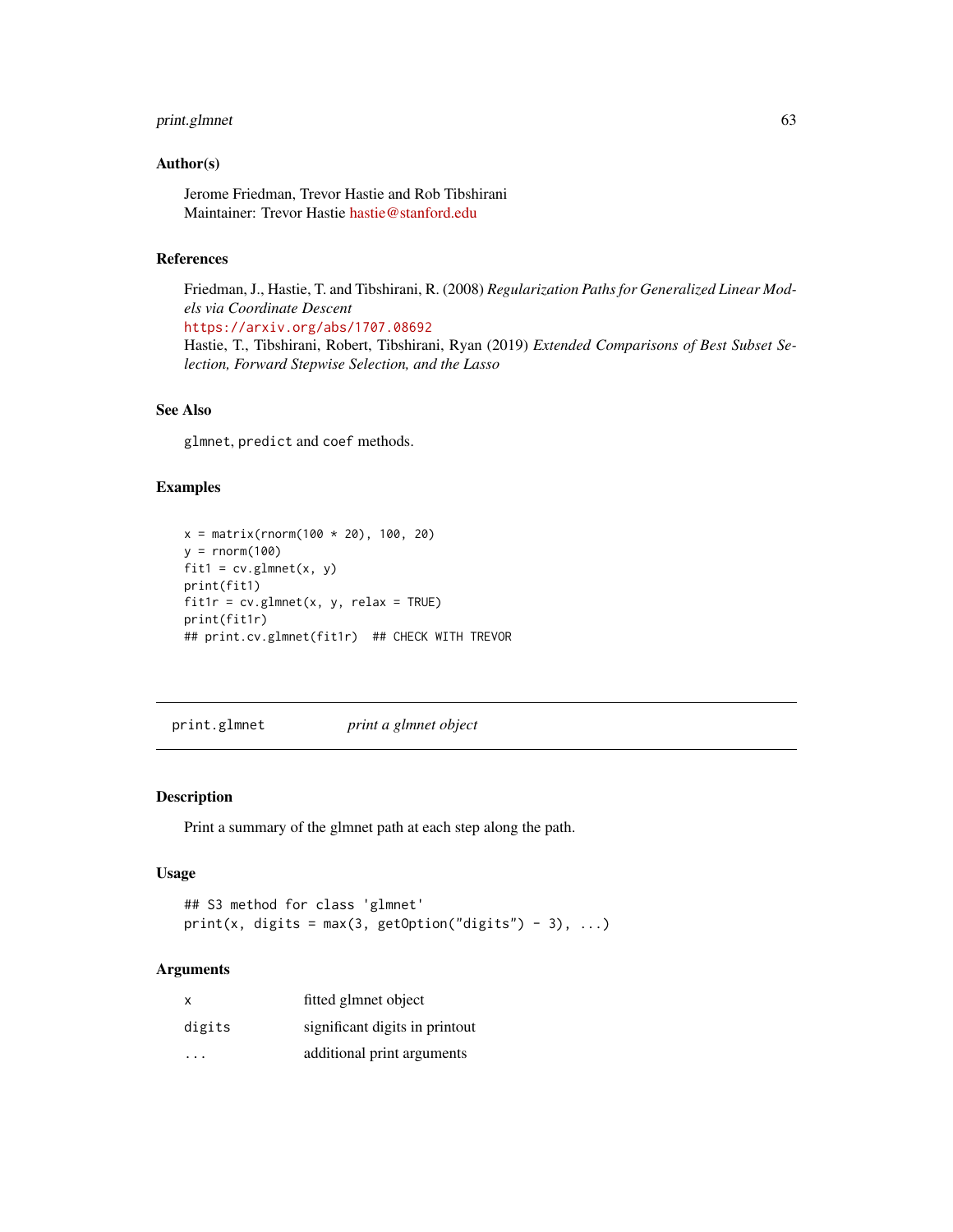## Details

The call that produced the object x is printed, followed by a three-column matrix with columns Df, %Dev and Lambda. The Df column is the number of nonzero coefficients (Df is a reasonable name only for lasso fits). %Dev is the percent deviance explained (relative to the null deviance). In the case of a 'relaxed' fit, an additional column is inserted, %Dev R which gives the percent deviance explained by the relaxed model. For a "bigGlm" model, a simpler summary is printed.

# Value

The matrix above is silently returned

## References

Friedman, J., Hastie, T. and Tibshirani, R. (2008). Regularization Paths for Generalized Linear Models via Coordinate Descent

## See Also

glmnet, predict and coef methods.

# Examples

```
x = matrix(rnorm(100 * 20), 100, 20)y = rnorm(100)fit1 = glmnet(x, y)print(fit1)
```
QuickStartExample *Synthetic dataset with Gaussian response*

#### Description

Randomly generated data for Gaussian regression example.

## Usage

```
data(QuickStartExample)
```
#### Format

List containing the following elements:

- x 100 by 20 matrix of numeric values.
- y Numeric vector of length 100.

<span id="page-63-0"></span>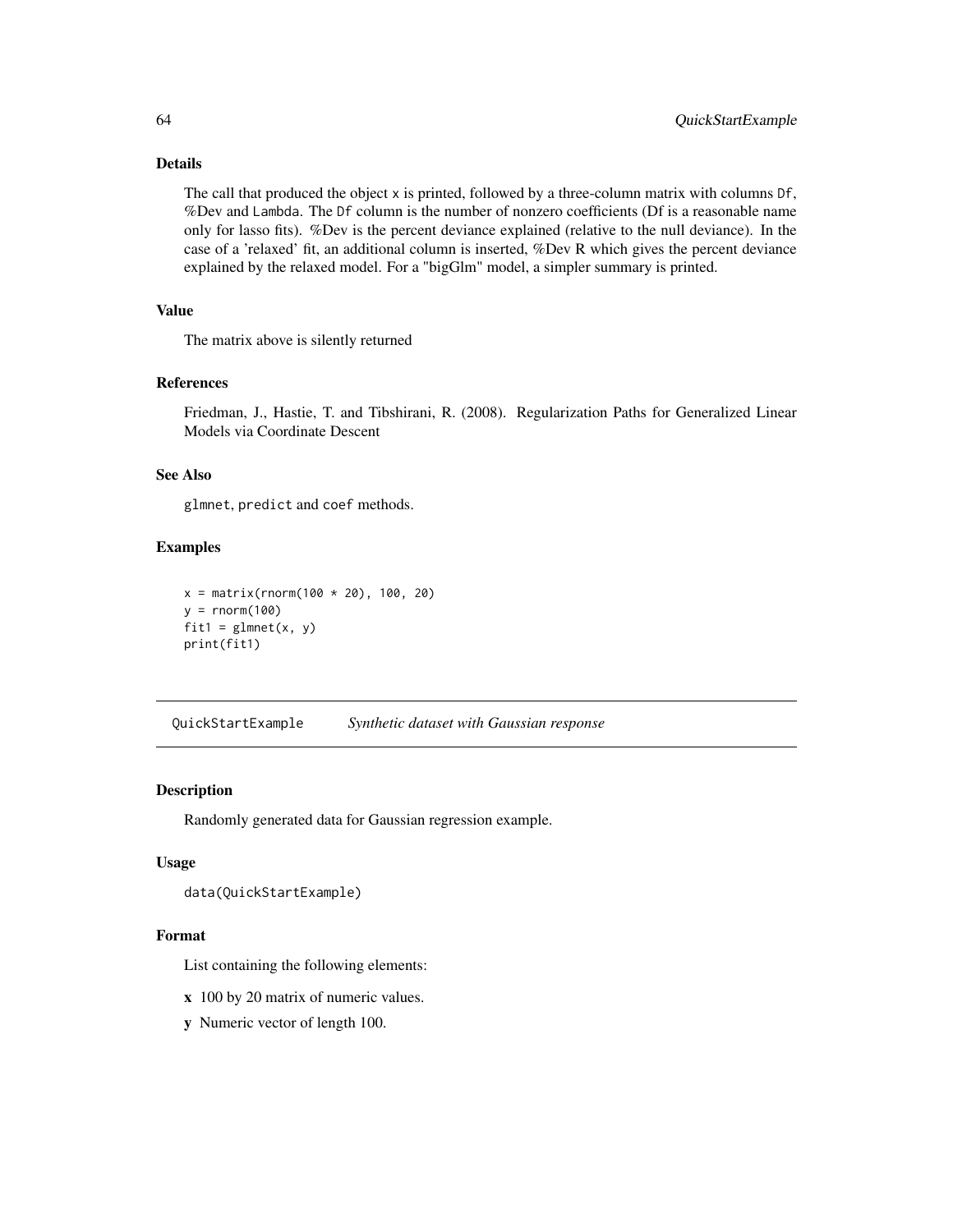<span id="page-64-0"></span>response.coxnet *Make response for coxnet*

#### Description

Internal function to make the response y passed to glmnet suitable for coxnet (i.e. glmnet with family = "cox"). Sanity checks are performed here too.

#### Usage

```
response.coxnet(y)
```
#### Arguments

y Response variable. Either a class "Surv" object or a two-column matrix with columns named 'time' and 'status'.

# Details

If y is a class "Surv" object, this function returns y with no changes. If y is a two-column matrix with columns named 'time' and 'status', it is converted into a "Surv" object.

## Value

A class "Surv" object.

rmult *Generate multinomial samples from a probability matrix*

#### Description

Generate multinomial samples

#### Usage

rmult(p)

## Arguments

p matrix of probabilities, with number of columns the number of classes

#### Details

Simple function that calls the rmultinom function. It generates a class label for each row of its input matrix of class probabilities.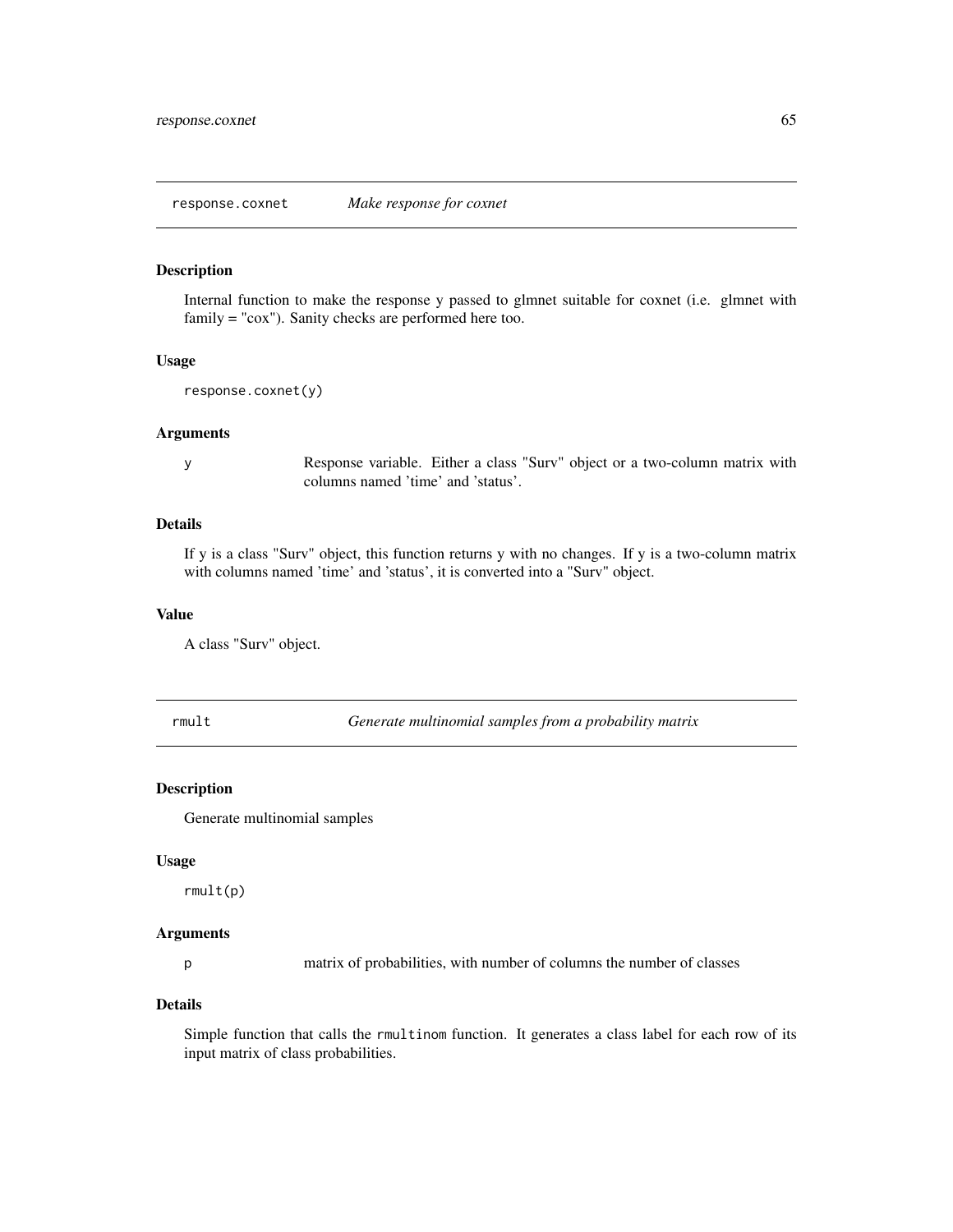## Value

a vector of class memberships

## Author(s)

Trevor Hastie Maintainer: Trevor Hastie [hastie@stanford.edu](mailto:hastie@stanford.edu)

SparseExample *Synthetic dataset with sparse design matrix*

# Description

Randomly generated data for Gaussian regression example with the design matrix x being in sparse matrix format.

## Usage

data(SparseExample)

## Format

List containing the following elements:

- x 100 by 20 matrix of numeric values. x is in sparse matrix format, having class "dgCMatrix".
- y Numeric vector of length 100.

stratifySurv *Add strata to a Surv object*

## Description

Helper function to add strata as an attribute to a Surv object. The output of this function can be used as the response in glmnet() for fitting stratified Cox models.

# Usage

stratifySurv(y, strata = rep(1, length(y)))

#### Arguments

|        | A Surv object.                                                                 |
|--------|--------------------------------------------------------------------------------|
| strata | A vector of length equal to the number of observations in y, indicating strata |
|        | membership. Default is all belong to same strata.                              |

<span id="page-65-0"></span>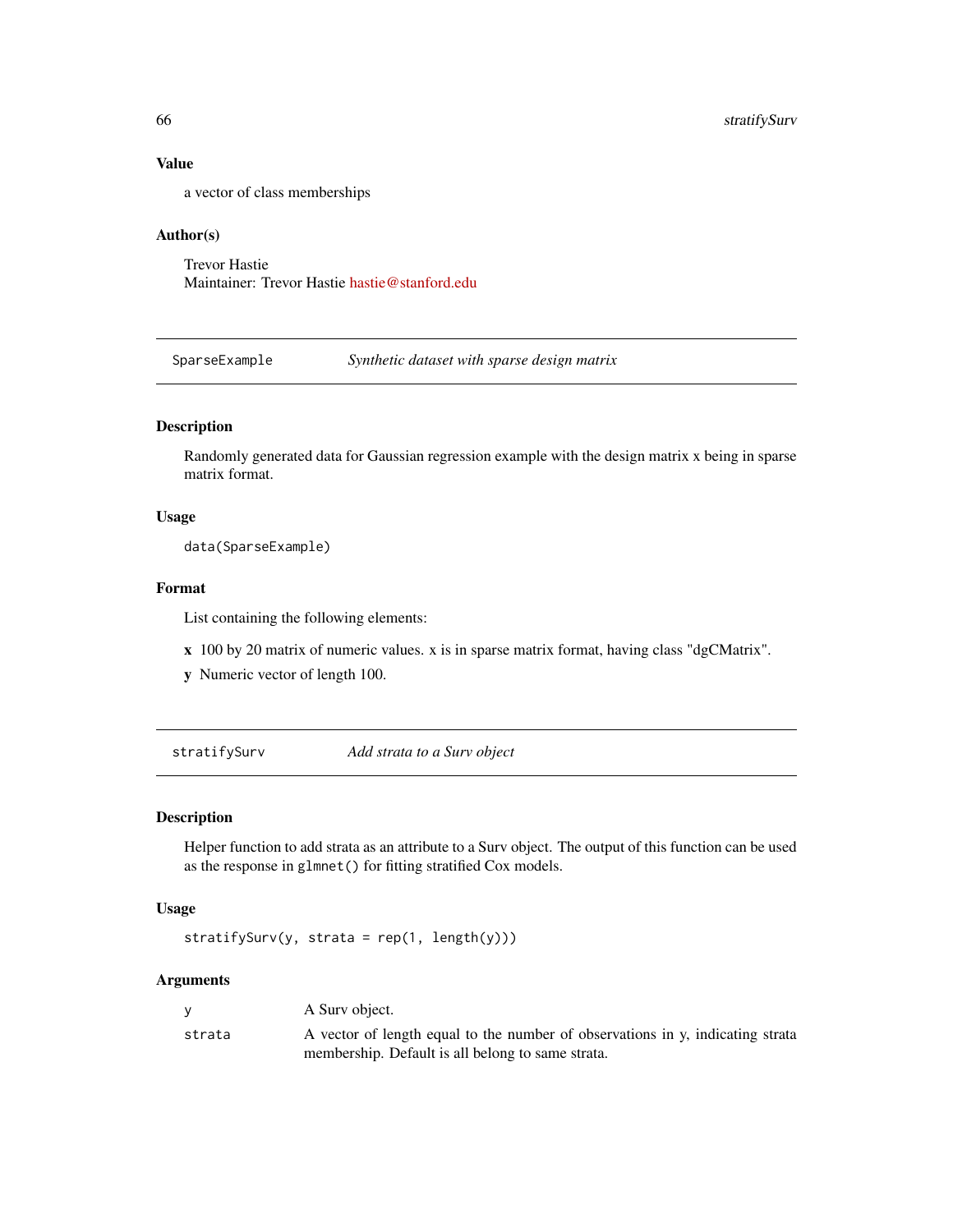## <span id="page-66-0"></span>survfit.coxnet 67

## Details

When fitting a stratified Cox model with glmnet(), strata should be added to a Surv response with this helper function. Note that it is not sufficient to add strata as an attribute to the Surv response manually: if the result does not have class stratifySurv, subsetting of the response will not work properly.

## Value

An object of class stratifySurv (in addition to all the classes y belonged to).

#### Examples

```
y \le - survival::Surv(1:10, rep(0:1, length.out = 10))
strata \leq rep(1:3, length.out = 10)
y2 <- stratifySurv(y, strata) # returns stratifySurv object
```

| survfit.coxnet | Compute a survival curve from a coxnet object |  |
|----------------|-----------------------------------------------|--|
|                |                                               |  |

## Description

Computes the predicted survivor function for a Cox proportional hazards model with elastic net penalty.

#### Usage

```
## S3 method for class 'coxnet'
survfit(formula, s = NULL, ...)
```
#### Arguments

| formula    | A class coxnet object.                                                                                                                                                                                                                                                                                          |
|------------|-----------------------------------------------------------------------------------------------------------------------------------------------------------------------------------------------------------------------------------------------------------------------------------------------------------------|
| S          | Value(s) of the penalty parameter lambda at which the survival curve is required.<br>Default is the entire sequence used to create the model. However, it is recom-<br>mended that survfit. coxnet is called for a single penalty parameter.                                                                    |
| $\ddots$ . | This is the mechanism for passing additional arguments like (i) $x=$ and $y=$ for<br>the x and y used to fit the model, (ii) weights and offset when the model was<br>fit with these options, (iii) arguments for new data (newx, newoffset, newstrata),<br>and (iv) arguments to be passed to survfit.coxph(). |

## Details

To be consistent with other functions in glmnet, if s is not specified, survival curves are returned for the entire lambda sequence. This is not recommended usage: it is best to call survfit.coxnet with a single value of the penalty parameter for the s option.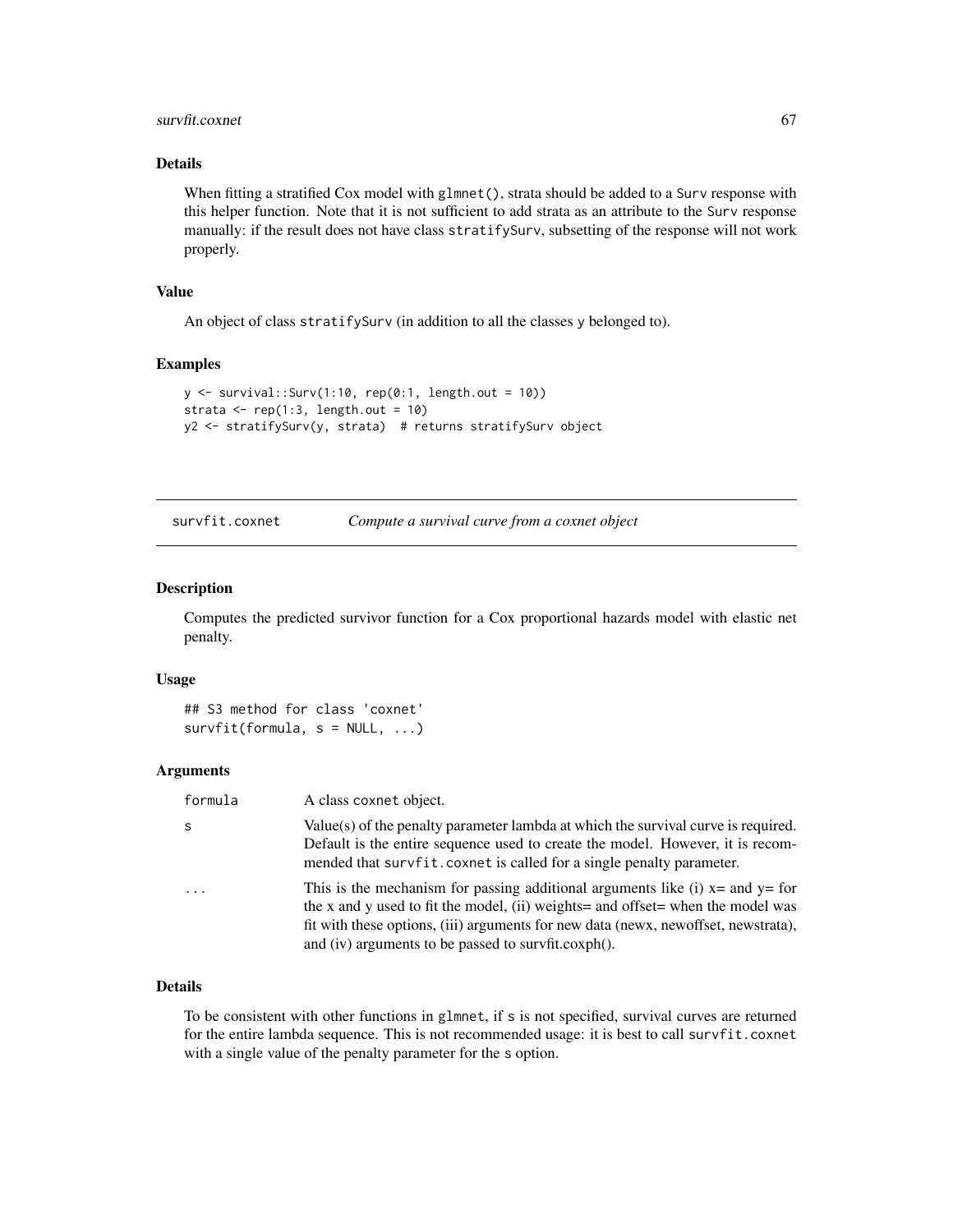#### Value

If s is a single value, an object of class "survfitcox" and "survfit" containing one or more survival curves. Otherwise, a list of such objects, one element for each value in s. Methods defined for survfit objects are print, summary and plot.

#### Examples

```
set.seed(2)
nobs <- 100; nvars <- 15
xvec <- rnorm(nobs * nvars)
xvec[sample.int(nobs * nvars, size = 0.4 * nobs * nvars)] <- 0
x <- matrix(xvec, nrow = nobs)
beta <- rnorm(nvars / 3)
fx <- x[, seq(nvars / 3)] %*% beta / 3
ty <- rexp(nobs, exp(fx))
tcens \le - rbinom(n = nobs, prob = 0.3, size = 1)
y <- survival::Surv(ty, tcens)
fit1 <- glmnet(x, y, family = "cox")# survfit object for Cox model where lambda = 0.1
sf1 <- survival::survfit(fit1, s = 0.1, x = x, y = y)
plot(sf1)
# example with new data
sf2 <- survival::survfit(fit1, s = 0.1, x = x, y = y, newx = x[1:3, 1])
plot(sf2)
# example with strata
y2 <- stratifySurv(y, rep(1:2, length.out = nobs))
fit2 <- glmnet(x, y2, family = "cox")sf3 <- survival::survfit(fit2, s = 0.1, x = x, y = y2)
sf4 <- survival::survfit(fit2, s = 0.1, x = x, y = y2,
               newx = x[1:3, ], newstrata = c(1, 1, 1))
```
survfit.cv.glmnet *Compute a survival curve from a cv.glmnet object*

#### Description

Computes the predicted survivor function for a Cox proportional hazards model with elastic net penalty from a cross-validated glmnet model.

#### Usage

```
## S3 method for class 'cv.glmnet'
survfit(formula, s = c("lambda.1se", "lambda.miba.min"), ...)
```
<span id="page-67-0"></span>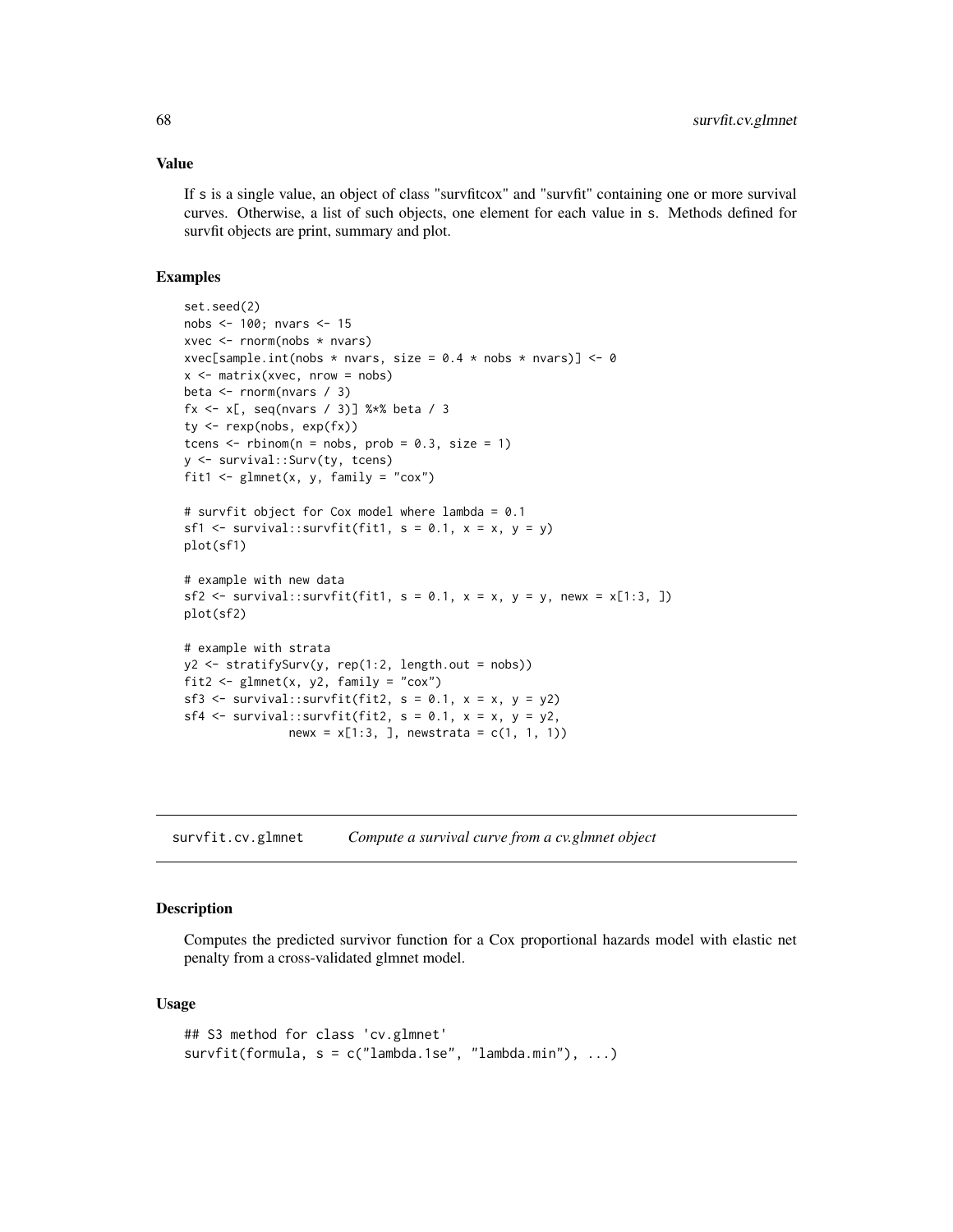## <span id="page-68-0"></span>use.cox.path 69

#### Arguments

| formula | A class cv. glmnet object. The object should have been fit with family =<br>$"$ cox $"$ .                                                                                                                                                                      |
|---------|----------------------------------------------------------------------------------------------------------------------------------------------------------------------------------------------------------------------------------------------------------------|
| S       | Value(s) of the penalty parameter lambda at which predictions are required.<br>Default is the value s="lambda.1se" stored on the CV object. Alternatively<br>s="lambda.min" can be used. If s is numeric, it is taken as the value(s) of lambda<br>to be used. |
| .       | Other arguments to be passed to survfit.coxnet.                                                                                                                                                                                                                |

## Details

This function makes it easier to use the results of cross-validation to compute a survival curve.

## Value

If s is a single value, an object of class "survfitcox" and "survfit" containing one or more survival curves. Otherwise, a list of such objects, one element for each value in s. Methods defined for survfit objects are print, summary and plot.

## Examples

```
set.seed(2)
nobs <- 100; nvars <- 15
xvec \leq rnorm(nobs \star nvars)
x <- matrix(xvec, nrow = nobs)
beta <- rnorm(nvars / 3)
fx <- x[, seq(nvars / 3)] %*% beta / 3
ty <- rexp(nobs, exp(fx))
tcens \le - rbinom(n = nobs, prob = 0.3, size = 1)
y <- survival::Surv(ty, tcens)
cvfit \leq cv.glmnet(x, y, family = "cox")
# default: s = "lambda.1se"
survival::survfit(cvfit, x = x, y = y)# s = "lambda.min"
survival::survfit(cvfit, s = "lambda.mbda.min", x = x, y = y)
```
use.cox.path *Check if glmnet should call cox.path*

## Description

Helper function to check if glmnet() should call cox.path().

## Usage

use.cox.path(x, y)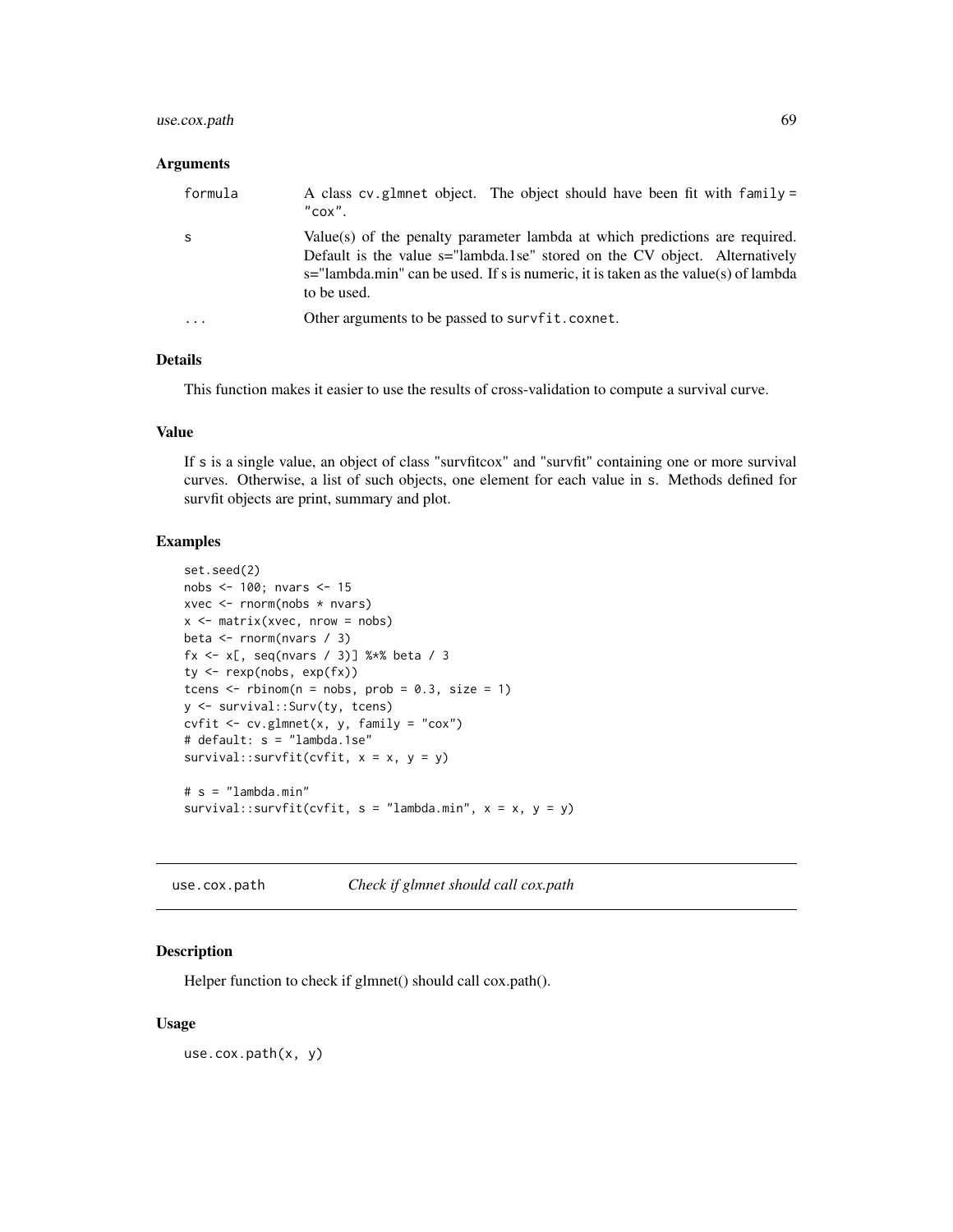## <span id="page-69-0"></span>Arguments

| x        | Design matrix.     |
|----------|--------------------|
| <b>V</b> | Response variable. |

## Details

For family="cox", we only call the original coxnet() function if (i) x is not sparse, (ii) y is rightcensored data, and (iii) we are not fitting a stratified Cox model. This function also throws an error if y has a "strata" attribute but is not of type "stratifySurv".

## Value

TRUE if cox.path() should be called, FALSE otherwise.

weighted\_mean\_sd *Helper function to compute weighted mean and standard deviation*

## Description

Helper function to compute weighted mean and standard deviation. Deals gracefully whether x is sparse matrix or not.

## Usage

```
weighted_mean_s d(x, weights = rep(1, nrow(x)))
```
## Arguments

|         | Observation matrix.     |
|---------|-------------------------|
| weights | Optional weight vector. |

## Value

A list with components.

| mean | vector of weighted means of columns of x               |
|------|--------------------------------------------------------|
| sd   | vector of weighted standard deviations of columns of x |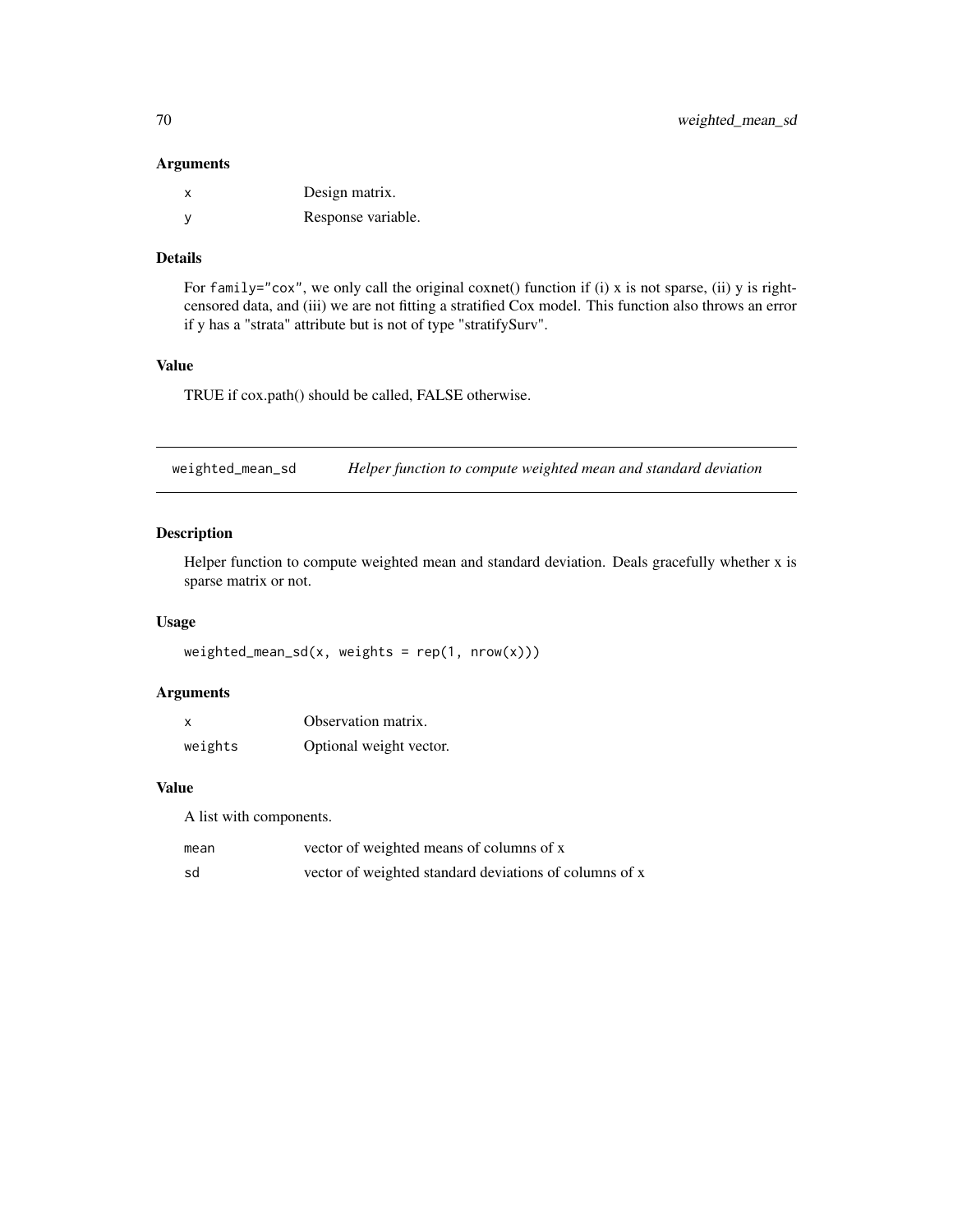# **Index**

∗ Cox Cindex, [8](#page-7-0) coxgrad, [18](#page-17-0) coxnet.deviance, [19](#page-18-0) ∗ classification assess.glmnet, [4](#page-3-0) ∗ cross-validation Cindex, [8](#page-7-0) ∗ datasets beta  $CVX, 6$  $CVX, 6$ ∗ data BinomialExample, [8](#page-7-0) CoxExample, [17](#page-16-0) MultiGaussianExample, [51](#page-50-0) MultinomialExample, [52](#page-51-0) PoissonExample, [59](#page-58-0) QuickStartExample, [64](#page-63-0) SparseExample, [66](#page-65-0) ∗ models assess.glmnet, [4](#page-3-0) bigGlm, [7](#page-6-0) Cindex, [8](#page-7-0) coef.glmnet, [10](#page-9-0) cv.glmnet, [21](#page-20-0) deviance.glmnet, [26](#page-25-0) glmnet, [34](#page-33-0) glmnet-package, [3](#page-2-0) glmnet.control, [41](#page-40-0) glmnet.measures, [46](#page-45-0) makeX, [49](#page-48-0) na.replace, [53](#page-52-0) plot.cv.glmnet, [56](#page-55-0) plot.glmnet, [57](#page-56-0) predict.cv.glmnet, [59](#page-58-0) print.cv.glmnet, [62](#page-61-0) print.glmnet, [63](#page-62-0) ∗ model coxgrad, [18](#page-17-0) coxnet.deviance, [19](#page-18-0)

∗ package glmnet-package, [3](#page-2-0) ∗ regression bigGlm, [7](#page-6-0) coef.glmnet, [10](#page-9-0) cv.glmnet, [21](#page-20-0) deviance.glmnet, [26](#page-25-0) glmnet, [34](#page-33-0) glmnet-package, [3](#page-2-0) glmnet.control, [41](#page-40-0) plot.cv.glmnet, [56](#page-55-0) plot.glmnet, [57](#page-56-0) predict.cv.glmnet, [59](#page-58-0) print.cv.glmnet, [62](#page-61-0) print.glmnet, [63](#page-62-0) assess.glmnet, [4](#page-3-0) beta\_CVX, [6](#page-5-0) bigGlm, [7](#page-6-0) BinomialExample, [8](#page-7-0) Cindex, [8](#page-7-0) coef.cv.glmnet *(*predict.cv.glmnet*)*, [59](#page-58-0) coef.cv.relaxed *(*predict.cv.glmnet*)*, [59](#page-58-0) coef.glmnet, [10](#page-9-0) coef.relaxed *(*coef.glmnet*)*, [10](#page-9-0) confusion.glmnet *(*assess.glmnet*)*, [4](#page-3-0) cox.fit, [12](#page-11-0) cox.path, [15](#page-14-0) cox\_obj\_function, [21](#page-20-0) CoxExample, [17](#page-16-0) coxgrad, [18](#page-17-0) coxnet.deviance, [19](#page-18-0) cv.glmnet, [21](#page-20-0) dev\_function, [27](#page-26-0) deviance.glmnet, [26](#page-25-0)

elnet.fit, [28](#page-27-0)